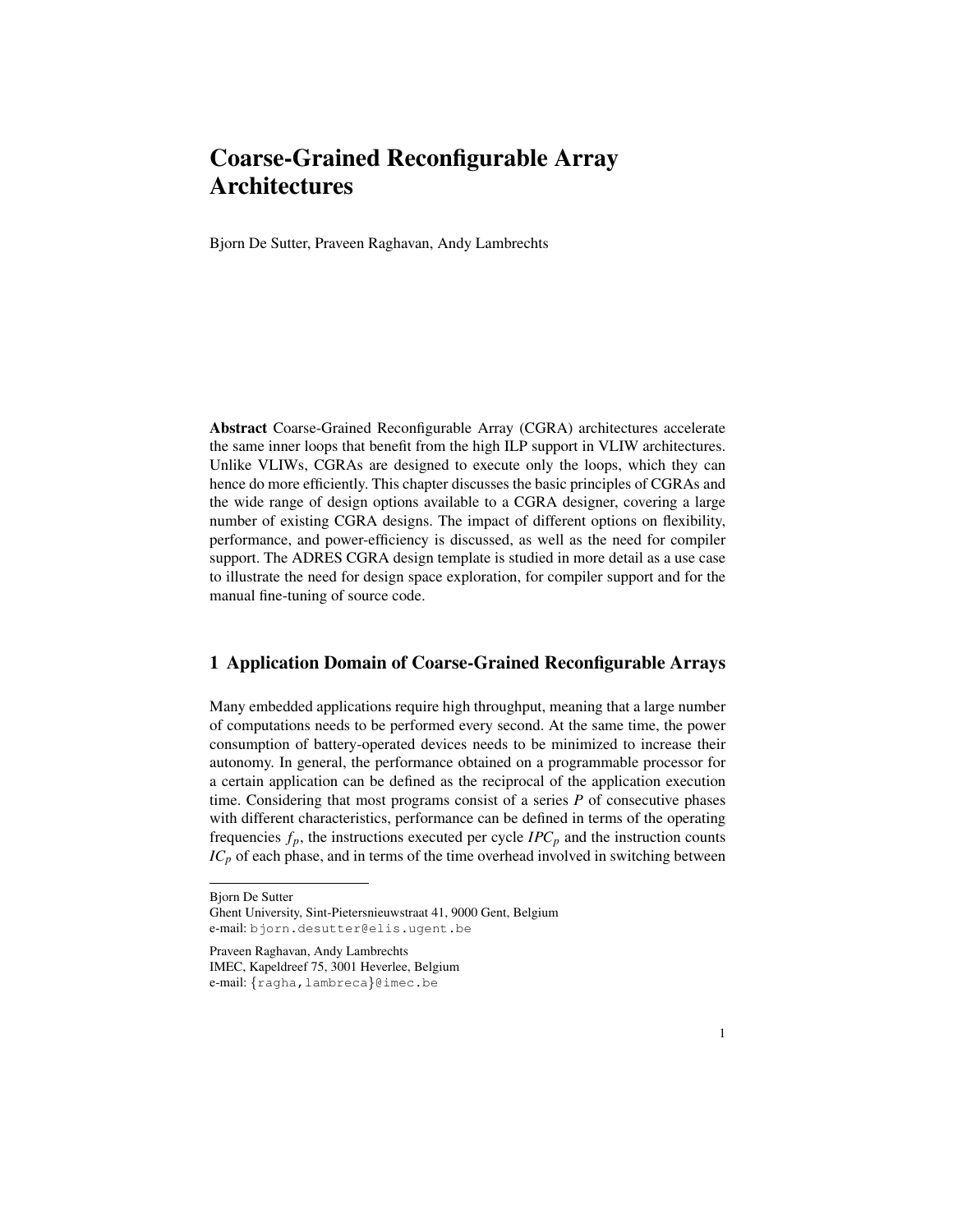the phases  $t_{p\to p+1}$  as follows:

$$
\frac{1}{\text{performance}} = \text{execution time} = \sum_{p \in P} \frac{IC_p}{IPC_p \cdot f_p} + t_{p \to p+1}.
$$
 (1)

The operating frequencies  $f_p$  cannot be increased infinitely because of powerefficiency reasons. Alternatively, a designer can increase the performance by designing or selecting a system that can execute code at higher IPCs. In a powerefficient architecture, a high IPC is reached for the most important phases  $l \in L \subset P$ , with *L* typically consisting of the compute-intensive inner loops, while limiting their instruction count  $IC_l$  and reaching a sufficiently high, but still power-efficient frequency  $f_l$ . Furthermore, the time overhead  $t_{p\to p+1}$  as well as the corresponding energy overhead of switching between the execution modes of consecutive phases should be minimized if such switching happens frequently. Note that such switching only happens on hardware that supports multiple execution modes in support of phases with different characteristics.

Course-Grained Reconfigurable Array (CGRA) accelerators aim for these goals for the inner loops found in many digital signal processing (DSP) domains, including multimedia and Software-Defined Radio (SDR) applications. Such applications have traditionally employed Very Long Instruction Word (VLIW) architectures such as the TriMedia 3270 [74] and the TI C64 [70], Application-Specific Integrated Circuits (ASICs), and Application-Specific Instruction Processors (ASIPs). To a large degree, the reasons for running these applications on VLIW processors also apply for CGRAs. First of all, a large fraction of the computation time is spent in manifest nested loops that perform computations on arrays of data and that can, possibly through compiler transformations, provide a lot of Instruction-Level Parallelism (ILP). Secondly, most of those inner loops are relatively simple. When the loops include conditional statements, this can be implement by means of predication [45] instead of with complex control flow. Furthermore, none or very few loops contain multiple exits or continuation points in the form of, e.g., break or continue statements as in the C-language. Moreover, after inlining the loops are free of function calls. Finally, the loops are not regular or homogeneous enough to benefit from vector computing, like on the EVP [6] or on Ardbeg [75]. When there is enough regularity and Data-Level Parallelism (DLP) in the loops of an application, vector computing can typically exploit it more efficiently than what can be achieved by converting the DLP into ILP and exploiting that on a CGRA. So in short, CGRAs (with limited DLP support) are ideally suited for applications of which time-consuming parts have manifest behavior, large amounts of ILP and limited amounts of DLP.

In the remainder of this chapter, Sect. 2 presents the fundamental properties of CGRAs. Section 3 gives an overview of the design options for CGRAs. This overview help designers in evaluating whether or not CGRAs are suited for their applications and their design requirements, and if so, which CGRA designs are most suited. After the overview, Sect. 4 presents a case study on the ADRES CGRA architecture. This study serves two purposes. First, it illustrates the extent to which source code needs to be tuned to map well onto CGRA architectures. As we will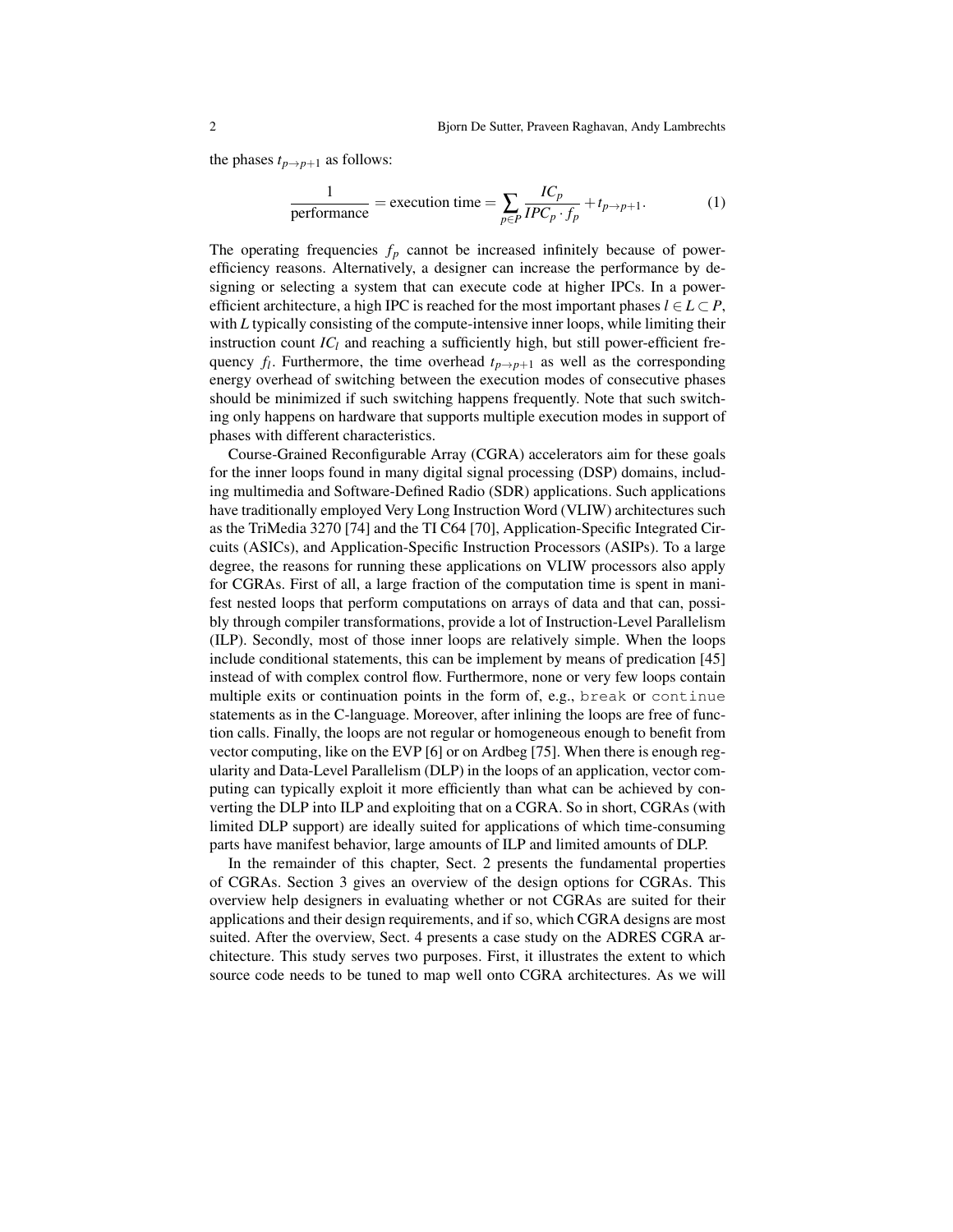| RF <sub>0</sub> |                   |                 |                 | RF <sub>1</sub><br><b>DD</b> |                 |                 |        |  |  |  |
|-----------------|-------------------|-----------------|-----------------|------------------------------|-----------------|-----------------|--------|--|--|--|
|                 | <b><u>nni</u></b> | 88 B B          | 88.L            |                              | .               | .               | 88 B J |  |  |  |
| IS <sub>0</sub> | IS 1              | IS <sub>2</sub> | IS <sub>3</sub> | IS <sub>4</sub>              | IS <sub>5</sub> | IS <sub>6</sub> | IS 7   |  |  |  |

Fig. 1 An example clustered VLIW architecture with two RFs and eight ISs. Solid directed edges denote physical connections. Black and white small boxes denote input and output ports, respectively. There is a one-to-one mapping between input and output ports and physical connections.

show, this is an important aspect of using CGRAs, even when good compiler support is available and when a very flexible CGRA is targeted, i.e., one that puts very few restrictions on the loop bodies that it can accelerate. Secondly, our use case illustrates how Design Space Exploration is necessary to instantiate optimized designs from parameterizable and customizable architecture templates such as the ADRES architecture template. Some conclusions are drawn in Sect. 5.

# 2 CGRA Basics

CGRAs focus on the efficient execution of the type of loops discussed in the previous section. By neglecting non-loop code or outer-loop code that is assumed to be executed on other cores, CGRAs can take the VLIW principles for exploiting ILP in loops a step further to consume less energy and deliver higher performance, without compromising on available compiler support. Figures 1 and 2 illustrate this.

Higher performance for high-ILP loops is obtained through two main features that separate CGRA architectures from VLIW architectures. First, CGRA architectures typically provide more Issue Slots (ISs) than typical VLIWs do. In the CGRA literature some other commonly used terms to denote CGRA ISs are Arithmetic-Logic Units (ALUs), Functional Units (FUs), or Processing Elements (PEs). Conceptually, these terms all denote the same: logic on which an instruction can be executed, typically one per cycle. For example, a typical ADRES [9, 10, 11, 20, 46, 48, 49, 50] CGRA consists of 16 issue slots, whereas the TI C64 features 8 slots, and the NXP TriMedia features only 5 slots. The higher number of ISs directly allows to reach higher IPCs, and hence higher performance, as indicated by Equation (1). To support these higher IPCs, the bandwidth to memory is increased by having more load/store ISs than on a typical VLIW, and special memory hierarchies as found on ASIPs, ASICs, and other DSPs. These include FIFOs, stream buffers, scratch-pad memories, etc. Secondly, CGRA architectures typically provide a number of direct connections between the ISs that allow data to "flow" from one IS to another without needing to pass data through a Register File (RF). As a result, less register copy operations need to be executed in the ISs, which reduces the IC term in Equation (1) and frees ISs for more useful computations.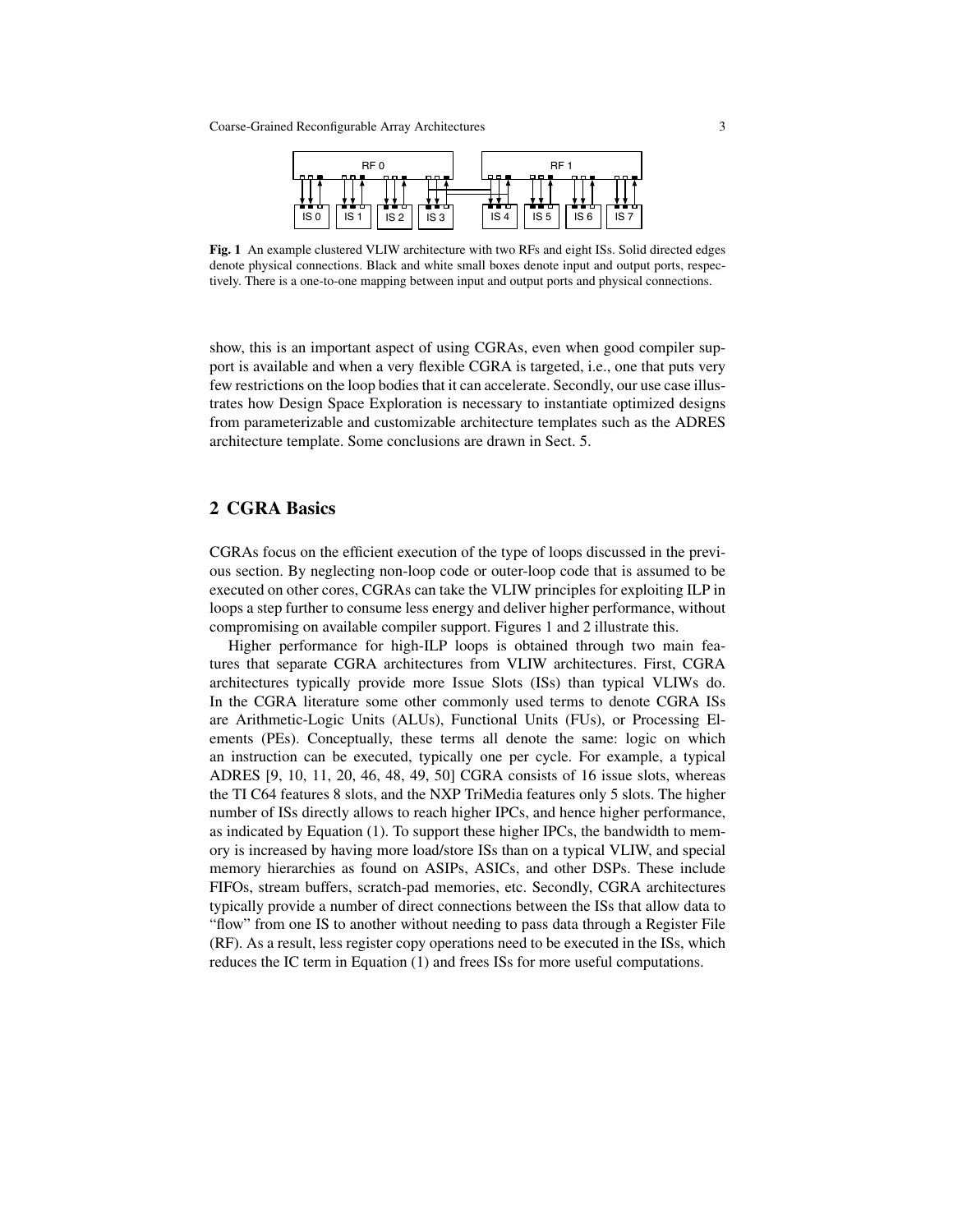

Fig. 2 Part (a) shows an example CGRA with 16 ISs and 4 RFs, in which dotted edges denote conceptual connections that are implemented by physical connections and muxes as in part (b).

Higher energy efficiency is obtained through several features. Because of the direct connections between ISs, less data needs to be transferred into and out of RFs. This saves considerable energy. Also, because the ISs are arranged into a 2D matrix, small RFs with few ports can be distributed in between the ISs as depicted in Fig. 2. This contrasts with the many-ported RFs in (clustered) VLIW architectures, which basically feature a one-dimensional design as depicted in Fig. 1. The distributed CGRA RFs consume considerably less energy. Finally, by not supporting control flow, the instruction memory organization can be simplified. In statically reconfigurable CGRAs, this memory is nothing more than a set of configuration bits that remain fixed for the whole execution of a loop. Clearly this is very energy-efficient. Other CGRAs, called dynamically reconfigurable CGRAs, feature a form of distributed level-0 loop buffers [43] or other small controllers that fetch new configurations every cycle from simple configuration buffers. To support loops that include control flow and conditional operations, the compiler then replaces that control flow by data flow by means of predication [45] or other mechanisms. In this way CGRAs differ from VLIW processors that typically feature a power-hungry combination of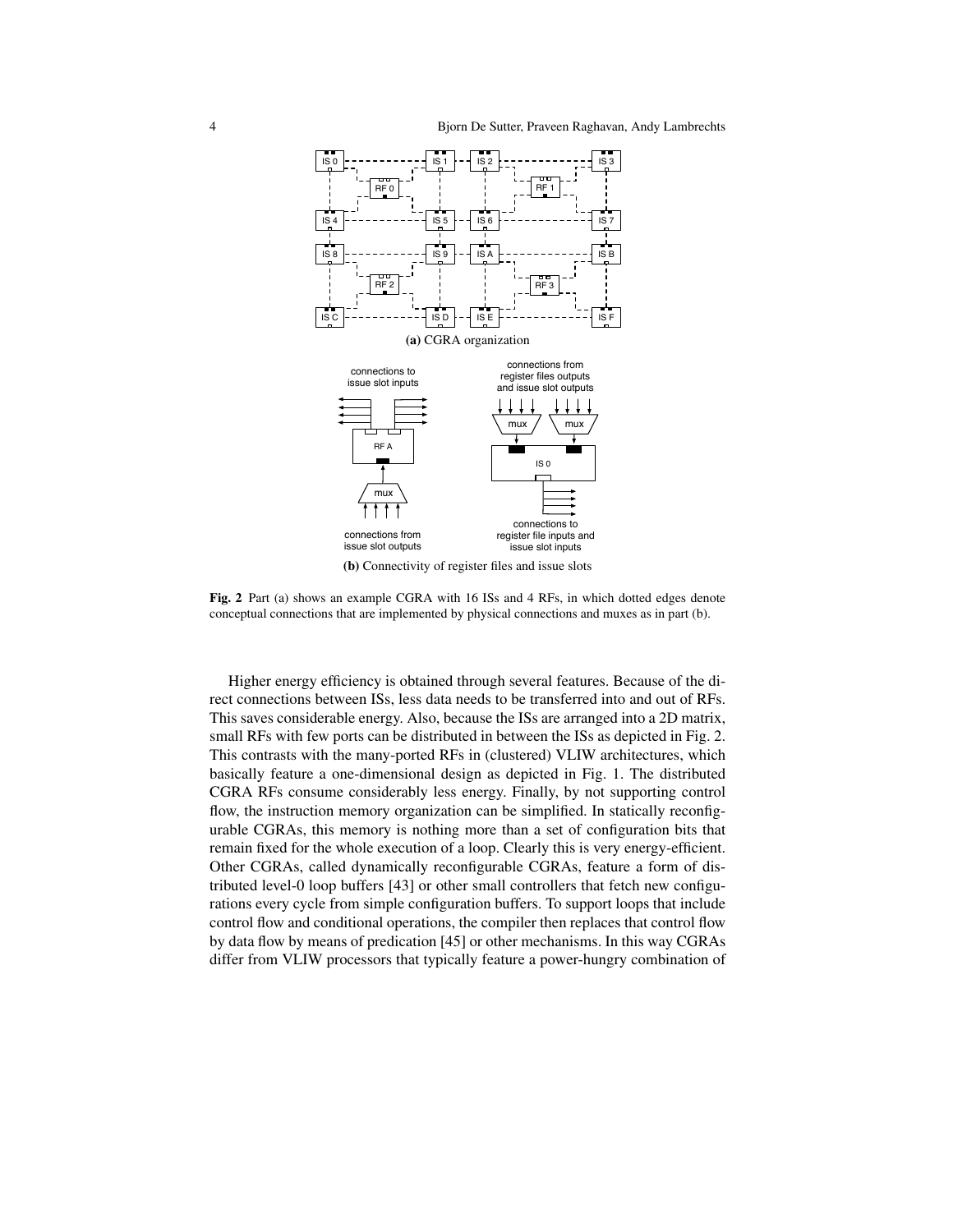an instruction cache, instruction decompression and decoding pipeline stages and a non-trivial update mechanism of the program counter.

There are two main drawbacks to CGRA architectures. Firstly, because they can only execute loops, they need to be coupled to other cores on which all other parts of the program are executed. In some designs, this coupling introduces run-time and design-time overhead. Secondly, as clearly visible in the example CGRA of Fig. 2, the interconnect structure of a CGRA is vastly more complex than that of a VLIW. On a VLIW, scheduling an instruction in some IS automatically implies the reservation of connections between the RF and the IS and of the corresponding ports. On CGRAs, this is not the case. Because there is no one-to-one mapping between connections and input/output ports of ISs and RFs, connections need to be reserved explicitly by the compiler or programmer together with ISs, and the data flow needs to be routed explicitly over the available connections. This can be done, for example, by programming switches and multiplexors (a.k.a. muxes) explicitly, like the ones depicted in Fig. 2(b). Consequently more complex compiler technology than that of VLIW compilers is needed to automate the mapping of code onto a CGRA. Moreover, writing assembly code for CGRAs ranges from being very difficult to virtually impossible, depending on the type of reconfigurability and on the form of processor control.

Having explained these fundamental concepts that differentiate CGRAs from VLIWs, we can now also differentiate them from Field-Programmable Gate Arrays (FPGAs), where the name CGRA actually comes from. Whereas FPGAs feature bitwise logic in the form of Look-Up Tables (LUTs) and switches, CGRAs feature more energy-efficient and area-conscious word-wide ISs, RFs and interconnections. Hence the name *coarse-grained array* architecture. As there are much fewer ISs on a CGRA than there are LUTs on an FPGA, the number of bits required to configure the CGRA ISs, muxes, and RF ports is typically orders of magnitude smaller than on FPGAs. If this number becomes small enough, dynamic reconfiguration can be possible every cycle. So in short, CGRAs can be seen as statically or dynamically reconfigurable coarse-grained FPGAs, or as 2D, highly-clustered loop-only VLIWs with direct interconnections between ISs that need to be programmed explicitly.

### 3 CGRA Design Space

The large design space of CGRA architectures features many design options. These include the way in which the CGRA is coupled to a main processor, the type of interconnections and computation resources used, the reconfigurability of the array, the way in which the execution of the array is controlled, support for different forms of parallelism, etc. This section discusses the most important design options and the influence of the different options on important aspects such as performance, power efficiency, compiler friendliness, and flexibility. In this context, higher flexibility equals placing fewer restrictions on loop bodies that can be mapped onto a CGRA.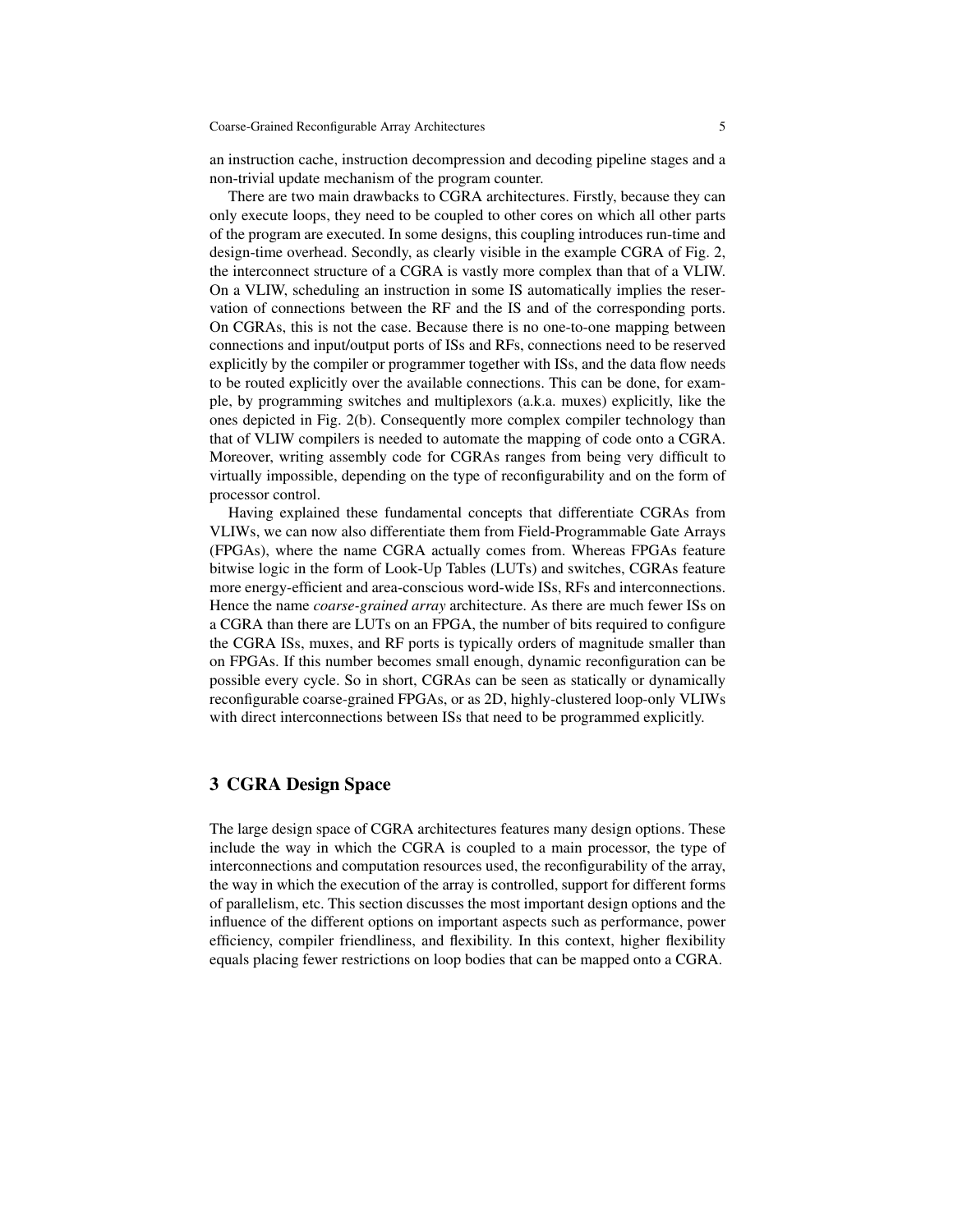Our overview of design options is not exhaustive. Its scope is limited to the most important features of CGRA architectures that feature a 2D array of ISs. However, the distinction between 1D VLIWs and 2D CGRAs is anything but well-defined. The reason is that this distinction is not simply a layout issue, but one that also concerns the topology of the interconnects. Interestingly, this topology is precisely one of the CGRA design options with a large design freedom.

# *3.1 Tight versus Loose Coupling*

Some CGRA designs are coupled loosely to main processors. For example, Fig. 3 depicts how the MorphoSys CGRA [44] is connected as an external accelerator to a TinyRISC Central Processing Unit (CPU) [1]. The CPU is responsible for executing non-loop code, for initiating DMA data transfers to and from the CGRA and the buffers, and for initiating the operation of the CGRA itself by means of special instructions added to the TinyRISC ISA.

This type of design offers the advantage that the CGRA and the main CPU can be designed independently, and that both can execute code concurrently, thus delivering higher parallelism and higher performance. For example, using the double frame buffers [44] depicted in Fig. 3, the MorphoSys CGRA can be operating on data in one buffer while the main CPU initiates the necessary DMA transfers to the other buffer for the next loop or for the next set of loop iterations. One drawback is that any data that needs to be transferred from non-loop code to loop code needs to be transferred by means of DMA transfers. This can result in a large overhead, e.g., when frequent switching between non-loop code and loops with few iterations occurs and when the loops consume scalar values computed by non-loop code.

By contrast, an ADRES CGRA is coupled tightly to its main CPU. A simplified ADRES is depicted in Fig. 4. Its main CPU is a VLIW consisting of the shared RF and the top row of CGRA ISs. In the main CPU mode, this VLIW executes instructions that are fetched from a VLIW instruction cache and that operate on data in the shared RF. The idle parts of the CGRA are then disabled by clock-gating to save energy. By executing a start CGRA instruction, the processor switches to CGRA mode in which the whole array, including the shared RF and the top row of ISs, executes a loop for which it gets its configuration bits from a configuration memory. This memory is omitted from the figure for the sake of simplicity.

The drawback of this tight coupling is that because the CGRA and the main processor mode share resources, they cannot execute code concurrently. However, this tight coupling also has advantages. Scalar values that have been computed in nonloop code, can be passed from the main CPU to the CGRA without any overhead because those values are already present in the shared RFs or in the shared memory banks. Furthermore, using shared memories and an execution model of exclusive execution in either main CPU or CGRA mode significantly eases the automated co-generation of main CPU code and of CGRA code in a compiler, and it avoids the run-time overhead of transferring data. Finally, on the ADRES CGRA, switch-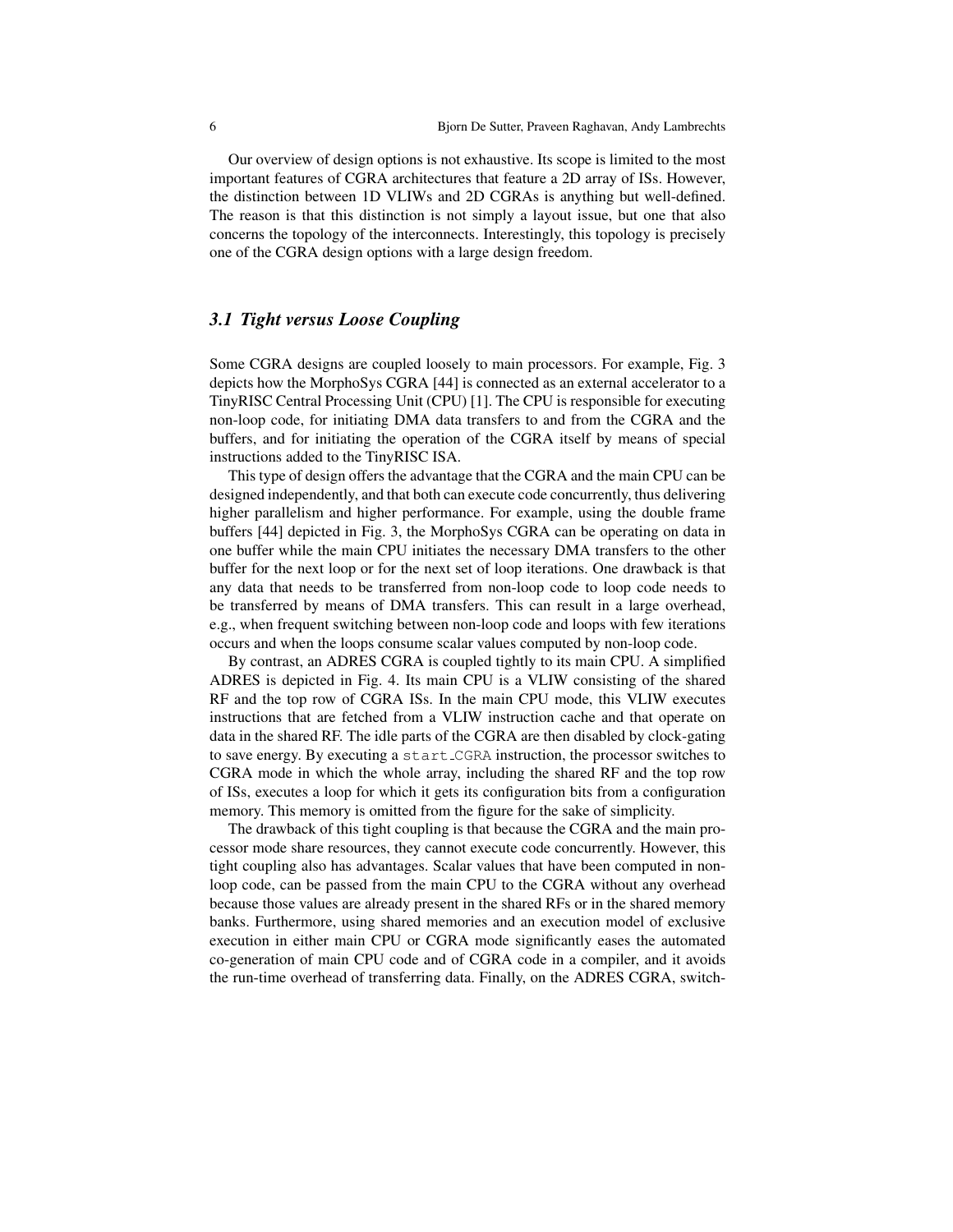

Fig. 3 A TinyRISC main processor loosely coupled to a MorphoSys CGRA array. Note that the main data memory (cache) is not shared and that no IS hardware or registers is are shared between the main processor and the CGRA. Thus, both can run concurrent threads.



Fig. 4 A simplified picture of an ADRES architecture. In the main processor mode, the top row of ISs operates like a VLIW on the data in the shared RF and in the data memories, fetching instructions from an instruction cache. When the CGRA mode is initiated with a special instruction in the main VLIW ISA, the whole array starts operating on data in the distributed RFs, in the shared RF and in the data memories. The memory port in IS 0 is also shared between the two operating modes. Because of the resource sharing, only one mode can be active at any point in time.

ing between the two modes takes only two cycles. Thus, the run-time overhead is minimal.

Silicon Hive CGRAs [12, 13] do not feature a clear separation between the CGRA accelerator and the main processor. Instead there is just a single processor that can be programmed at different levels of ILP, i.e., at different instruction word widths. This allows for a very simple programming model, with all the programming and performance advantages of the tight coupling of ADRES. Compared to ADRES, however, the lack of two distinctive modes makes it more difficult to implement coarse-grained clock-gating or power-gating, i.e., gating of whole sets of ISs combined instead of separate gating of individual ISs.

Somewhere in between loose and tight coupling is the PACT XPP design [53], in which the array consist of simpler ISs that can operate like a true CGRA, as well as of more complex ISs that are in fact full-featured small RISC processors that can run independent threads in parallel with the CGRA.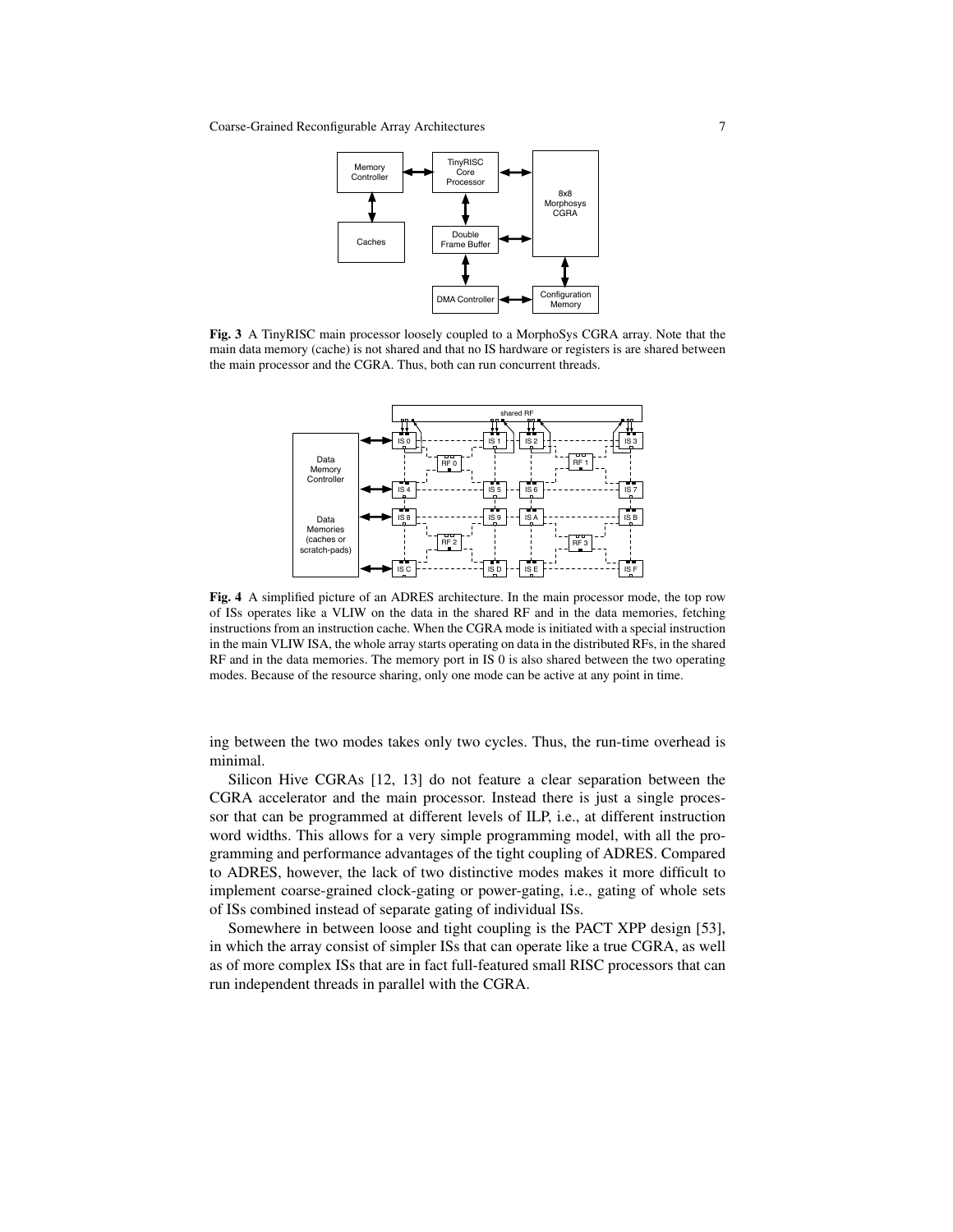As a general rule, looser coupling potentially enables more Thread-Level Parallelism (TLP) and it allows for a larger design freedom. Tighter coupling can minimize the per-thread run-time overhead as well as the compile-time overhead. This is in fact no different from other multi-core or accelerator-based platforms.

# *3.2 CGRA Control*

There exist many different mechanisms to control how code gets executed on CGRAs, i.e., to control which operation is issued on which IS at which time and how data values are transferred from producing operations to consuming ones. Two important aspects of CGRAs that drive different methods for control are reconfigurability and scheduling. Both can be static or dynamic.

### 3.2.1 Reconfigurability

Some CGRAs, like ADRES, Silicon Hive, and MorphoSys are fully dynamically reconfigurable: exactly one full reconfiguration takes place for every execution cycle. Of course no reconfiguration takes places in cycles in which the whole array is stalled. Such stalls can happen, e.g., because memory accesses take longer than expected in the schedule as a result of a cache miss or a memory bank access conflict. This cycle-by-cycle reconfiguration is similar to the fetching of one VLIW instruction per cycle, but on these CGRAs the fetching is simpler as it only iterates through a loop body existing of straight-line CGRA configurations without control flow. Other CGRAs like the KressArray [29, 30, 31] are fully statically reconfigurable, meaning that the CGRA is configured before a loop is entered, and no reconfiguration takes place during the loop at all. Still other architectures feature a hybrid reconfigurability. The RaPiD [18, 23] architecture features partial dynamic reconfigurability, in which part of the bits are statically reconfigurable and another part is dynamically reconfigurable and controlled by a small sequencer. Yet another example is the PACT architecture, in which the CGRA itself can initiate events that invoke (partial) reconfiguration. This reconfiguration consumes a significant amount of time, however, so it is advised to avoid it if possible, and to use the CGRA as a statically reconfigurable CGRA.

In statically reconfigured CGRAs, each resource performs a single task for the whole duration of the loop. In that case, the mapping of software onto hardware becomes purely spatial, as illustrated in Fig. 5(a). In other words, the mapping problem becomes one of placement and routing, in which instructions and data dependencies between instructions have to mapped on a 2D array of resources. For these CGRAs, compiler techniques similar to hardware synthesis techniques can be used, as those used in FPGA placement and routing [7].

By contrast, dynamic reconfigurability enables the programmer to use hardware resources for multiple different tasks during the execution of a loop or even during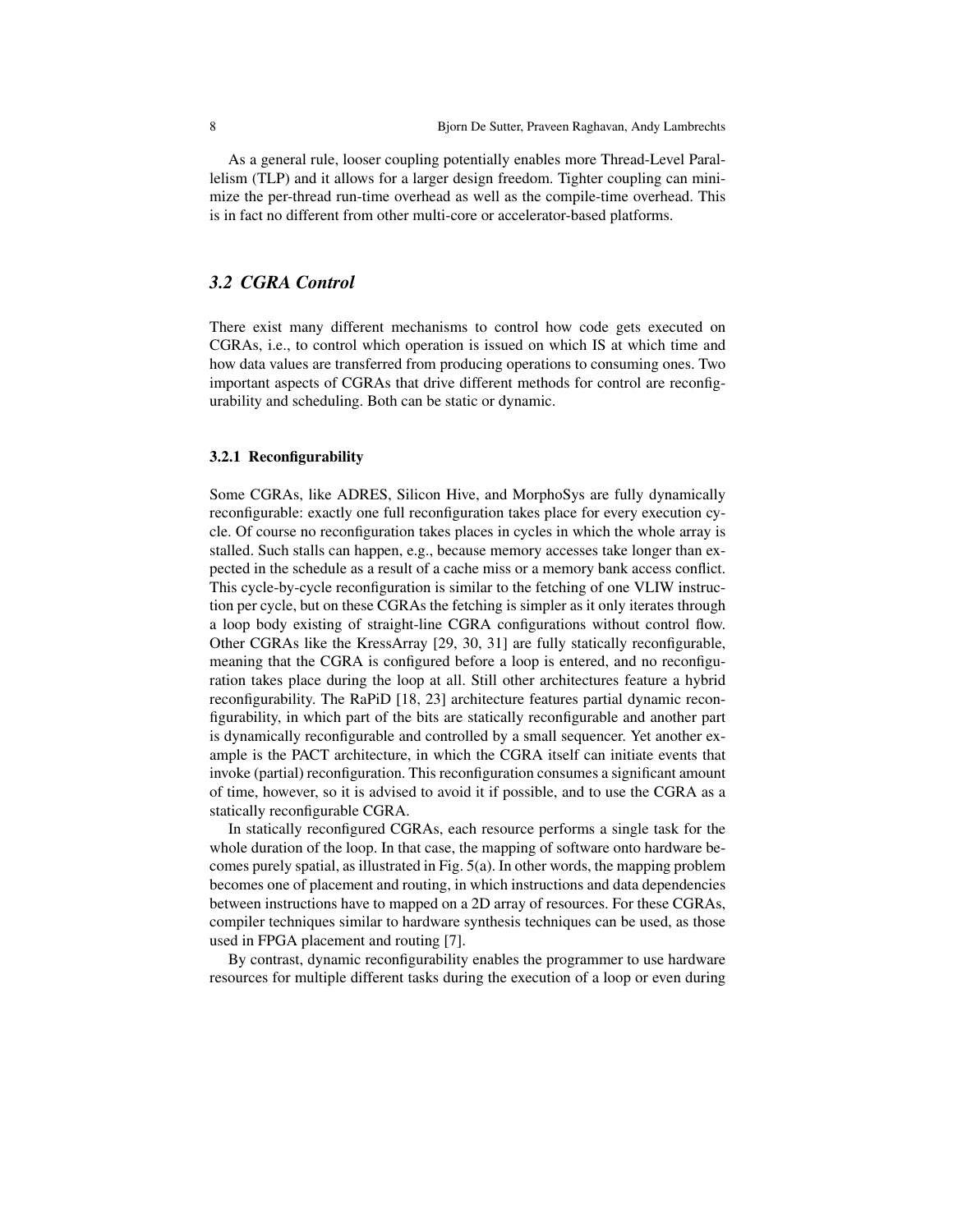

Fig. 5 Part (a) shows a spatial mapping of a sequence of four instructions on a statically reconfigurable 2x2 CGRA. Edges denote dependencies, with the edge from instruction 3 to instruction 0 denoting that instruction 0 from iteration *i* depends on instruction 3 from iteration *i* − 1. So only one out of four ISs is utilized per cycle. Part (b) shows a temporal mapping of the same code on a dynamically reconfigurable CGRA with only one IS. The utilization is higher here, at 100%.

the execution of a single loop iteration. In that case, the software mapping problem becomes a spatial and temporal mapping problem, in which the operations and data transfers not only need to be placed and routed on and over the hardware resources, but in which they also need to be scheduled. A contrived example of a temporal mapping is depicted in Fig. 5(b). Most compiler techniques [20, 22, 25, 48, 52, 54, 55] for these architectures also originate from the FPGA placement and routing world. For CGRAs, the array of resources is not treated as a 2D spatial array, but as a 3D spatial-temporal array, in which the third dimension models time in the form of execution cycles. Scheduling in this dimension is often based on techniques that combine VLIW scheduling techniques such as modulo scheduling [39, 61], with FPGA synthesis-based techniques [7]. Still other compiler techniques exist that are based on constraint solving [67], or on integer linear programming [2, 41, 77].

The most important advantage of static reconfigurability is the lack of reconfiguration overhead, in particular in terms of power consumption. For that reason, large arrays can be used that are still power-efficient. The disadvantage is that even in the large arrays the amount of resources constrains which loops can be mapped.

Dynamically reconfigurable CGRAs can overcome this problem by spreading the computations of a loop iteration over multiple configurations. Thus a small dynamically reconfigurable array can execute larger loops. The loop size is then not limited by the array size, but by the array size times the depth of the reconfiguration memories. For reasons of power efficiency, this depth is also limited, typically to tens or hundreds of configurations, which suffices for most if not all inner loops.

A potential disadvantage of dynamically reconfigurable CGRAs is the power consumption of the configuration memories, even for small arrays, and of the configuration fetching mechanism. The disadvantage can be tackled in different ways. ADRES and MorphoSys tackle it by not allowing control flow in the loop bodies, thus enabling the use of very simple, power-efficient configuration fetching techniques similar to level-0 loop buffering [43]. Whenever control flow is found in loop bodies, such as for conditional statements, this control flow then first needs to be converted into data flow, for example by means of predication and hyperblock formation [45]. While these techniques can introduce some initial overhead in the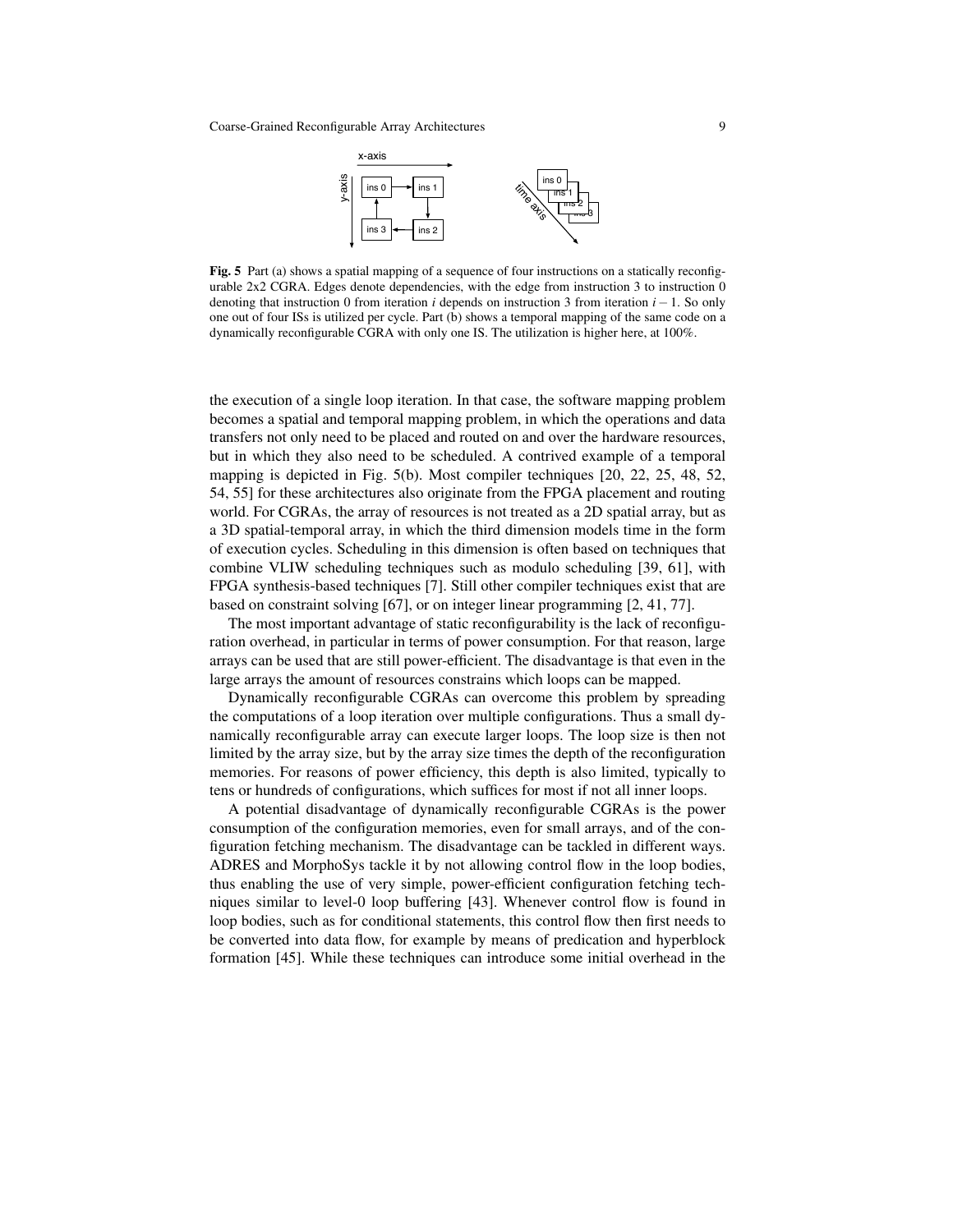code, this overhead typically will be more than compensated by the fact that a more efficient CGRA design can be used.

The MorphoSys design takes this reduction of the reconfiguration fetching logic even further by limiting the supported code to Single Instruction Multiple Data (SIMD) code. In the two supported SIMD modes, all ISs in a row or all ISs in a column perform identical operations. As such only one IS configuration needs to be fetched per row or column. As already mentioned, the RaPiD architecture limits the number of configuration bits to be fetched by making only a small part of the configuration dynamically reconfigurable. Kim et al. provide yet another solution in which the configuration bits of one column in one cycle are reused for the next column in the next cycle [37]. Furthermore, they also propose to reduce the power consumption in the configuration memories by compressing the configurations [38].

Still, dynamically reconfigurable designs exist that put no restrictions on the code to be executed, and that even allow control flow in the inner loops. The Silicon Hive design is one such design. Unfortunately, no numbers on the power consumption overhead of this design choice are publicly available.

A general rule is that a limited reconfigurability puts more constraints on the types and sizes of loops that can be mapped. Which design provides the highest performance or the highest energy efficiency depends, amongst others, on the variation in loop complexity and loop size present in the applications to be mapped onto the CGRA. With large statically reconfigurable CGRAs, it is only possible to achieve high utilization for all loops in an application if all those loops have similar complexity and size, or if they can be made so with loop transformations, and if the iterations are not dependent on each other through long-latency dependency cycles (as was the case in Fig. 5). Dynamically reconfigurable CGRAs, by contrast, can also achieve high average utilization over loops of varying sizes and complexities, and with inter-iteration dependencies. That way dynamically reconfigurable CGRAs can achieve higher energy efficiency in the data path, at the expense of higher energy consumption in the control path. Which design option is the best depends also on the process technology used, and in particular on the ability to perform clock or power gating and on the ratio between active and passive power (a.k.a. leakage).

### 3.2.2 Scheduling and Issuing

Both with dynamic and with static reconfigurability, the execution of operations and of data transfers needs to be controlled. This can be done statically in a compiler, similar to the way in which operations from static code schedules are scheduled and issued on VLIW processors [24], or dynamically, similar to the way in which outof-order processors issue instructions when their operands become available [66]. Many possible combinations of static and dynamic reconfiguration and of static and dynamic scheduling exist.

A first class consists of dynamically scheduled, dynamically reconfigurable CGRAs like the TRIPS architecture [28, 63]. For this architecture, the compiler determines on which IS each operation is to be executed and over which connections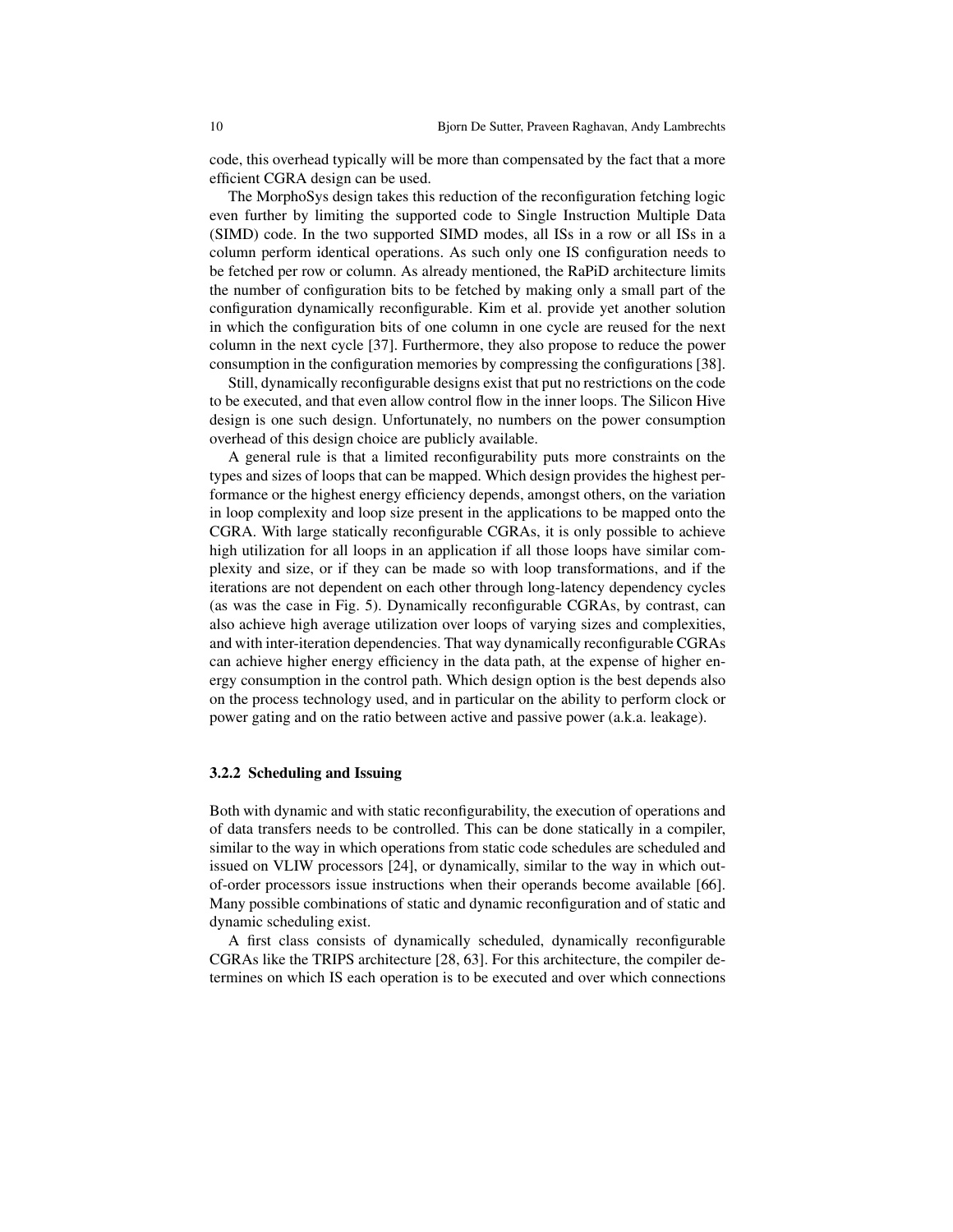data is to be transferred from one IS to another. So the compiler performs placement and routing. All scheduling (including the reconfiguration) is dynamic, however, as in regular out-of-order superscalar processors [66]. TRIPS mainly targets generalpurpose applications, in which unpredictable control flow makes the generation of high-quality static schedules difficult if not impossible. Such applications most often provide relatively limited ILP, for which large arrays of computational resources are not efficient. So instead a small, dynamically reconfigurable array is used, for which the run-time cost of dynamic reconfiguration and scheduling is acceptable.

A second class of dynamically reconfigurable architectures avoids the overhead of dynamic scheduling by supporting VLIW-like static scheduling [24]. Instead of doing the scheduling in hardware where the scheduling logic then burns power, the scheduling for ADRES, MorphoSys and Silicon Hive architectures is done by a compiler. Compilers can do this efficiently for loops with regular, predictable behavior and high ILP, as found in many DSP applications. As for VLIW architectures, software pipelining [39, 61] is a very important to expose the ILP in software kernels, so most compiler techniques [20, 22, 25, 48, 52, 54, 55] for statically scheduled CGRAs implement some form of software pipelining.

A final class of CGRAs are the statically reconfigurable, dynamically scheduled architectures, such as KressArray or PACT (neglecting the time-consuming partial reconfigurability of the PACT). The compiler performs placement and routing, and the code execution progress is guided by tokens or event signals that are passed along with data. Thus the control is dynamic, and it is distributed over the token or event path, similar to the way in which transport-triggered architectures [17] operate. These statically reconfigurable CGRAs do not require software pipelining techniques because there is no temporal mapping. Instead the spatial mapping and the control implemented in the tokens or event signals implement a hardware pipeline.

We can conclude by noting that, as in other architecture paradigms such as VLIW processing or superscalar out-of-order execution, dynamically scheduled CGRAs can deliver higher performance than statically scheduled ones for control-intensive code with unpredictable behavior. On dynamically scheduled CGRAs the code path that gets executed in an iteration determines the execution time of that iteration, whereas on statically scheduled CGRAs, the combination of all possible execution paths (including the slowest path which might be executed infrequently) determines the execution time. Thus, dynamically scheduled CGRAs can provide higher performance for some applications. However, the power efficiency will then typically also be poor because more power will be consumed in the control path. Again, the application domain determines which design option is the most appropriate.

#### 3.2.3 Thread-level and Data-level Parallelism

Another important aspect of control is the possibility to support different forms of parallelism. Obviously, loosely-coupled CGRAs can operate in parallel with the main CPU, but one can also try to use the CGRA resources to implement SIMD or to run multiple threads concurrently within the CGRA.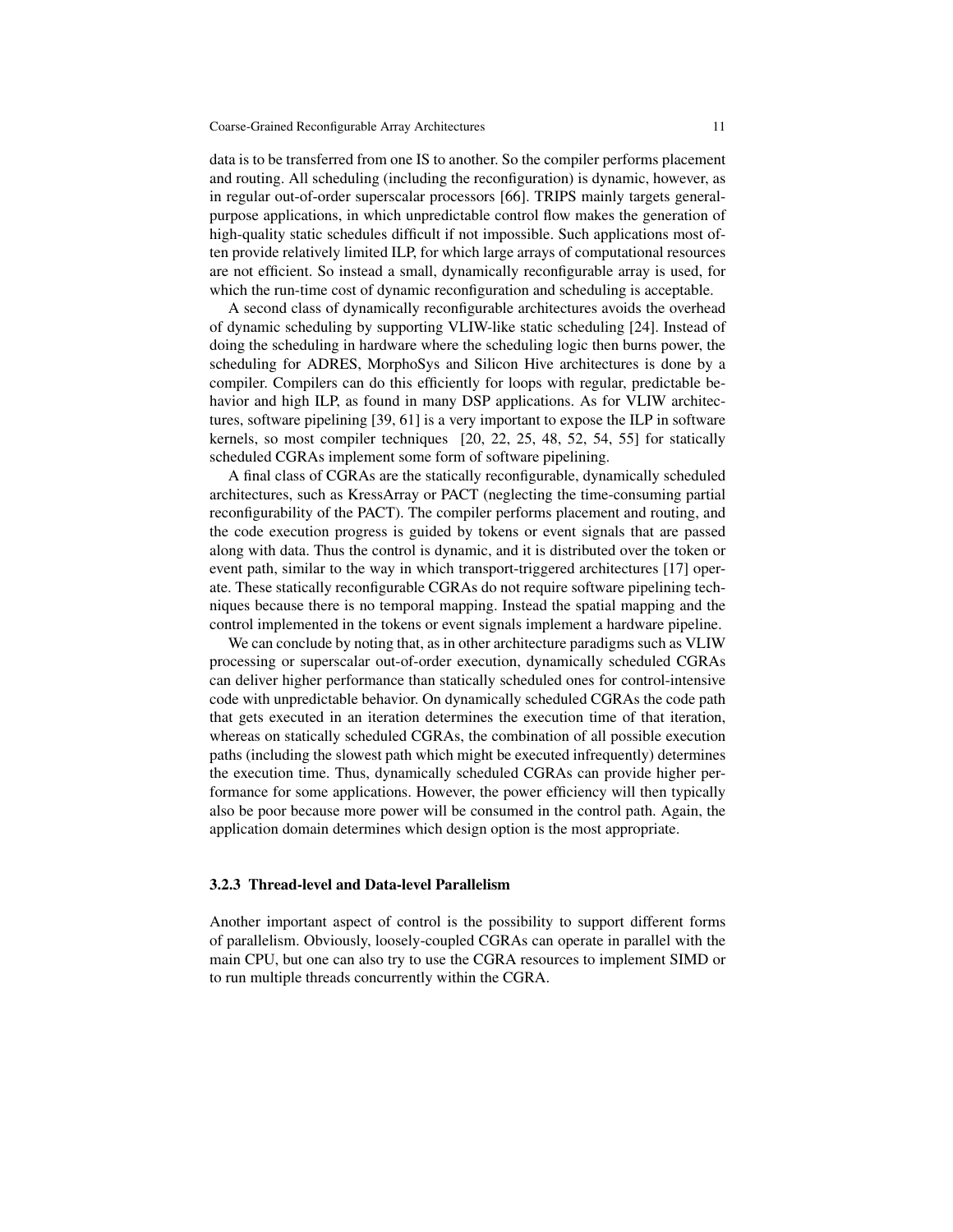When dynamic scheduling is implemented via distributed event-based control, as in KressArray or PACT, implementing TLP is relatively simple and cheap. For small enough loops of which the combined resource use fits on the CGRA, it suffices to map independent thread controllers on different parts of the distributed control.

For architectures with centralized control, the only option to run threads in parallel is to provide additional controllers or to extend the central controller, for example to support parallel execution modes. While such extensions will increase the power consumption of the controller, the newly supported modes might suit certain code fragments better, thus saving in data path energy and configuration fetch energy.

The TRIPS controller supports four operation modes [63]. In the first mode, all ISs cooperate for executing one thread. In the second mode, the four rows execute four independent threads. In the third mode, fine-grained multi-threading [66] is supported by time-multiplexing all ISs over multiple threads. Finally, in the fourth mode each row executes the same operation on each of its ISs, thus implementing SIMD in a similar, fetch-power-efficient manner as is done in the two modes of the MorphoSys design. Thus, for each loop or combination of loops in an application, the TRIPS compiler can exploit the most suited form of parallelism.

The Raw architecture [69] is a hybrid between a many-core architecture and a CGRA architecture in the sense that it does not feature a 2D array of ISs, but rather a 2D array of tiles that each consist of a simple RISC processor. The tiles are connected to each other via a mesh interconnect, and transporting data over this interconnect to neighboring tiles does not consume more time than retrieving data from the RF in the tile. Moreover, the control of the tiles is such that they can operate independently or synchronized in a lock-step mode. Thus, multiple tiles can cooperate to form a dynamically reconfigurable CGRA. A programmer can hence partition the 2D array of tiles into several, potentially differently sized, CGRAs that each run an independent thread. This provides very high flexibility to balance the available ILP inside threads with the TLP of the combined threads.

The Polymorphic Pipeline Array (PPA) [56] integrates multiple tightly-coupled ADRES-like CGRA cores into a larger array. Independent threads with limited amounts of ILP can run on the individual cores, but the resources of those individual cores can also be configured to form larger cores, on which threads with more ILP can then be executed. The utilization of the combined resources can be optimized dynamically by configuring the cores according to the available TLP and ILP at any point during the execution of a program.

Other architectures do not support (hardware) multi-threading within one CGRA core at all, like the current ADRES and Silicon Hive. The first solution to run multiple threads with these designs is to incorporate multiple CGRA accelerator cores in a System-on-Chip (SoC). The advantage is then that each accelerator can be customized for a certain class of loop kernels. Also, ADRES and Silicon Hive are architecture templates, which enables CGRA designers to customize their CGRA cores for the appropriate amount of DLP for each class of loop kernels, in the form of SIMD or subword parallelism.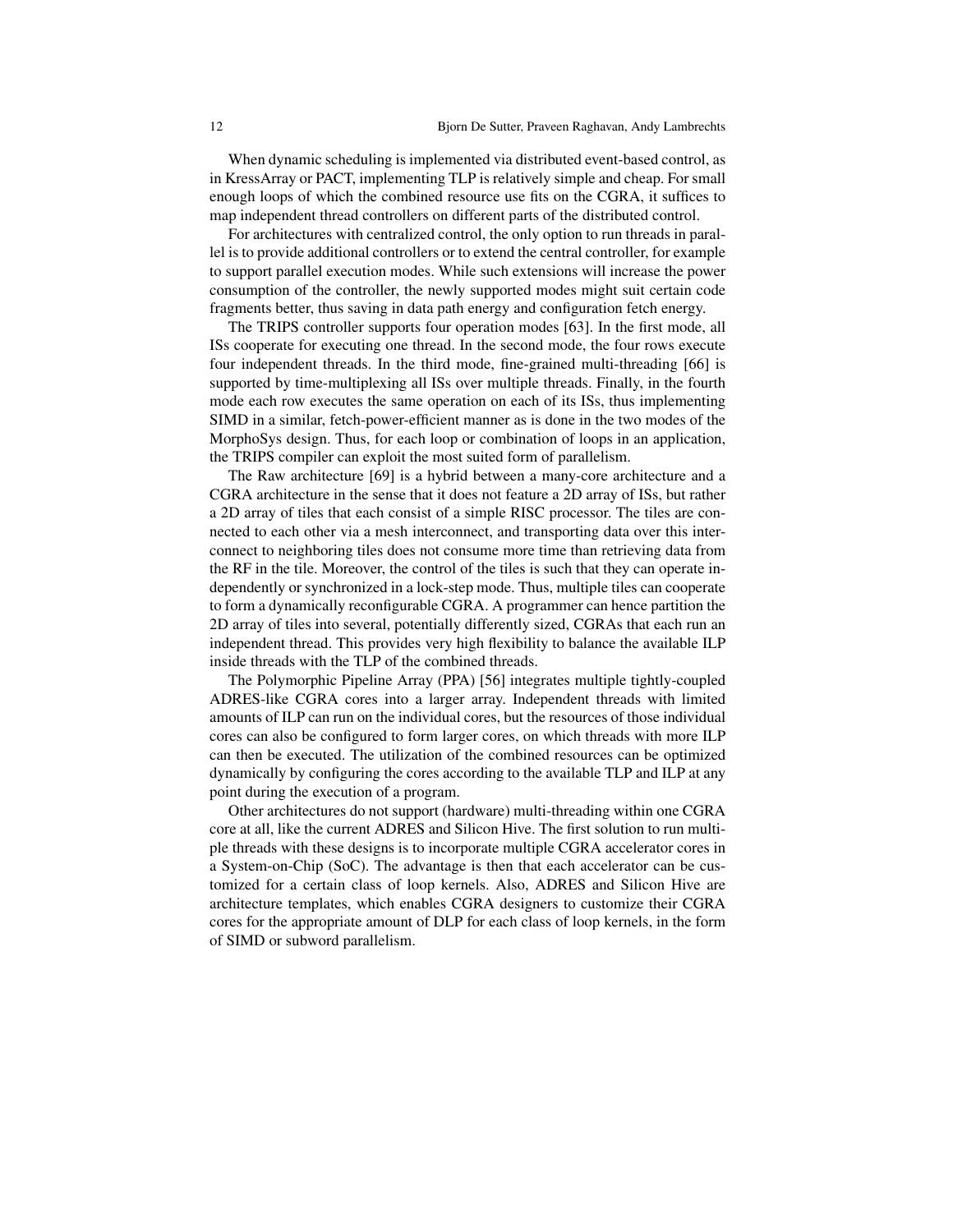Alternatively, TLP can be converted into ILP and DLP by combining, at compiletime, kernels of multiple threads and by scheduling them together as one kernel, and by selecting the appropriate combination of scheduled kernels at run time [64].

# *3.3 Interconnects and Register Files*

### 3.3.1 Connections

A wide range of connections can connect the ISs of a CGRA with each other, with the RFs, with other memories and with IO ports. Buses, point-to-point connections, and crossbars are all used in various combinations and in different topologies.

For example, some designs like MorphoSys and the most common ADRES and Silicon Hive designs feature a densely connected mesh-network of point-to-point interconnects in combination with sparser buses that connect ISs further apart. Thus the number of long power-hungry connections is limited. Multiple studies of point-to-point mesh-like interconnects as in Fig. 6 have been published in the past [11, 36, 40, 47]. Other designs like RaPiD feature a dense network of segmented buses. Typically the use of crossbars is limited to very small instances because large ones are too power-hungry. Fortunately, large crossbars are most often not needed, because many application kernels can be implemented as systolic algorithms, which map well onto mesh-like interconnects as found in systolic arrays [59].

Unlike crossbars and even busses, mesh-like networks of point-to-point connections scale better to large arrays without introducing too much delay or power consumption. For statically reconfigurable CGRAs, this is beneficial. Buses and other long interconnects connect whole rows or columns to complement short-distance mesh-like interconnects. The negative effects that such long interconnects can have on power consumption or on obtainable clock frequency can be avoided by segmentation or by pipelining. In the latter case, pipelining latches are added along the connections or in between muxes and ISs. Our experience, as presented in Sect. 4.2.2 is that this pipelining will not necessarily lead to lower IPCs in CGRAs. This is different from out-of-order or VLIW architectures, where deeper pipelining increases the branch misprediction latency [66]. Instead at least some CGRA compilers succeed in exploiting the pipelining latches as temporary storage, rather than being hampered by them. This is the case in compiler techniques like [20, 48] that are based on FPGA synthesis methods in which RFs and pipelining latches are treated as interconnection resources that span multiple cycles instead of as explicit storage resources. This treatment naturally fits the 3D array modeling of resources along two spatial dimensions and one temporal dimension. Consequently, those compiler techniques can use pipelining latches for temporary storage as easily as they can exploit distributed RFs. This ability to use latches for temporary storage has been extended even beyond pipeline latches, for example to introduce retiming chains and shift registers in CGRA architectures [71].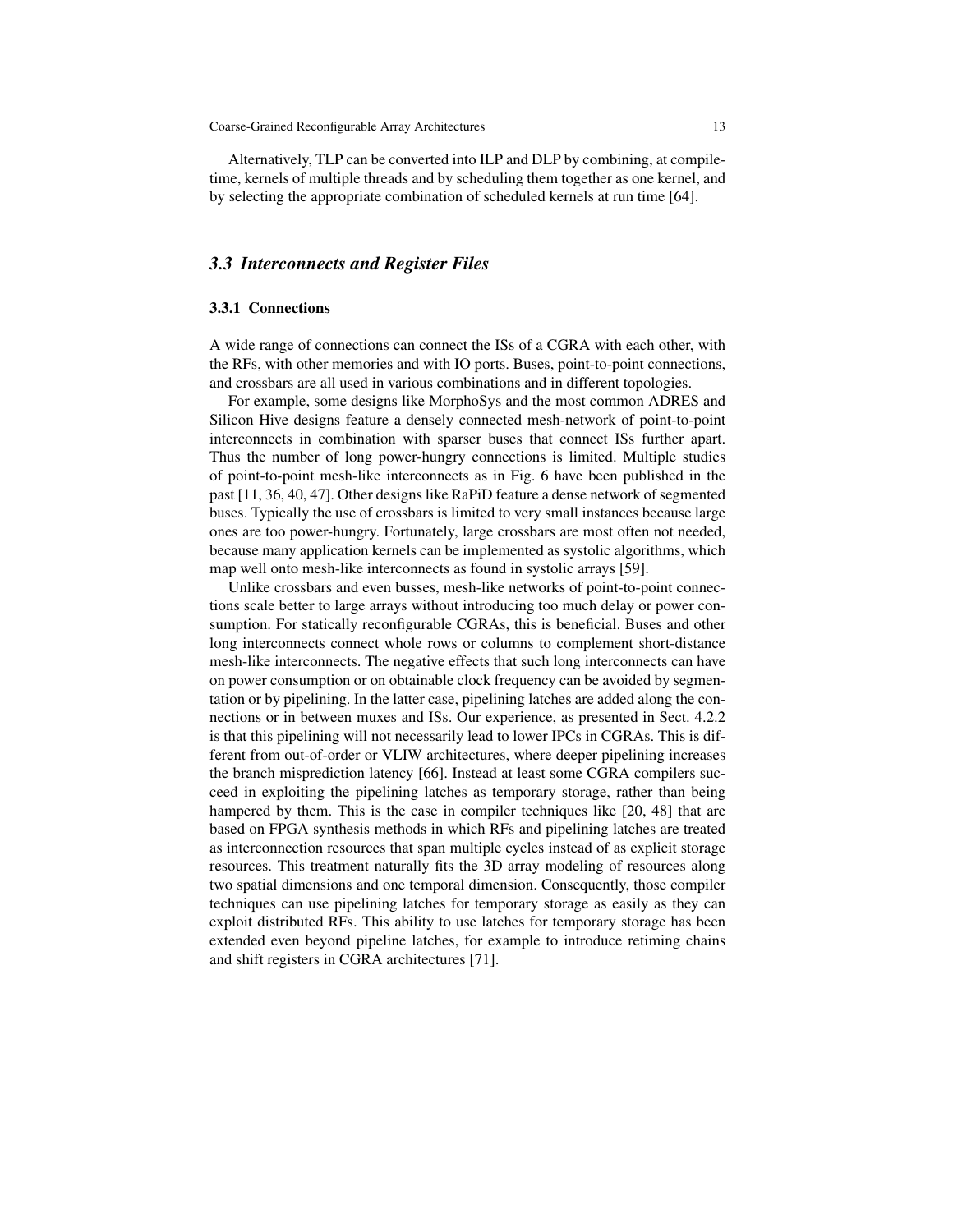

Fig. 6 Basic interconnects that can be combined. All bidirectional edges between two ISs denote that all outputs of one IS are connected to the inputs of the other IS and vice versa. Buses that connect all connected IS outputs to all connected IS inputs are shown as edges without arrows.

#### 3.3.2 Register Files

Compilers for CGRA architectures place operations in ISs, thus also scheduling them, and route the data flow over the connections between the ISs. Those connections may be direct connections, or latched connections, or even connections that go through RFs. Therefore most CGRA compilers treat RFs not as temporary storage, but as interconnects that can span multiple cycles. Thus the RFs can be treated uniformly with the connections during routing. A direct consequence of this compiler approach is that the design space freedom of interconnects extends to the placement of RFs in between ISs. During the Design Space Exploration (DSE) for a specific CGRA instance in a CGRA design template such as the ADRES or Silicon Hive templates, both the real connections and the RFs have to be explored, and that has to be done together. Just like the number of real interconnect wires and their topology, the size of RFs, their location and their number of ports then contribute to the interconnectivity of the ISs. We refer to [11, 47] for DSEs that study both RFs and interconnects.

Besides their size and ports, another important aspect is that RFs can be rotating [62]. The power and delay overhead of rotation is very small in distributed RFs, simply because these RFs are small themselves. Still they can provide an important functionality. Consider a dynamically reconfigurable CGRA on which a loop is executed that iterates over *x* configurations, i.e., each iteration takes *x* cycles. That means that for a write port of an RF, every *x* cycles the same address bits get fetched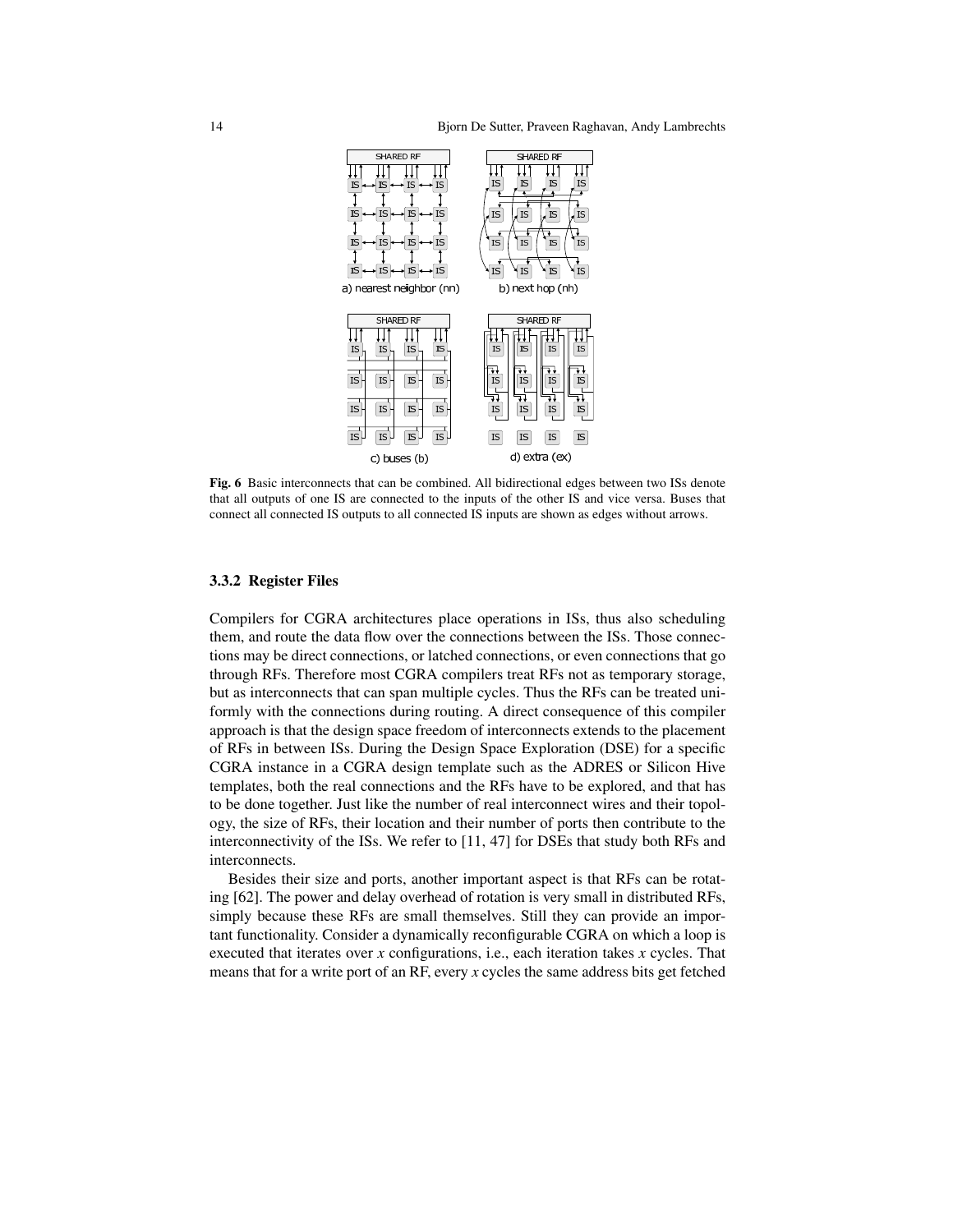from the configuration memory to configure the address set at that port. In other words, every *x* cycles a new value is being written into the register specified by that same address. This implies that values can stay in the same register for at most *x* cycles; then they are overwritten by a new value from the next iteration. In many loops, however, some values have a life time that spans more than *x* cycles, because it spans multiple loop iterations. To avoid having to insert additional data transfers in the loop schedules, rotating registers can be used. At the end of every iteration of the loop, all values in rotating registers rotate into another register to make sure that old values are copied to where they are not overwritten by newer values.

### 3.3.3 Predicates, Events and Tokens

To complete this overview on CGRA interconnects, we want to point out that it can be very useful to have interconnects of different widths. The data path width can be as small as 8 bits or as wide as 64 or 128 bits. The latter widths are typically used to pass SIMD data. However, as not all data is SIMD data, not all paths need to have the full width. Moreover, most CGRA designs and the code mapped onto them feature signals that are only one or a few bits wide, such as predicates or events or tokens. Using the full-width datapath for these narrow signals wastes resources. Hence it is often useful to add a second, narrow datapath for control signals like tokens or events and for predicates. How dense that narrow datapath has to be, depends on the type of loops one wants to run on the CGRA. For example, multimedia coding and decoding typically includes more conditional code than SDR baseband processing. Hence the design of, e.g., different ADRES architectures for multimedia and for SDR resulted in different predicate data paths being used, as illustrated in Sect. 4.2.1.

At this point, it should be noted that the use of predicates is fundamentally not that different from the use of events or tokens. In KressArray or PACT, events and tokens are used, amongst others, to determine at run time which data is selected to be used later in the loop. For example, for a C expression like  $x + (a>b)$  ? y  $+ z$  : y - z one IS will first compute the addition y+z, one IS will compute the subtraction  $y-z$ , and one IS will compute the greater-than condition  $a>b$ . The result of the latter computation generates an event that will be fed to a multiplexor to select which of the two other computer values  $y + z$  and  $y - z$  is transferred to yet another IS on which the addition to  $\times$  will be performed. Unlike the muxes in Fig. 2(b) that are controlled by bits fetched from the configuration memory, those event-controlled multiplexors are controlled by the data path.

In the ADRES architecture, the predicates guard the operations in ISs, and they serve as enable signals for RF write ports. Furthermore, they are also used to control special select operations that pass one of two input operands to the output port of an IS. Fundamentally, an event-controlled multiplexor performs exactly the same function as the select operation. So the difference between events or tokens and predicates is really only that the former term and implementation are used in dynamically scheduled designs, while the latter term is used in static schedules.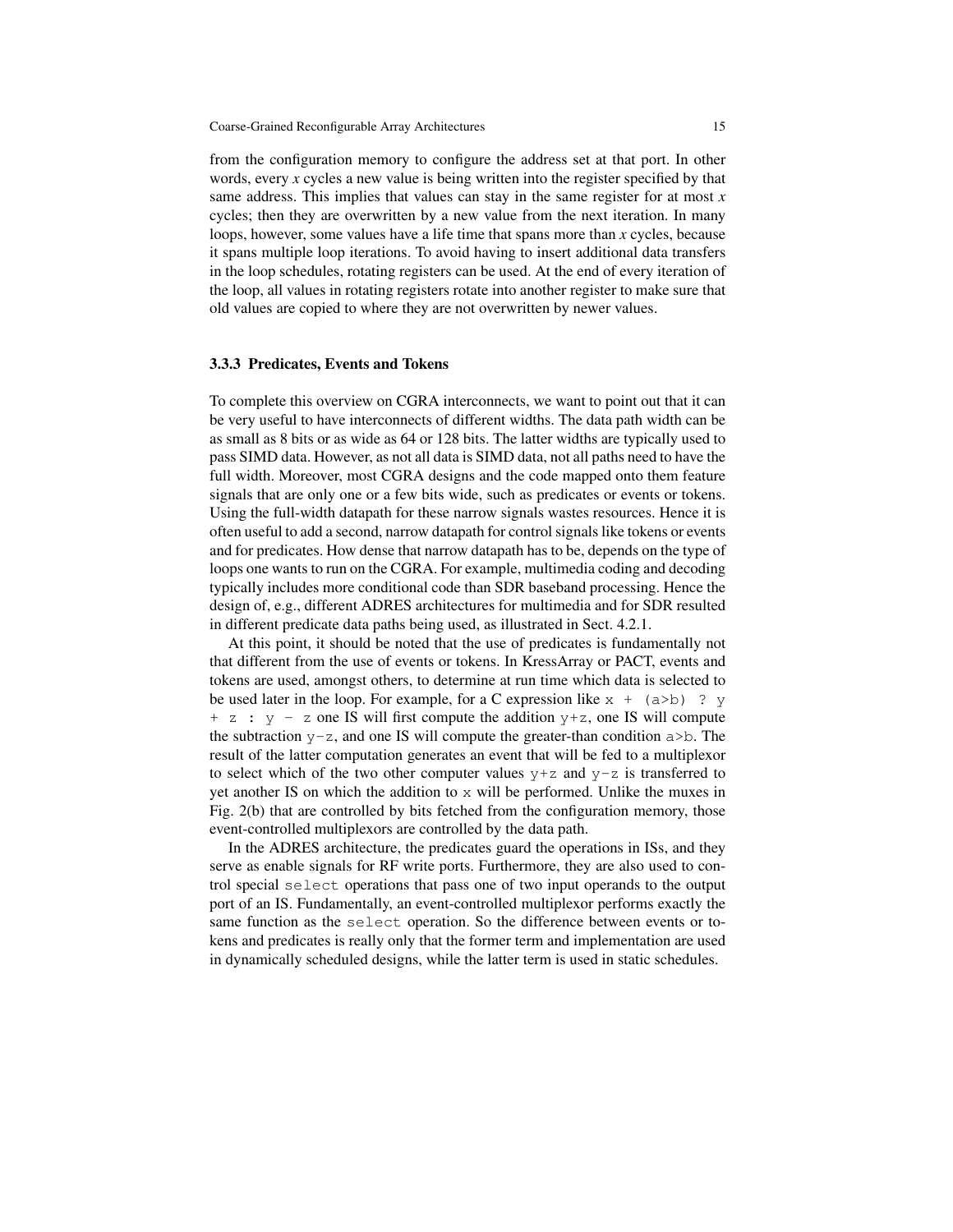

Fig. 7 Four different structures of ISs proposed in the literature. Part (a) displays a fixed MorphoSys IS, including its local RF. Part (b) displays the fully customizable ADRES IS, that can connect to shared or non-shared local RFs. Part (c) depicts the IS structure proposed by Galanis et al. [27], and (d) depicts a row of four RSPA ISs that share a multiplier [33].

# *3.4 Computational Resources*

Issue slots are the computational resources of CGRAs. Over the last decade, numerous designs of such issue slots have been proposed, under different names, that include PEs, FUs, ALUs, and flexible computation components. Figure 7 depicts some of them. For all of the possible designs, it is important to know the context in which these ISs have to operate, such as the interconnects connecting them, the control type of the CGRA, etc.

Figure 7(a) depicts the IS of a MorphoSys CGRA. All 64 ISs in this homogeneous CGRA are identical and include their own local RF. This is no surprise, as the two MorphoSys SIMD modes (see Sect. 3.2.1) require that all ISs of a row or of a column execute the same instruction, which clearly implies homogeneous ISs.

In contrast, almost all features of an ADRES IS, as depicted in Fig. 7(b), can be chosen at design time, and can be different for each IS in a CGRA that then becomes heterogeneous: the number of ports, whether or not there are latches between the multiplexors and the combinatorial logic that implements the operations, the set of operations supported by each IS, how the local registers file are connected to ISs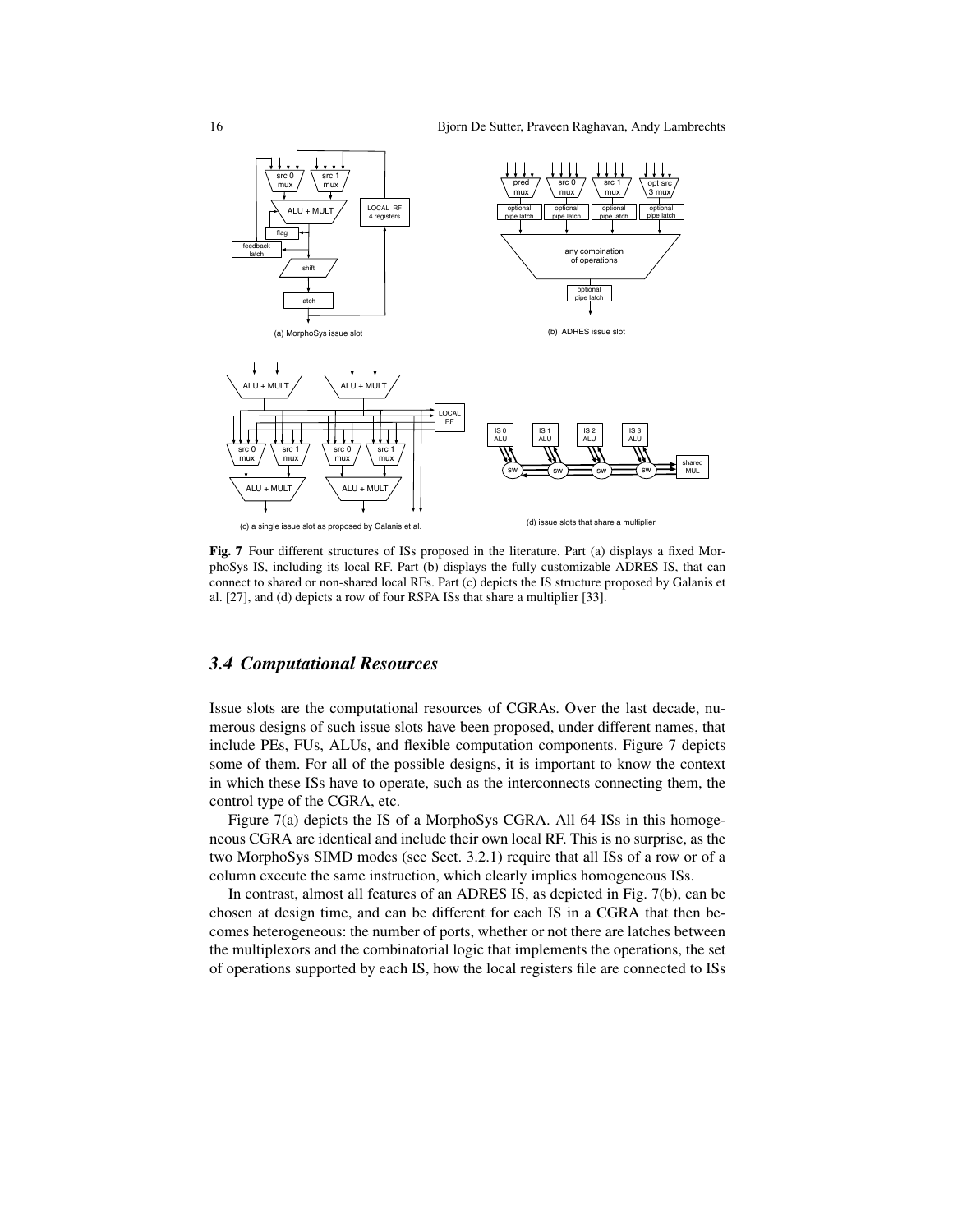and possibly shared between ISs, etc. As long as the design instantiates the ADRES template, the ADRES tool flow will be able to synthesize the architecture and to generate code for it. A similar design philosophy is followed by the Silicon Hive tools. Of course this requires more generic compiler techniques than those that generate code for the predetermined homogeneous ISs of, e.g., the MorphoSys CGRA. Given the state of the art in compiler technology for this type of architecture, the advantages of this freedom are (1) the possibility to design different instances optimized for certain application domains, (2) the knowledge that the features of those designs will be exploited, and (3) the ability to compile loops that feature other forms of ILP than DLP. DLP can still be supported, of course, by simply incorporating SIMD-capable (a.k.a. subword parallel) ISs of, e.g., 4x16 bits wide. The drawback of this design freedom is that, at least with the current compiler techniques, these techniques are so generic that they miss optimization opportunities because they do not exploit regularity in the designed architectures. They do not exploit it for speeding up the compilation, nor do they for producing better schedules. An other potential problem of specializing the ISs for an application domain is overspecialization. While extensive specialization will typically benefit performance, it can also have negative effects, in particular on energy consumption [72].

Figure 7(c) depicts the IS proposed by Galanis et al. [27]. Again, all ISs are identical. In contrast to the MorphoSys design, however, these ISs consist of several ALUs and multipliers with direct connections between them and their local RFs. These direct connections within each IS can take care of a lot of data transfers, thus freeing time on the shared bus-based interconnect that connects all ISs. Thus, the local interconnect within each IS compensates for the lack of a scaling global interconnect. One advantage of this clustering approach is that the compiler can be tuned specifically for this combination of local and global connections and for the fact that it does not need to support heterogeneous ISs. Whether or not this type of design is more power-efficient than that of CGRAs with more design freedom and potentially more heterogeneity is unclear at this point in time. At least, we know of no studies from which, e.g., utilization numbers can be derived that allow us to compare the two approaches.

Some architectures combine the flexibility of heterogeneous ADRES ISs with clustering. For example, the CGRA Express [57] and the expression-grained reconfigurable array (EGRA) [3] architectures feature heterogeneous clusters of relatively simple, fast ALUs. Within the clusters, those ALUs are chained by means of a limited number of latchless connections. Through careful design, the delay of those chains is comparable to the delay of other, more complex ISs on the CGRA that bound the clock frequency. So the chaining does not effect the clock frequency. It does allow, however, to execute multiple dependent operations within one clock cycle. It can therefore improve performance significantly. As the chains and clusters are composed of existing components such as ISs, buses, multiplexers and connections, these clustered designs do not really extend the design space of non-clustered CGRAs like ADRES. Still it can be useful to treat clusters as a separate design level in between the IS component level and the whole array architecture level, for exam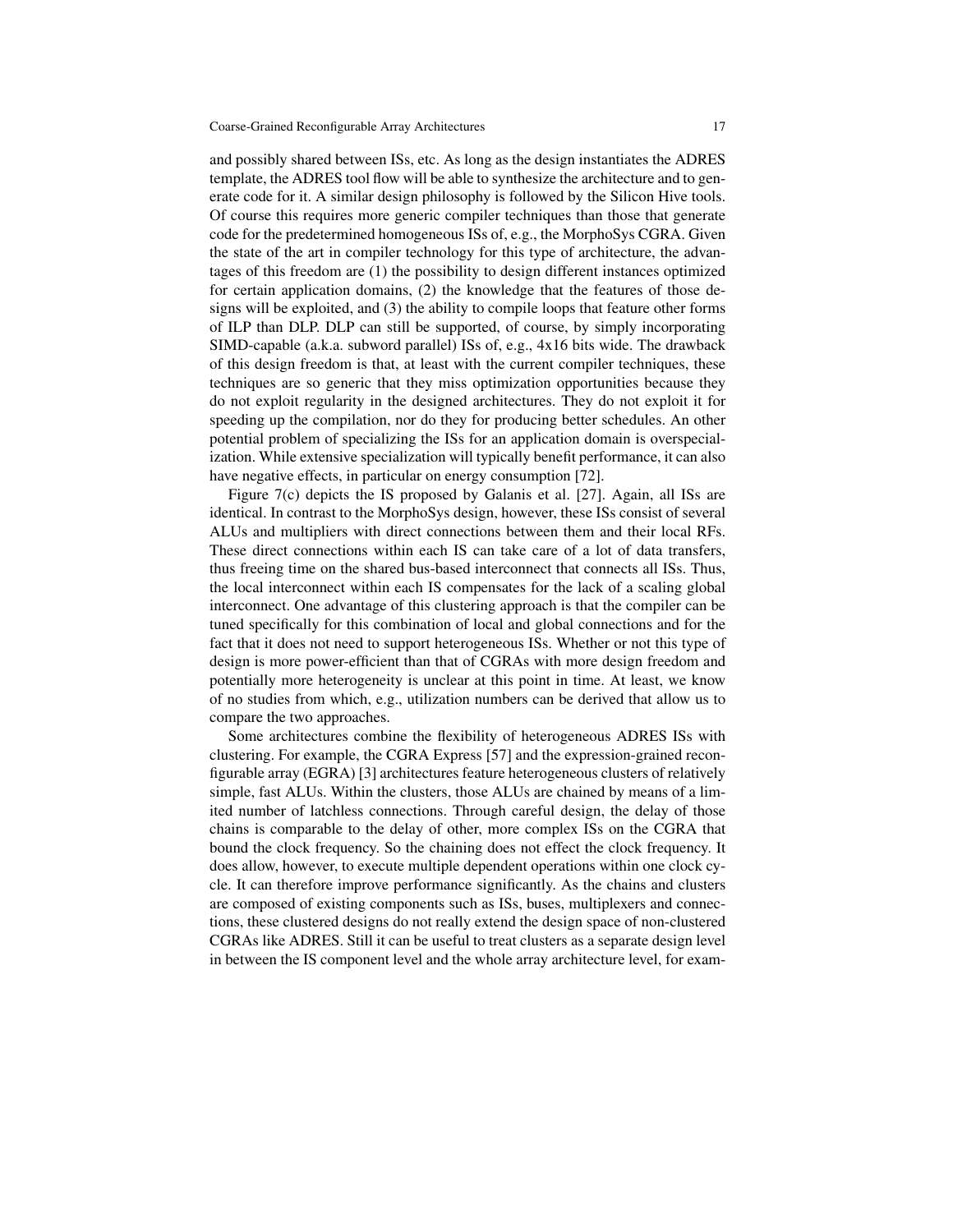ple because it allows code generation algorithms in compilers to be tuned for there existence [57].

A specific type of clustering was proposed to handle floating-point arithmetic. While most research on CGRAs is limited to integer and fixed-point arithmetic, Lee at al. proposed to cluster two ISs to handle floating-point data [41]. In their design, both ISs in the cluster can operate independently on integer or fixed-point data, but they can also cooperate by means of a special direct interconnect between them. When they cooperate, one IS in the cluster consumes and handles the mantissas, while the other IS consumes and produces the exponents. As a single ISs can thus be used for both floating-point and integer computations, Lee et al. are able to achieve high utilization for integer applications, floating-point applications, as well as mixed applications.

With respect to utilization, it is clear that the designs of Fig. 7(a) and 7(b) will only be utilized well if a lot of multiplications need to be performed. Otherwise, the area-consuming multipliers remain unused. To work around this problem, the sharing of large resources such as multipliers between ISs has been proposed in the RSPA CGRA design [33]. Figure 7(d) depicts one row of ISs that do not contain multipliers internally, but that are connected to a shared multiplier through switches and a shared bus. The advantage of this design, compared to an ADRES design in which each row features three pure ALU ISs and one ALU+MULT IS, is that this design allows the compiler to schedule multiplications in all ISs (albeit only one per cycle), whereas this scheduling freedom would be limited to one IS slot in the ADRES design. To allow this schedule freedom, however, a significant amount of resources in the form of switches and a special-purpose bus need to be added to the row. While we lack experimental data to back up this claim, we firmly believe that a similar increase in schedule freedom can be obtained in the aforementioned 3+1 ADRES design by simply extending an existing ADRES interconnect with a similar amount of additional resources. In the ADRES design, that extension would then also be beneficial to operations other than multiplications.

The optimal number of ISs for a CGRA depends on the application domain, on the reconfigurability, as well as on the IS functionality and on the DLP available in the form of subword parallelism. As illustrated in section 4.2.2, a typical ADRES would consist of 4x4 ISs [10, 46]. TRIPS also features 4x4 ISs. MorphoSys provides 8x8 ISs, but that is because the DLP is implemented as SIMD over multiple ISs, rather than as subword parallelism within ISs. In our experience, scaling dynamically reconfigurable CGRA architectures such as ADRES to very large arrays (8x8 or larger) does not make sense even with scalable interconnects like mesh or mesh-plus interconnects. Even in loops with high ILP, utilization drops significantly on such large arrays [51]. It is not yet clear what is causing this lower utilization, and there might be several reasons. These include a lack of memory bandwidth, the possibility that the compiler techniques [20, 48] simply do not scale to such large arrays, or the fact that the relative connectivity in such large arrays is lower. Simply stated, when a mesh interconnects all ISs to their neighbors, each IS not on the side of the array is connected to 4 other ISs out of 16 in a 4x4 array, i.e., to 25% of all ISs, while it is connected to 4 out of 64 ISs on an 8x8 array, i.e., to 6.25% of all ISs.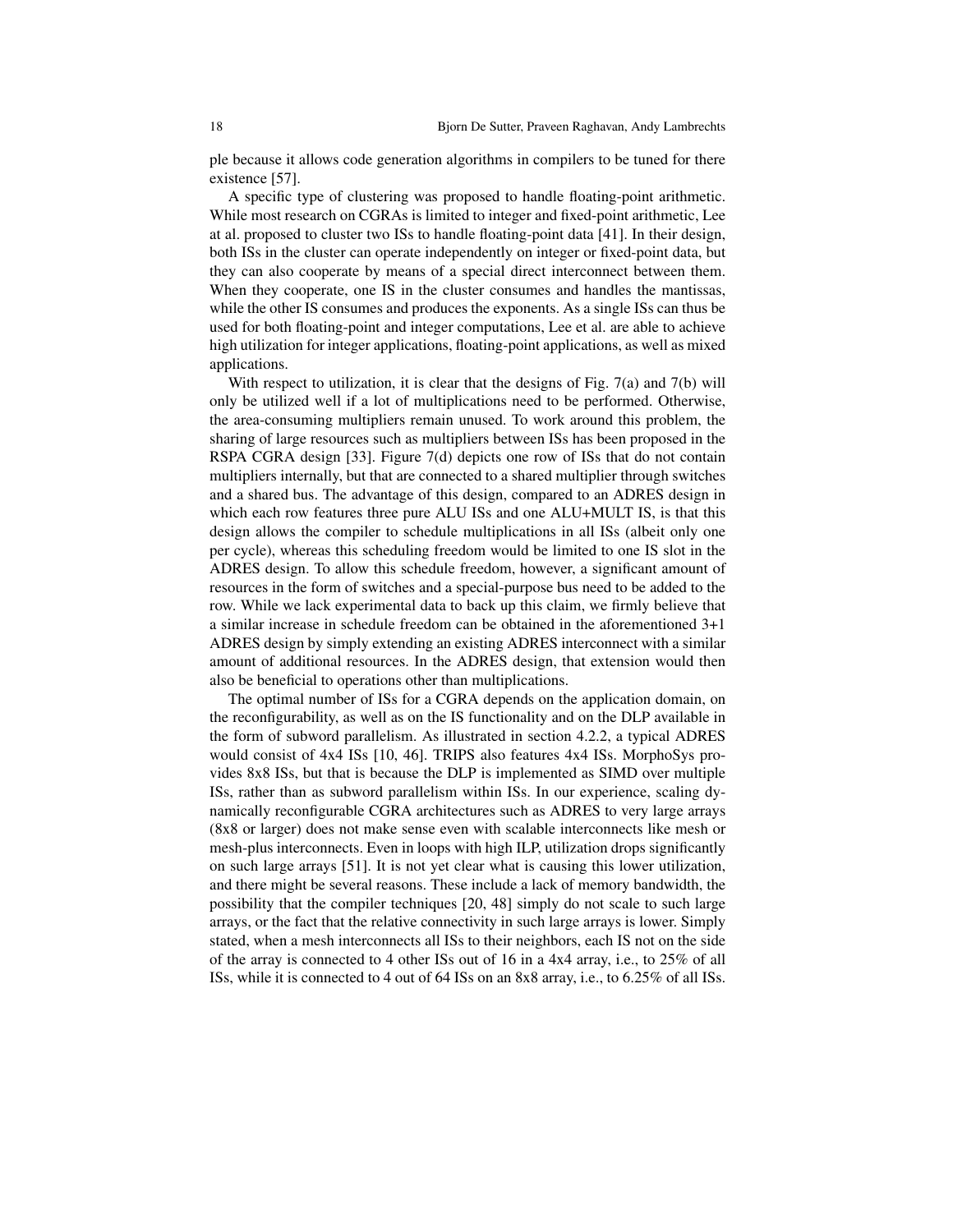To finalize this section, we want to mention that, just like in any other type of processor, it makes sense to pipeline complex combinatorial logic, e.g., as found in multipliers. There are no fundamental problems to do this, and it can lead to significant increases in utilization and clock frequency.

### *3.5 Memory Hierarchies*

CGRAs have a large number of ISs that need to be fed with data from the memory. Therefore the data memory sub-system is a crucial part of the CGRA design. Many reconfigurable architectures feature multiple independent memory banks or blocks to achieve high data bandwidth.

The RAW architecture features an independent memory block in each tile for which Barua developed a method called modulo unrolling to disambiguate and assign data to different banks [4]. However, this technique can only handle array references through affine index expression on loop induction variables.

MorphoSys has a 256-bit wide frame buffer between the main memory and a reconfigurable array to feed data to the ISs operating in SIMD mode [44]. The efficient use of such a wide memory depends by and large on manual data placement and operation scheduling. Similar techniques for wide loads and stores have also been proposed in regular VLIW architectures for reducing power [60]. Exploiting that hardware requires manual data layout optimizations as well.

Both Silicon Hive and PACT feature distributed memory blocks without a crossbar. A Silicon Hive programmer has to specify the allocation of data to the memory for the compiler to bind the appropriate load/store operations to the corresponding memories. Silicon Hive also supports the possibility of interfacing the memory or system bus using FIFO interfaces. This is efficient for streaming processing but is difficult to interface when the data needs to be buffered on in case of data reuse.

The ADRES architecture template provides a parameterizable Data Memory Queue (DMQ) interface to each of the different single-ported, interleaved level-1 scratch-pad memory banks [19]. The DMQ interface is responsible for resolving bank access conflicts, i.e., when multiple load/store ISs would want to access the same bank at the same time. Connecting all load/store ISs to all banks through a conflict resolution mechanism allows maximal freedom for data access patterns and also maximal freedom on the data layout in memory. The potential disadvantage of such conflict resolution is that it increases the latency of load operations. In software pipelined code, however, increasing the individual latency of instructions most often does not have a negative effect on the schedule quality, because the compiler can hide those latencies in the software pipeline. In the main processor VLIW mode of an ADRES, the same memories are accessed in code that is not software-pipelined. So in that mode, the conflict resolution is disabled to obtain shorter access latencies.

Alternatively, a data cache can be added to the memory hierarchy to complement the scratch-pad memories. By letting the compiler partition the data over the scratch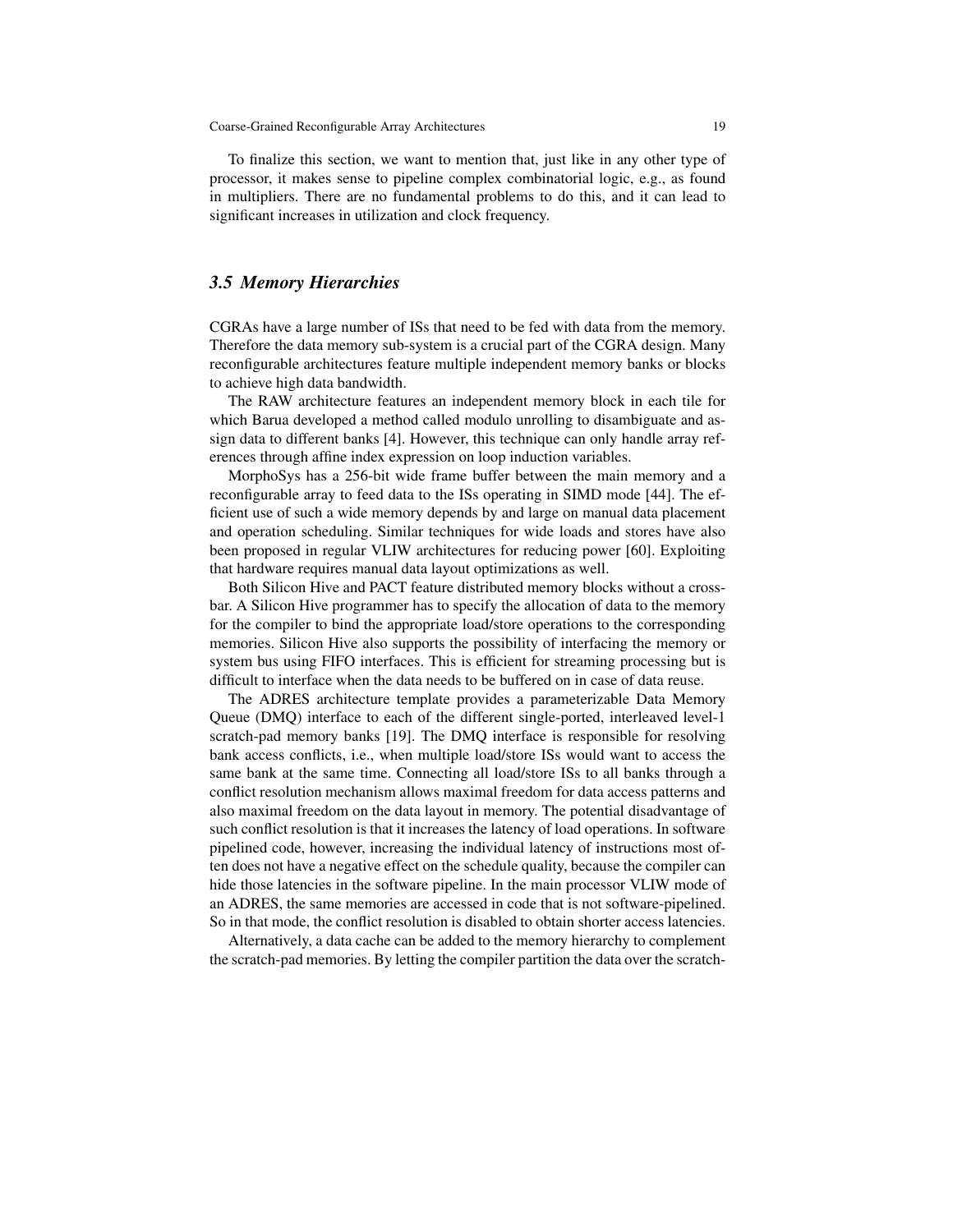pad memories and the data cache in an appropriate manner, high throughput can be obtained in the CGRA mode, as well as low latency in the VLIW mode [32].

# *3.6 Compiler Support*

Apart from the specific algorithms used to compile code, the major distinctions between the different existing compiler techniques relate to whether or not they support static scheduling, whether or not they support dynamic reconfiguration, whether or not they rely on special programming languages, and whether or not they are limited to specific hardware properties. Because most compiler research has been done to generate static schedules for CGRAs, we focus on those in this section. As already indicated in Sect. 3.2.1 and 3.2.2, many algorithms are based on FPGA placement and routing techniques [7] in combination with VLIW code generation techniques like modulo scheduling [39, 61] and hyperblock formation [45].

Whether or not compiler techniques rely on specific hardware properties is not always obvious in the literature, as not enough details are available in the descriptions of the techniques, and few techniques have been tried on a wide range of CGRA architectures. For that reason, it is very difficult to compare the efficiency (compilation time) and effectiveness (quality of generated code) of the different techniques.

The most widely applicable static scheduling techniques use different forms of Modulo Resource Routing Graphs (MRRGs). RRGs are time-space graphs, in which all resources (space dimension) are modeled with vertices. There is one such vertex per resource per cycle (time dimension) in the schedule being generated. Directed edges model the connections over which data values can flow from resource to resource. The schedule, placement, and routing problem then becomes a problem of mapping the Data Dependence Graph (DDG) of some loop body on the RRG. Scheduling refers to finding the right cycle to perform an operation in the schedule, placement refers to finding the right IS in that cycle, and routing refers to finding connections to transfer data from producing operations to consuming operations. In the case of a modulo scheduler, the modulo constraint is enforced by modeling all resource usage in the modulo time domain. This is done by modeling the appropriate modulo reservation tables [61] on top of the RRG, hence the name MRRG.

The granularity of its vertices depends on the precise compiler algorithm. One modulo graph embedding algorithm [54] models whole ISs or whole RFs with single vertices, whereas the simulated-annealing technique in the DRESC [20, 48] compiler that targets ADRES instances models individual ports to ISs and RFs as separate vertices. Typically, fewer nodes that model larger components lead to faster compilation because the graph mapping problem operates on a smaller graph, but also to lower code quality because some combinations of resource usage cannot be modeled precisely.

Several types of code schedulers exist. In DRESC, simulated annealing is used to explore different placement and routing options until a valid placement and routing of all operations and data dependencies is found. The cost function used during the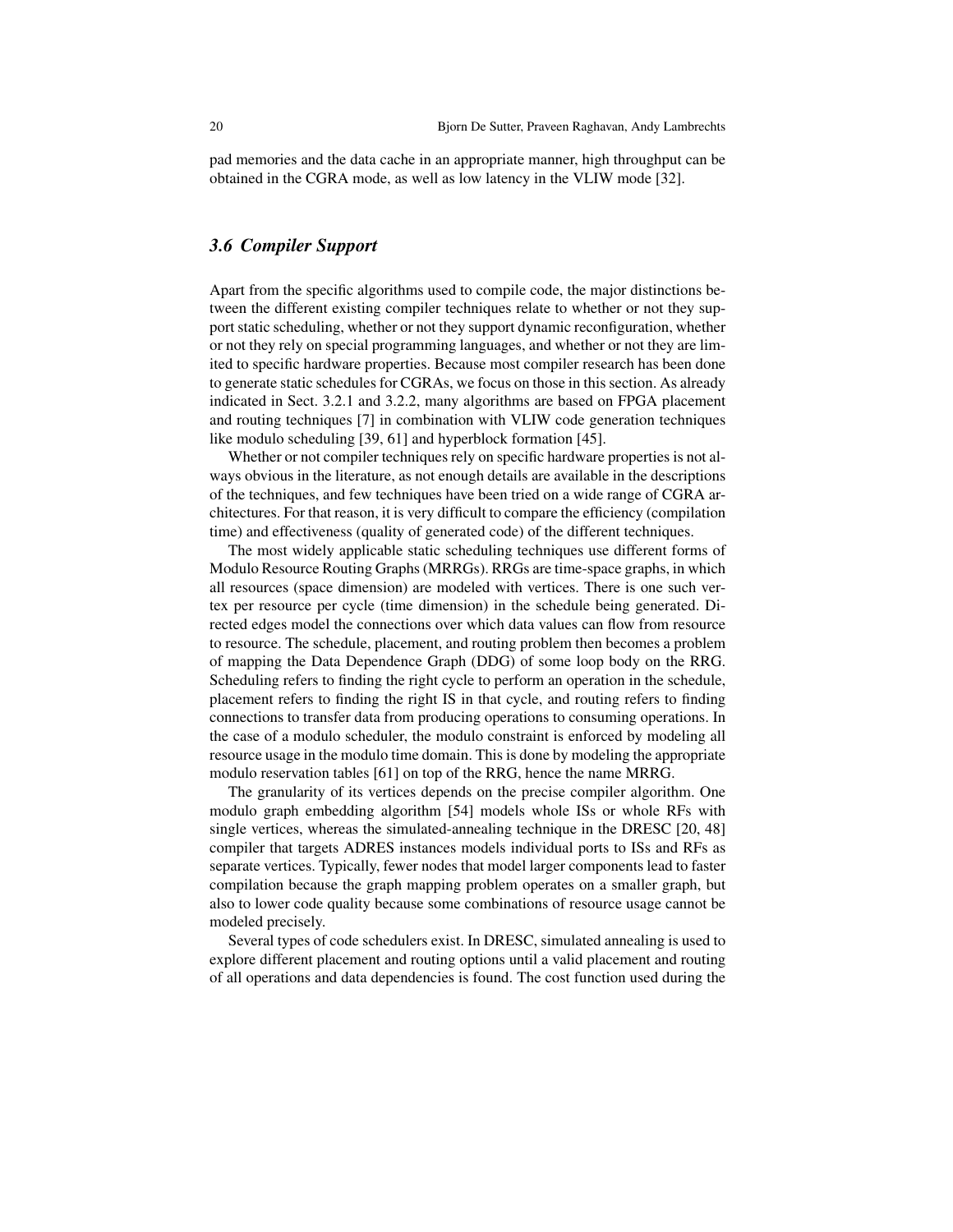simulated annealing is based on the total routing cost, i.e., the combined resource consumption of all placed operations and of all routed data dependencies. In this technique, a huge number of possible routes is evaluated, as a result of which the technique is very slow. Other CGRA scheduling techniques [25, 52, 54, 55] operate much more like (modulo) list schedulers [24]. In the best list-based CGRA schedulers, the used heuristics also rely heavily on routing costs. However, as these techniques try to optimize routes of individual data dependencies in a greedy manner, with little backtracking, they explore orders of magnitude fewer routes. Those schedulers are therefore one to two orders of magnitude faster than the simulatedannealing approach. They are also less effective, but for at least some architectures [52], the difference in generated code quality is very small.

As an alternative to simulated-annealing, Lee et al. use quantum-inspired evolutionary algorithms [41]. In their compiler, they use this algorithm to improve a suboptimal schedule already found by a list scheduler. Their evaluation is limited to rather small loops and a CGRA with limited dynamic reconfigurability, so at this point it is impossible to compare their algorithm's effectiveness and efficiency to those of the other algorithms.

MRRG-based compiler techniques are easily retargetable to a wide range of architectures, such as those of the ADRES template, and they can support many programming languages. Different architectures can simply be modeled with different MRRGs. It has even been demonstrated that by using the appropriate modulo constraints during the mapping of a DDG on a MRRG, compilers can generate a single code version that can be executed on CGRAs of different sizes [58]. This is particularly interesting for the PPA architecture that can switch dynamically between different array sizes [56]. To support different programming languages like C and Fortran, the techniques only require a compiler front-end that is able to generate DDGs for the loop bodies. Obviously, the appropriate loop transformations need to be applied before generating the DDG in order to generate one that maps well onto the MRRG of the architecture. Such loop transformations are discussed in detail in Sect. 4.1.

The aforementioned algorithms have been extended to not only consider the costs of utilized resources inside the CGRA during scheduling, but to also consider bank conflicts that may occur because of multiple memory accesses being scheduled in the same cycle [34, 35].

Many other CGRA compiler techniques have been proposed, most of which are restricted to specific architectures. Static reconfigurable architectures like RaPiD and PACT have been targeted by compiler algorithms [14, 22, 76] based on placement and routing techniques that also map DDGs on RRGs. These techniques support subsets of the C programming language (no pointers, no structs, ...) and require the use of special C functions to program the IO in the loop bodies to be mapped onto the CGRA. The latter requirement follows from the specific IO support in the architectures and the modeling thereof in the RRGs.

For the MorphoSys architecture, with its emphasis on SIMD across ISs, compiler techniques have been developed for the SA-C language [73]. In this language the supported types of available parallelism are specified by means of loop language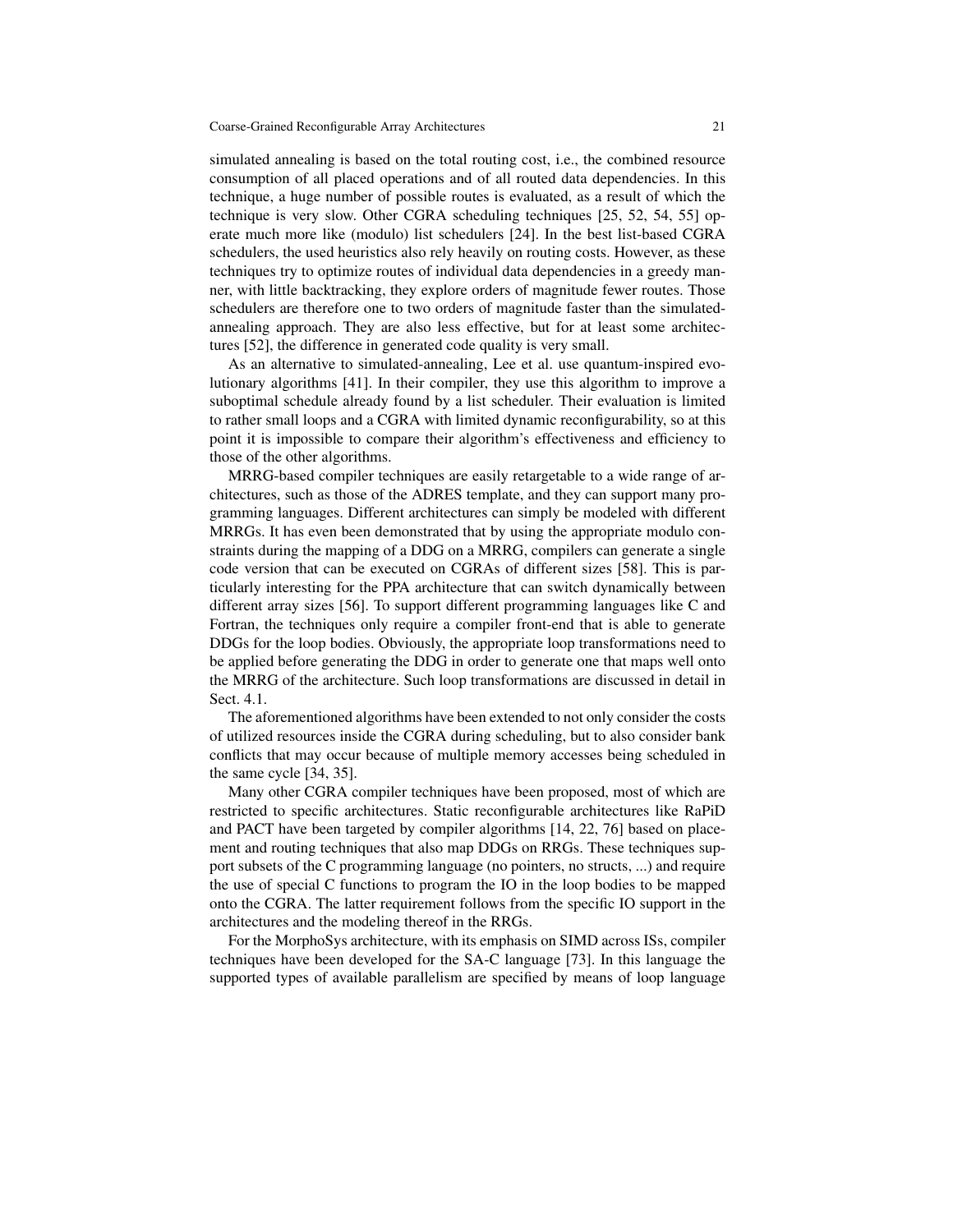constructs. These constructs are translated into control code for the CGRA, which are mapped onto the ISs together with the DDGs of the loop bodies.

CGRA code generation techniques based on integer-linear programming have been proposed for the several architectures, both for spatial [2] and for temporal mapping [41, 77]. Basically, the ILP formulation consists of all the requirements or constraints that must be met by a valid schedule. This formulation is built from a DDG and a hardware description, and can hence be used to compile many source languages. It is unclear, however, to what extent the ILP formulation and its solution rely on specific architecture features, and hence to which extent it would be possible to retarget the ILP-formulation to different CGRA designs. A similar situation occurs for the constraint-based compilation method developed for the Silicon Hive architecture template [67], of which no detailed information is public. Furthermore, ILP-based compilation is known to be unreasonably slow. So in practice it can only be used for small loop kernels.

Code generation techniques for CGRAs based on instruction-selection pattern matching and list-scheduling techniques have also been proposed [26, 27]. It is unclear to what extent these techniques rely on a specific architecture because we know of no trial to use them for different CGRAs, but these techniques seem to rely heavily on the existence of a single shared-bus that connects ISs as depicted in Fig. 7(c). Similarly, the static reconfiguration code generation technique by Lee et al. relies on CGRA rows consisting of identical ISs [42]. Because of this assumption, a two-step code generation approach can be used in which individual placements within rows are neglected in the first step, and only taken care of in the second step. The first step then instead focuses on optimizing the memory traffic.

Finally, compilation techniques have been developed that are really specialized for the TRIPS array layout and for its out-of-order execution [16].

One rule-of-thumb covers all the mentioned techniques: more generic techniques, i.e., techniques that are more flexible in targeting different architectures or different instances of an architecture template, are less efficient and often less effective in exploiting special architecture features. In other words, techniques that rely on specific hardware features, such as interconnect regularities or specific forms of IS clustering, while being less flexible, will generally be able to target those hardware features more efficiently and often also more effectively. Vice versa, architectures with such features usually need specialized compiler techniques. This is similar to the situation of more traditional DSP or VLIW architectures.

### 4 Case Study: ADRES

This section presents a case study on one specific CGRA design template. The purpose of this study is to illustrate that it is non-trivial to compile and optimize code for CGRA targets, and to illustrate that within a design template, there is a need for hardware design exploration. This illustrates how both hardware and software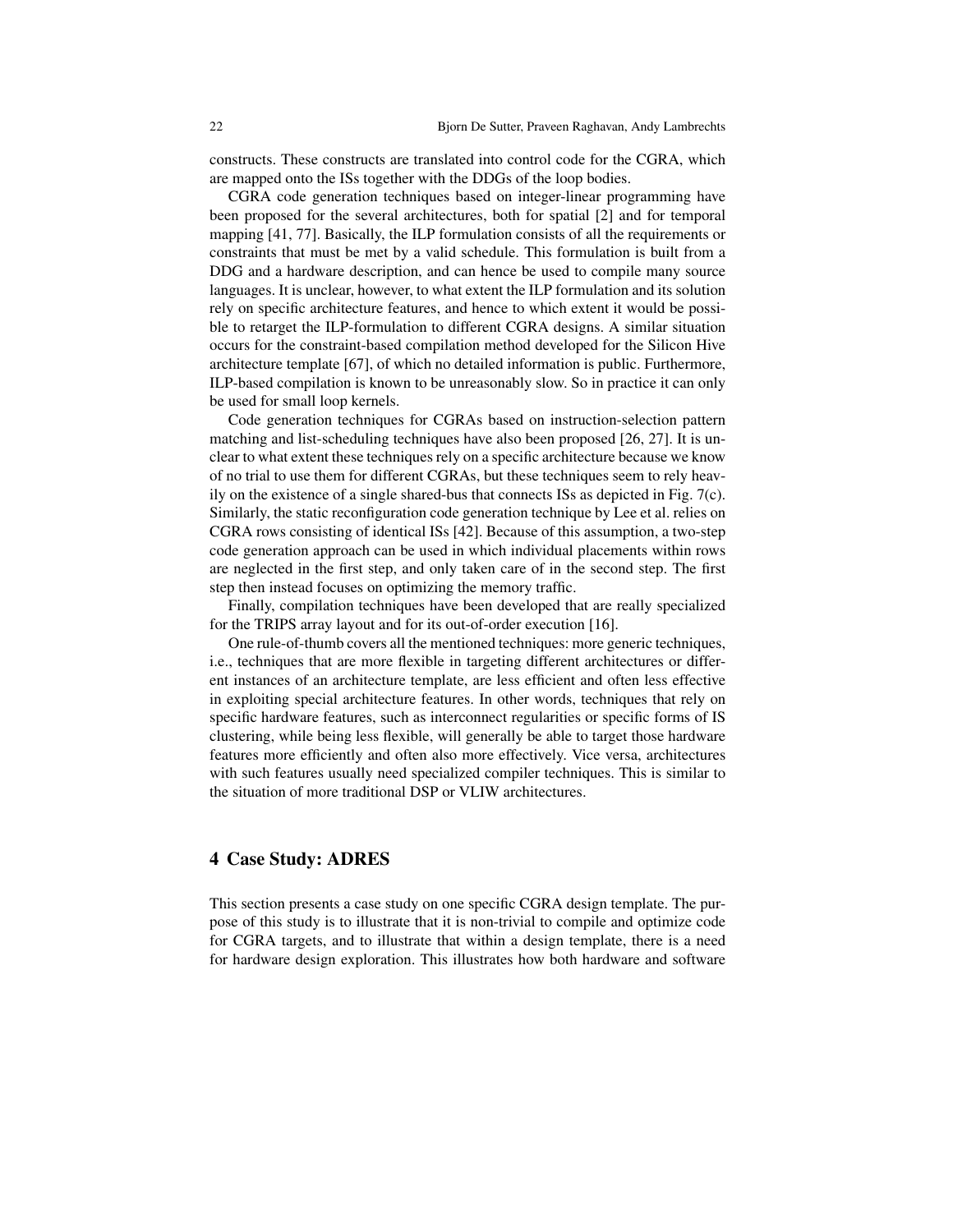designers targeting CGRAs need a deep understanding of the interaction between the architecture features and the used compiler techniques.

ADRES [5, 9, 10, 11, 19, 20, 46, 48, 49, 50] is an architecture design template from which dynamically reconfigurable, statically scheduled CGRAs can be instantiated. In each instance, an ADRES CGRA is coupled tightly to a VLIW processor. This processor shares data and predicate RFs with the CGRA, as well as memory ports to a multi-banked scratch-pad memory as described in Sect. 3.1. The compiler-supported ISA of the design template provides instructions that are typically found in a load/store VLIW or RISC architecture, including arithmetic operations, logic operations, load/store operations, and predicate computing instructions. Additional domain-specific instructions, such as SIMD operations, are supported in the programming tools by means of intrinsics [68]. Local rotating and non-rotating, shared and private local RFs can be added to the CGRA as described in the previous sections, and connected through an interconnect consisting of muxes, buses and point-to-point connections that are specified completely by the designer. Thus, the ADRES architecture template is very flexible: it offers a high degree of design freedom, and it can be used to accelerate a wide range of loops.

# *4.1 Mapping Loops on ADRES CGRAs*

The first part of this case study concerns the mapping of loops onto ADRES CGRAs, which are one of the most flexible CGRAs supporting a wide range of loops. This study illustrates that many loop transformations need to be applied carefully before mapping code onto ADRES CGRAs. We discuss the most important compiler transformations and, lacking a full-fledged loop-optimizing compiler, manual loop transformations that need to be applied to source code in order to obtain high performance and high efficiency. For other, less flexible CGRAs, the need for such transformations will even be higher because there will be more constraints on the loops to be mapped in the first place. Hence many of the discussed issues not only apply to ADRES CGRAs, but also to other CGRA architectures. We will conclude from this study that programming CGRAs with the existing compiler technology is not compatible with high programmer productivity.

### 4.1.1 Modulo Scheduling Algorithms for CGRAs

To exploit ILP in inner loops on VLIW architectures, compilers typically apply software pipelining by means of modulo scheduling [39, 61]. This is no different for ADRES CGRAs. In this section, we will not discuss the inner working of modulo scheduling algorithms. What we do discuss, are the consequences of using that technique for programming ADRES CGRAs.

After a loop has been modulo-scheduled, it consists of three phases: the prologue, the kernel and the epilogue. During the prologue, stages of the software-pipelined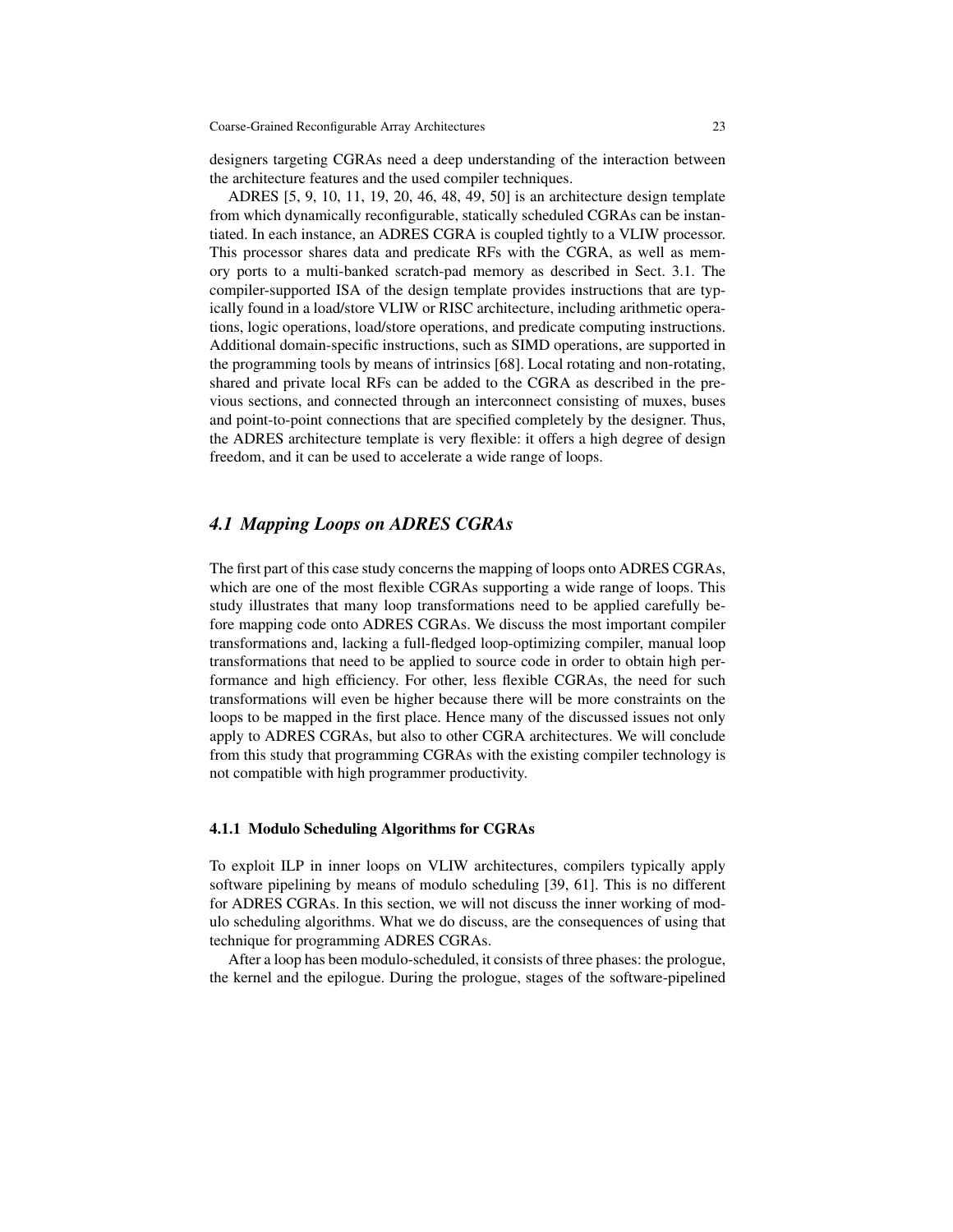loop gradually become active. Then the loop executes the kernel in a steady-state mode in which all software pipeline stages are active, and afterwards the stages are gradually disabled during the epilogue. In the steady-state mode, a new iteration is started after every *II* cycles, which stands for Initiation Interval. Fundamentally, every software pipeline stage is *II* cycles long. The total cycle count of a loop with *iter* iterations that is scheduled over *ps* software pipeline stages is then given by

$$
cycles_{\text{prologue}} + II \cdot (iter - (ps - 1)) + cycles_{\text{epilogue}}.
$$
\n<sup>(2)</sup>

In this formula, we neglect processor stalls because of, e.g., memory access conflicts or cache misses.

For loops with a high number of iterations, the term  $II \cdot iter$  dominates this cycle count, and that is why modulo scheduling algorithms try to minimize *II*, thus increasing the IPC terms in Equation (1).

The minimal *II* that modulo scheduling algorithms can reach is bound by  $minII =$ max(*RecMII*,*ResMII*). The first term, called resource-minimal *II* (*ResMII*) is determined by the resources required by a loop and by the resources provided by the architecture. For example, if a loop body contains 9 multiplications, and there are only two ISs that can execute multiplications, then at least  $\left[9/2\right] = 5$  cycles will be needed per iteration. The second term, called recurrence-minimal *II* (*RecMII*) depends on recurrent data dependencies in a loop and on instruction latencies. Fundamentally, if an iteration of a loop depends on the previous iteration through a dependency chain with accumulated latency *RecMII*, it is impossible to start that iteration before at least *RecMII* cycles of the previous iteration have been executed.

The next section uses this knowledge to apply transformations that optimize performance according to Equation (1). To do so successfully, it is important to know that ADRES CGRAs support only one thread, for which the processor has to switch from a non-CGRA operating mode to CGRA mode and back for each inner loop. So besides minimizing the cycle count of Equation (2) to obtain higher IPCs in Equation (1), it is also important to consider the terms  $t_{p\to p+1}$  in Equation (1).

#### 4.1.2 Loop Transformations

#### Loop Unrolling

Loop unrolling and the induction variable optimizations that it enables can be used to minimize the number of iterations of a loop. When a loop body is unrolled *x* times, *iter* decreases with a factor *x*, and *ResMII* typically grows with a factor slightly less than  $x$  because of the induction variable optimizations and because of the ceiling operation in the computation of *ResMII*. By contrast, *RecMII* typically remains unchanged or increases only a little bit as a result of the induction variable optimizations that are enabled after loop unrolling.

In resource-bound loops, *ResMII* > *RecMII*. Unrolling will then typically have little impact on the dominating term *II* ·*iter* in Equation (2). However, the prologue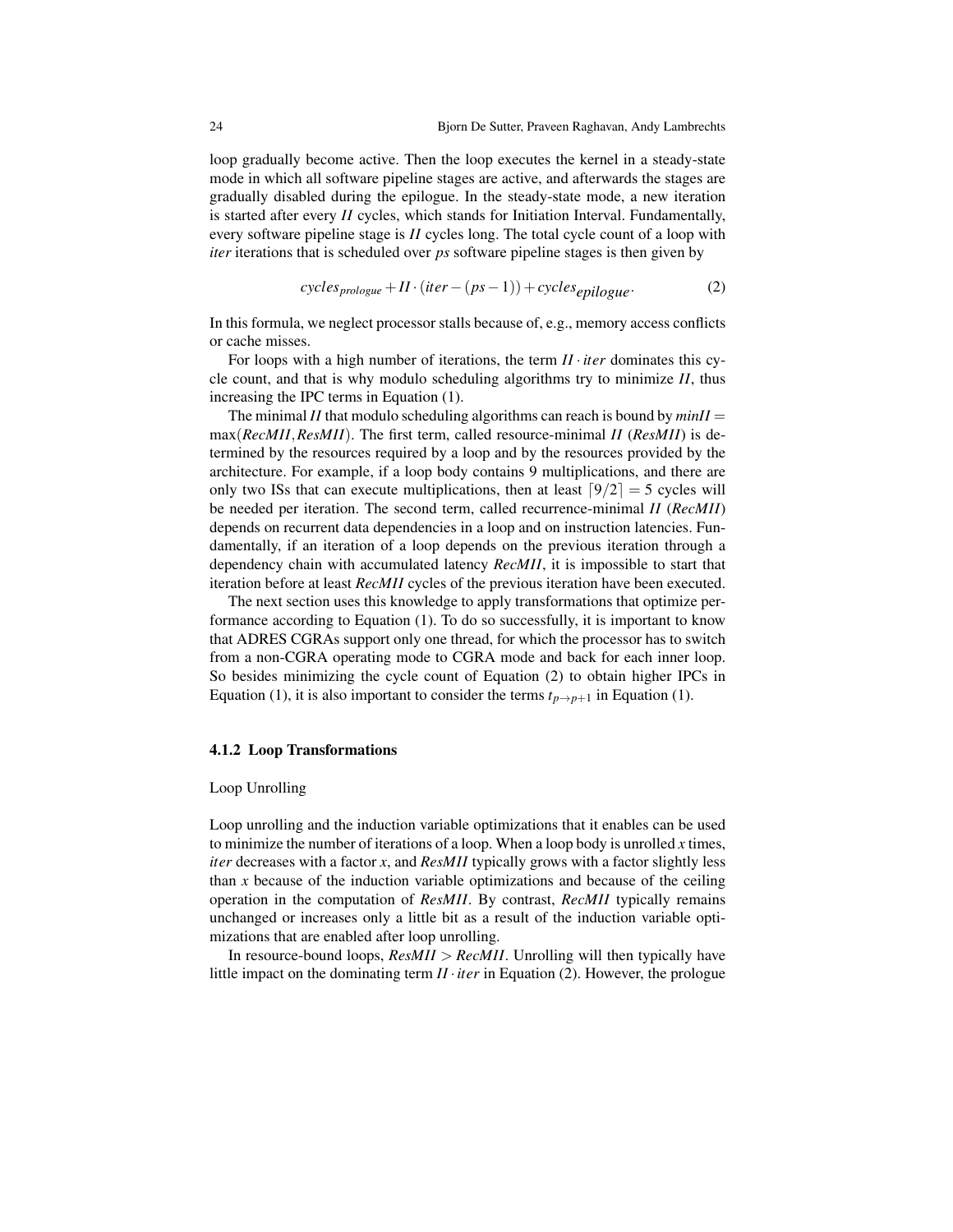and the epilogue will typically become longer because of loop unrolling. Moreover, an unrolled loop will consume more space in the instruction memory, which might also have a negative impact on the total execution time of the whole application. So in general, unrolling resource-bound loops is unlikely to be very effective.

In recurrence-bound loops,  $RecMI \cdot iter > ResMI \cdot iter$ . The right hand side of this inequality will not increase by unrolling, while the left hand side will be divided by the unrolling factor *x*. As this improvement typically compensates for the longer prologue and epilogue, we can conclude that unrolling can be an effective optimization technique for recurrence-bound loops if the recurrences can be optimized with induction variable optimizations. This is no different for CGRAs than it is for VLIWs. However, for CGRAs with their larger number of ISs, it is more important because more loops are recurrence-bound.

#### Loop Fusion, Loop Interchange, Loop Combination and Data Context Switching

Fusing adjacent loops with the same number of iterations into one loop can also be useful, because fusing multiple recurrence-bound loops can result in one resourcebound loop, which will result in a lower overall execution time. Furthermore, less switching between operating modes takes place with fused loops, and hence the terms  $t_{p\rightarrow p+1}$  are minimized. Furthermore, less prologues and epilogues need to be executed, which might also improve performance. This improvement will usually be limited, however, because the fused prologues and epilogues will rarely be much shorter than the sum of the original ones. Moreover, loop fusion does result in a loop that is bigger than any of the original loops, so it can only be applied if the configuration memory is big enough to fit the fused loop. If this is the case, less loop configurations need to be stored and possibly reloaded into the memory.

Interchanging an inner and outer loop serves largely the same purpose as loop fusion. As loop interchange does not necessarily result in larger prologues and epilogues, it can be even more useful, as can be the combining of nested loops into a single loop. Data-context switching [8] is a very similar technique that serves the same purpose. That technique has been used by Lee et al. for statically reconfigurable CGRAs as well [42], and in fact most of the loop transformations mentioned in this section can be used to target such CGRAs, as well as any other type of CGRA.

#### Live-in Variables

In our experience, there is only one caveat with the above transformations. The reason to be careful when applying them is that they can increase the number of live-in variables. A live-in variable is a variable that gets assigned a value before the loop, which is consequently used in the loop. Live-in variables can be manifest in the original source code, but they can also result from compiler optimizations that are enabled by the above loop transformations, such as induction variable optimizations and loop-invariant code motion. When the number of live-in variables increases,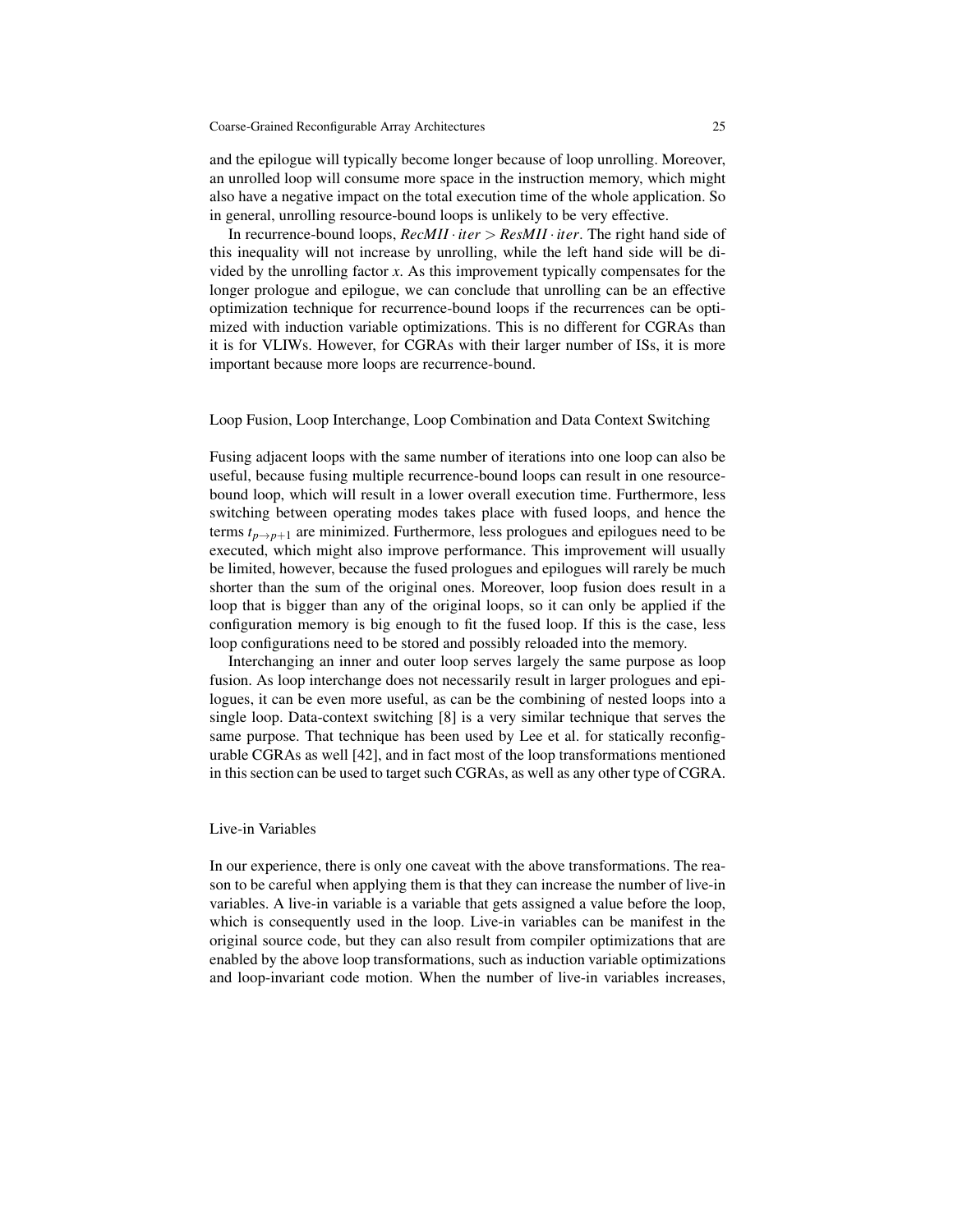more data needs to be passed from the non-loop code to the loop code, which might have a negative effect on  $t_{p\to p+1}$ . The existence and the scale of this effect will usually depend on the hardware mechanism that couples the CGRA accelerator to the main core. Possible such mechanisms are discussed in Sect. 3.1. In tightly-coupled designs like that of ADRES or Silicon Hive, passing a limited amount of values from the main CPU mode to the CGRA mode does not involve any overhead: the values are already present in the shared RF. However, if their number grows too big, there will not be enough room in the shared RF, which will result in much less efficient passing of data through memory. We have experienced this several times with loops in multimedia and SDR applications that were mapped onto our ADRES designs. So, even for tightly-coupled CGRA designs, the above loop transformations and the enabled optimizations need to be applied with great care.

#### Predication

Modulo scheduling techniques for CGRAs [20, 22, 25, 48, 54, 55] only schedule loops that are free of control flow transfers. Hence any loop body that contains conditional statements first needs to be if-converted into hyperblocks by means of predication [45]. For this reason, many CGRAs, including ADRES CGRAs, support predication.

Hyperblock formation can result in very inefficient code if a loop body contains code paths that are executed rarely. All those paths contribute to *ResMII* and potentially to *RecMII*. Hence even paths that get executed very infrequently can slow down a whole modulo-scheduled loop. Such loops can be detected with profiling, and if the data dependencies allow this, it can be useful to split these loops into multiple loops. For example, a first loop can contain the code of the frequently executed paths only, with a lower *II* than the original loop. If it turns out during the execution of this loop that in some iteration the infrequently executed code needs to be executed, the first loop is exited, and for the remaining iterations a second loop is entered that includes both the frequently and the infrequently executed code paths.

Alternatively, for some loops it is beneficial to have a so-called inspector loop with very small *II* to perform only the checks for all iterations. If none of the checks are positive, a second so-called executor loop is executed that includes all the computations except the checks and the infrequently executed paths. If some checks were positive, the original loop is executed.

One caveat with this loop splitting is that it causes code size expansion in the CGRA instruction memories. For power consumption reasons, these memories are kept as small as possible. This means that the local improvements obtained with the loop splitting need to be balanced with the total code size of all loops that need to share these memories.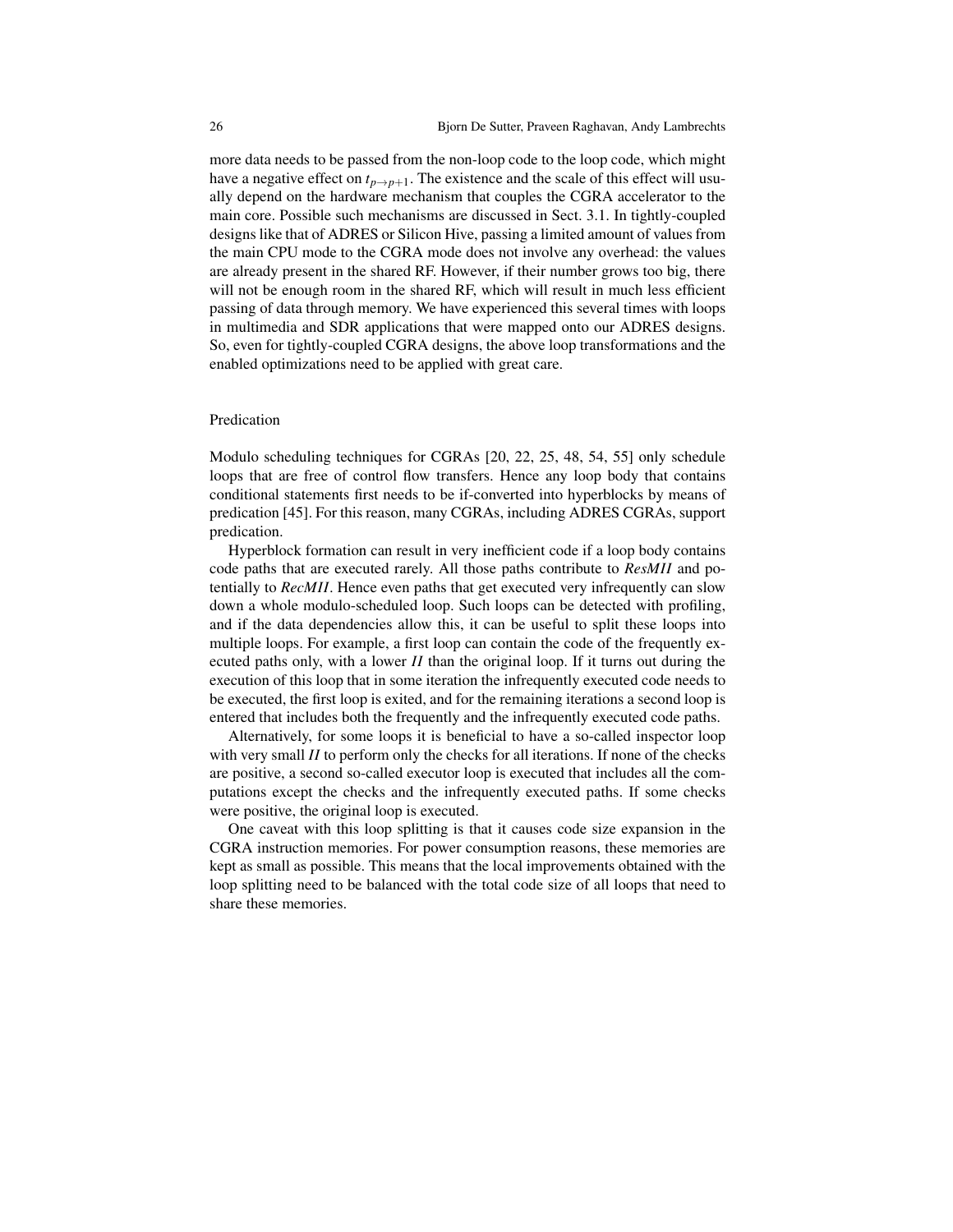#### Kernel-Only Loops

Predication can also be used to generate so-called kernel-only loop code. This is loop code that does not have separate prologue and epilogue code fragments. Instead the prologues and epilogues are included in the kernel itself, where predication is now used to guard whole software pipeline stages and to ensure that only the appropriate software pipeline stages are activated at each point in time. A traditional loop with a separate prologue and epilogue is compared to a kernel-only loop in Fig. 8. Three observations need to be made here.



Fig. 8 On the left a traditional modulo-scheduled loop, on the right a kernel-only one. Each numbered box denotes one of four software pipeline stages, and each row denotes the concurrent execution of different stages of different iterations. Grayed boxes denote stages that actually get executed. On the left, the dark grayed boxes get executed on the CGRA accelerator, in which exactly the same code is executed every *II* cycles. The light grayed boxes are pipeline stages that get executed outside of the loop, in separate code that runs on the main processor. On the right, kernelonly code is shown. Again, the dark grey boxes are executed on the CGRA accelerator. So are the white boxes, but these get deactivated during the prologue and epilogue by means of predication.

The first observation is that kernel-only code is usually faster because the pipeline stages of the prologue and epilogue now get executed on the CGRA accelerator, which typically can do so at much higher IPCs than the main core. This is a major difference between (ADRES) CGRAs and VLIWs. On the latter, kernel-only loops are much less useful because all code runs on the same number of ISs anyway.

Secondly, while kernel-only code will be faster on CGRAs, more time is spent in the CGRA mode, as can be seen in Fig. 8. During the epilogue and prologue, the whole CGRA is active and thus consuming energy, but many ISs are not performing useful computations because they execute operations from inactive pipeline stages. Thus, kernel-only is not necessarily optimal in terms of energy consumption.

The third observation is that for loops where predication is used heavily to create hyperblocks, the use of predicates to support kernel-only code might over-stress the predication support of the CGRA. In domains such as SDR, where the loops typically have no or very little conditional statements, this poses no problems. For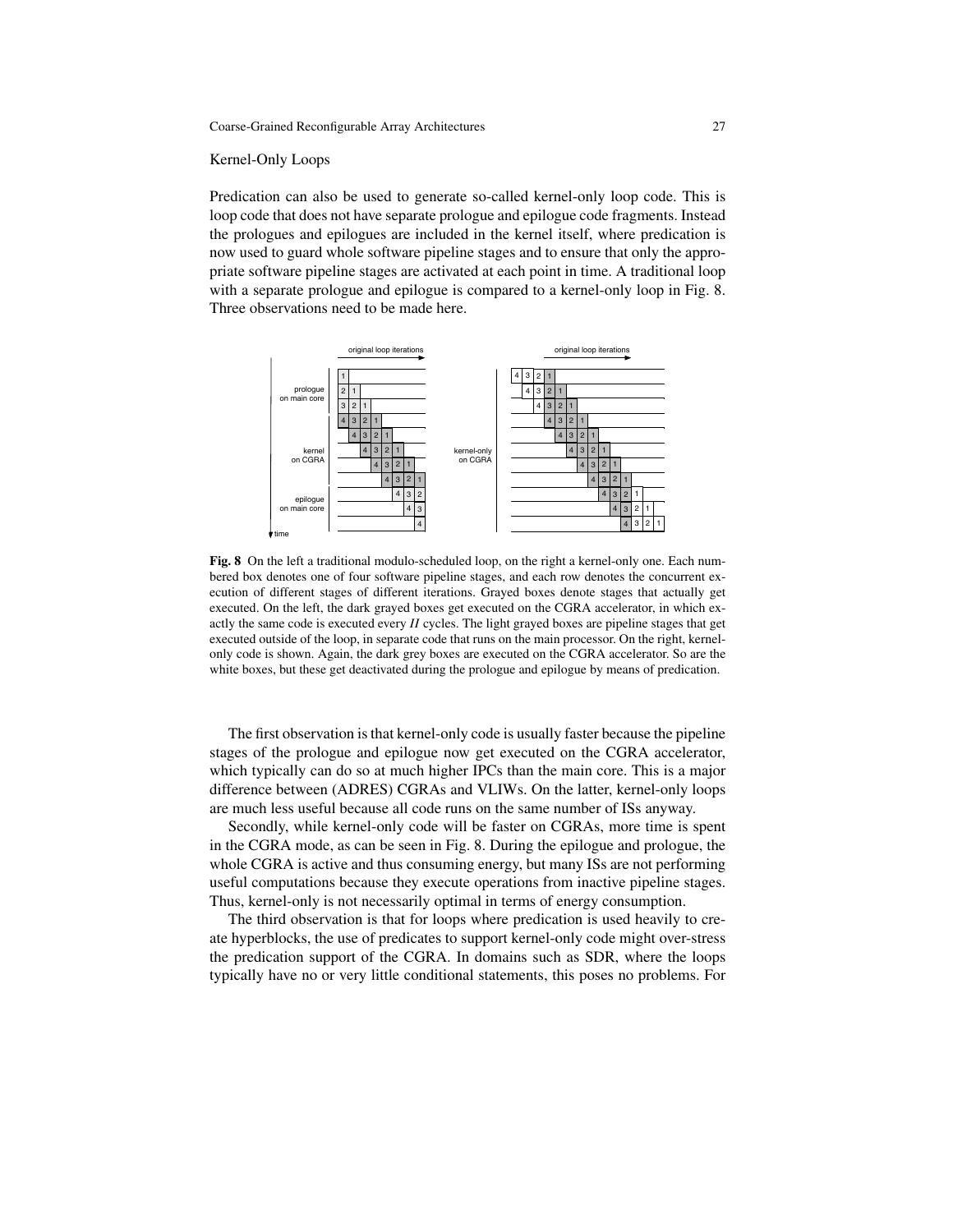|                        | multimedia CGRA                               | <b>SDR CGRA</b>                                      |
|------------------------|-----------------------------------------------|------------------------------------------------------|
| # issue slots $(FUs)$  | 4x4                                           | 4x4                                                  |
| # load/store units     | 4                                             |                                                      |
| ld/st/mul latency      | $6/6/2$ cycles                                | $7/7/3$ cycles                                       |
| # local data RFs       | 12 (8 single-ported) of size 8                | 12 (8 single-ported) of size 4                       |
| data width             | 32                                            | 64                                                   |
| config. word width     | 896 bits                                      | 736 bits                                             |
| <b>ISA</b> extensions  | 2-way SIMD, clipping, min/max                 | 4-way SIMD, saturating arithm.                       |
| interconnect           | Nearest Neighbor (NN)                         | $NN + next-hop$                                      |
|                        | + 8 predicate buses                           | + 8 data buses                                       |
| pipelining             | 1111<br>RF<br>mux<br><b>FU</b><br>mux<br>**** | ∓∔∔∔<br>mux<br><b>RF</b><br>mux<br><b>FU</b><br>1111 |
| power, clock, and area | 91 mW at 300 MHz for $4mm2$                   | $310$ mW at 400 MHz for 5.79mm <sup>2</sup>          |

Table 1 Main differences between two studied ADRES CGRAs. Power, clock and area include the CGRA and its configuration memory, the VLIW processor for non-loop code, including its 32K L1 I-cache, and the 32K 4-bank L1 data memory. These numbers are gate-level estimates.

applications that feature more complex loops, such as in many multimedia applications, this might create a bottleneck even when predicate speculation [65] is used. This is where the ADRES template proves to be very useful, as it allowed us to instantiate specialized CGRAs with varying predicate data paths, as can be seen in Table 1.

#### 4.1.3 Data Flow Manipulations

The need for fine-tuning source code is well known in the embedded world. In practice, each compiler can handle some loop forms better than other forms. So when one is using a specific compiler for some specific VLIW architecture, it can be very beneficial to bring loops in the appropriate shape or form. This is no different when one is programming for CGRAs, including ADRES CGRAs.

Apart from the above transformations that relate to the modulo scheduling of loops, there are important transformations that can increase the "data flow" character of a loop, and thus contribute to the efficiency of a loop. Three C implementations of a Finite Impulse Response (FIR) filter in Fig. 9 provide an excellent example.

Figure 9(a) depicts a FIR implementation that is efficient for architectures with few registers. For architectures with more registers, the implementation depicted in Fig. 9(b) will usually be more efficient, as many memory accesses have been eliminated. Finally, the equivalent code in Fig. 9(c) contains only one load per outer loop iteration. To remove the redundant memory accesses, a lot of temporary variables had to be inserted, together with a lot of copy operations that implement a delay line. On regular VLIW architectures, this version would result in high register pres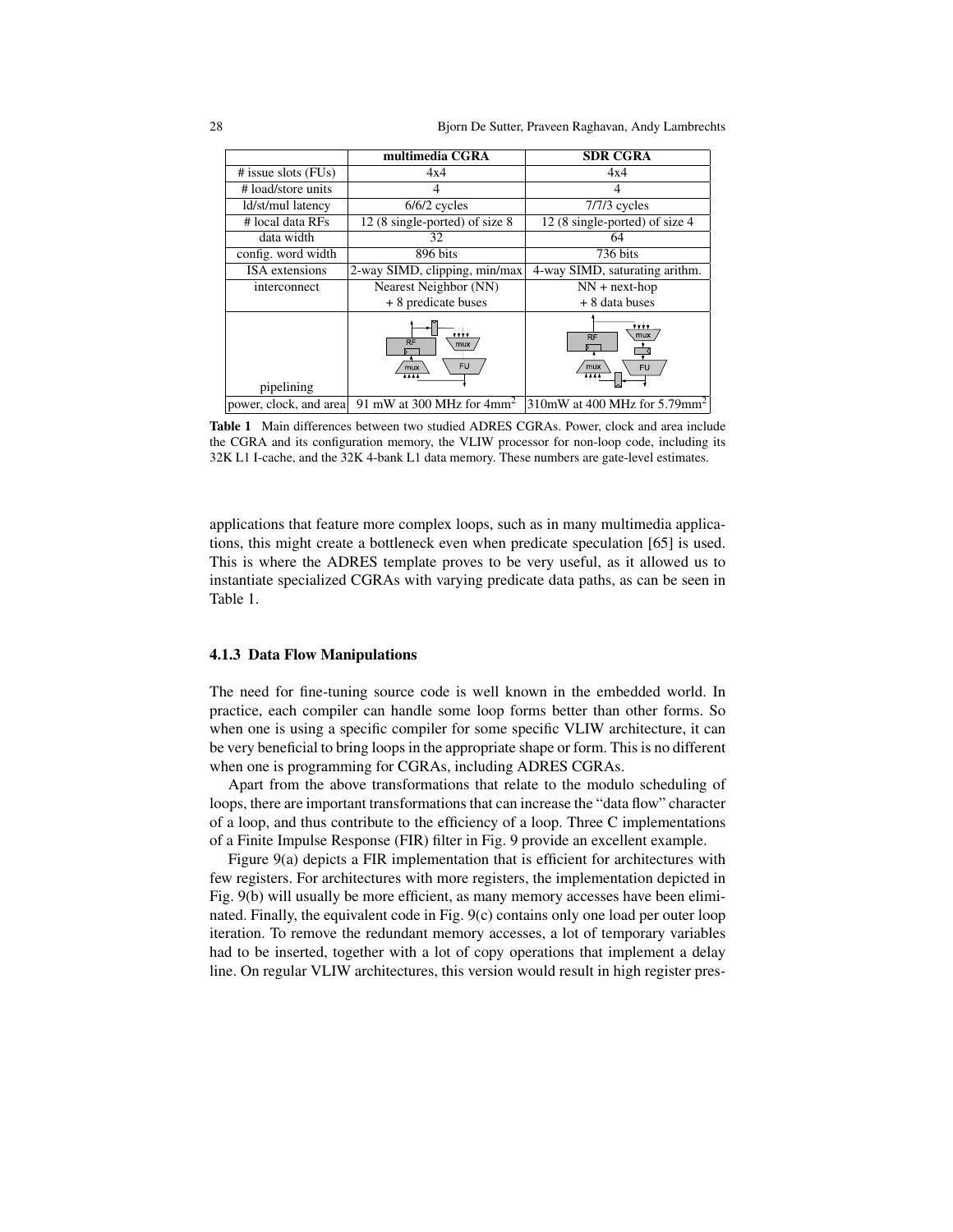Coarse-Grained Reconfigurable Array Architectures 29

(a) original 15-tap FIR filter

```
const short c[15] = \{-32, ..., 1216\};
for (i = 0; i < nr; i++) {
 for(value = 0, i = 0; j < 15; i+1)
   value += x[i+j]*c[j];r[i] = value;
}
```
(b) filter after loop unrolling, with hard-coded constants

```
const short c00 = -32, ..., c14 = 1216;
for (i = 0; i < nr; i++)r[i] = x[i+0]*c00 + x[i+1]*c01 + ... + x[i+14]*c14;
```
(c) after redundant memory accesses are eliminated

```
int i, value, d0, ..., d14;
const short c00 = -32, ..., c14 = 1216;
for (i = 0; i < nr+15; i++) {
  d0 = d1; d1 = d2; ...; d13 = d14; d14 = x[i];value = c00 * d0 + c01 * d1 + ... + c14 * d14;if (i \ge 14) r[i - 14 ] = value;
}
```
Fig. 9 Three C versions of a FIR filter.

| program |       | cycle count | memory accesses |                              |  |  |
|---------|-------|-------------|-----------------|------------------------------|--|--|
|         |       |             |                 | $ CGRA TI C64+ CGRA TI C64+$ |  |  |
| FIR(a)  | 11828 | 1054        | 6221            | 1618                         |  |  |
| FIR(b)  | 1247  | 1638        | 3203            | 2799                         |  |  |
| FIR(c)  | 664   | 10062       | 422             | 416                          |  |  |

Table 2 Number of execution cycles and memory accesses (obtained through simulation) for the FIR-filter versions compiled for the multimedia CGRA, and for the TI C64+ DSP.

sure and many copy operations to implement the data flow of those copy operations. Table 2 presents the compilation results for a 16-issue CGRA and for an 8-issue clustered TI C64+ VLIW. From the results, it is clear that the TI compiler could not handle the latter code version: its software-pipelining fails completely due to the high register pressure. When comparing the minimal cycle times obtained for the TI C64+ with those obtained for the CGRA, please note that the TI compiler applied SIMDization as much as it could, which is fairly orthogonal to scheduling and register allocation, but which the experimental CGRA compiler used for this experiment did not yet perform. By contrast, the CGRA compiler could optimize the code of Fig. 9(c) by routing the data of the copy operations over direct connections between the CGRA ISs. As a result, the CGRA implementation becomes both fast and power-efficient at the same time.

This is a clear illustration of the fact that, lacking fully automated compiler optimizations, heavy performance-tuning of the source code can be necessary. The fact that writing efficient source code requires a deep understanding of the compiler in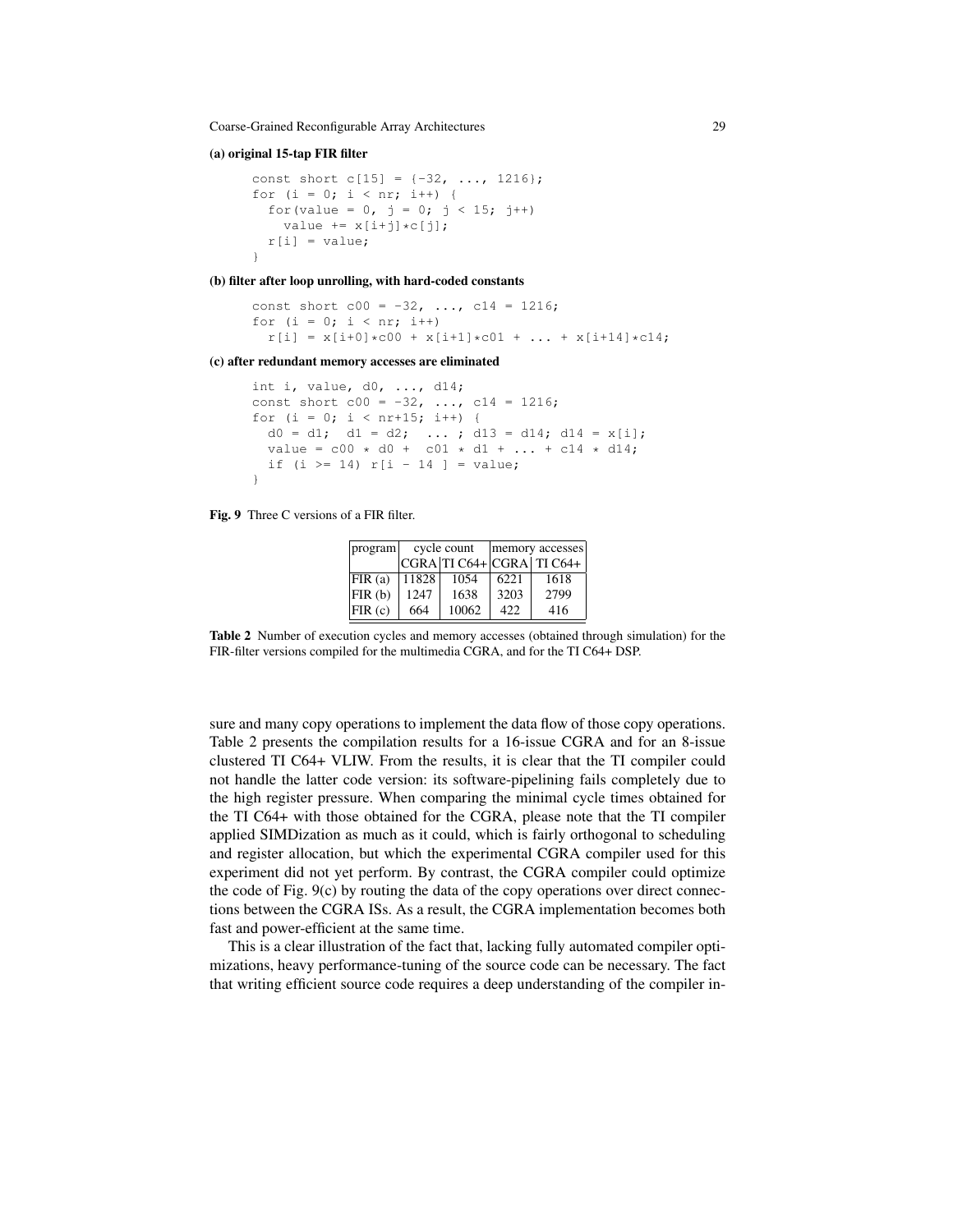ternals and of the underlying architecture, and the fact that it frequently includes experimentation with various loop shapes, severely limits the programming productivity. This has to be considered a severe drawback of CGRAs architectures.

Moreover, as the FIR filter shows, the optimal source code for a CGRA target can be radically different than that for, e.g., a VLIW target. Consequently, the cost of porting code from other targets to CGRAs or vice versa, or of maintaining code versions for different targets (such as the main processor and the CGRA accelerator), can be high. This puts an additional limitation on programmer productivity.

# *4.2 ADRES Design Space Exploration*

In this part of our case study, we discuss the importance and the opportunities for DSE within the ADRES template. First, we discuss some concrete ADRES instances that have been used for extensive experimentation, including the fabrication of working silicon samples. These examples demonstrate that very power-efficient CGRAs can be designed for specific application domains.

Afterwards, we will show some examples of DSE results with respect to some of the specific design options that were discussed in Sect. 3.

#### 4.2.1 Example ADRES Instances

During the development of the ADRES tool chain and design, two main ADRES instances have been worked out. One was designed for multimedia applications [5, 46] and one for SDR baseband processing [9, 10]. Their main differences are presented in Table 1. Both architectures have a 64-entry data RF (half rotating, half non-rotating) that is shared with a unified three-issue VLIW processor that executes non-loop code. Thus this shared RF has six read ports and three write ports. Both CGRAs feature 16 FUs, of which four can access the memory (that consists of four single-ported banks) through a queue mechanism that can resolve bank conflicts. Most operations have latency one, with the exception of loads, stores, and multiplications. One important difference between the two CGRAs relates to their pipeline schemes, as depicted for a single IS (local RF and FU) in Table 1. As the local RFs are only buffered at their input, pipelining registers need to be inserted in the paths to and from the FUs in order to obtain the desired frequency targets as indicated in the table. The pipeline latches shown in Table 1 hence directly contribute in the maximization of the factor  $f_p$  in Equation (1). Because the instruction sets and the target frequencies are different in both application domains, the SDR CGRA has one more pipeline register than the multimedia CGRA, and they are located at different places in the design.

Traditionally, in VLIWs or in out-of-order superscalar processors, deeper pipelining results in higher frequencies but also in lower IPCs because of larger branch missprediction penalties. Following Equation (1), this can result in lower performance.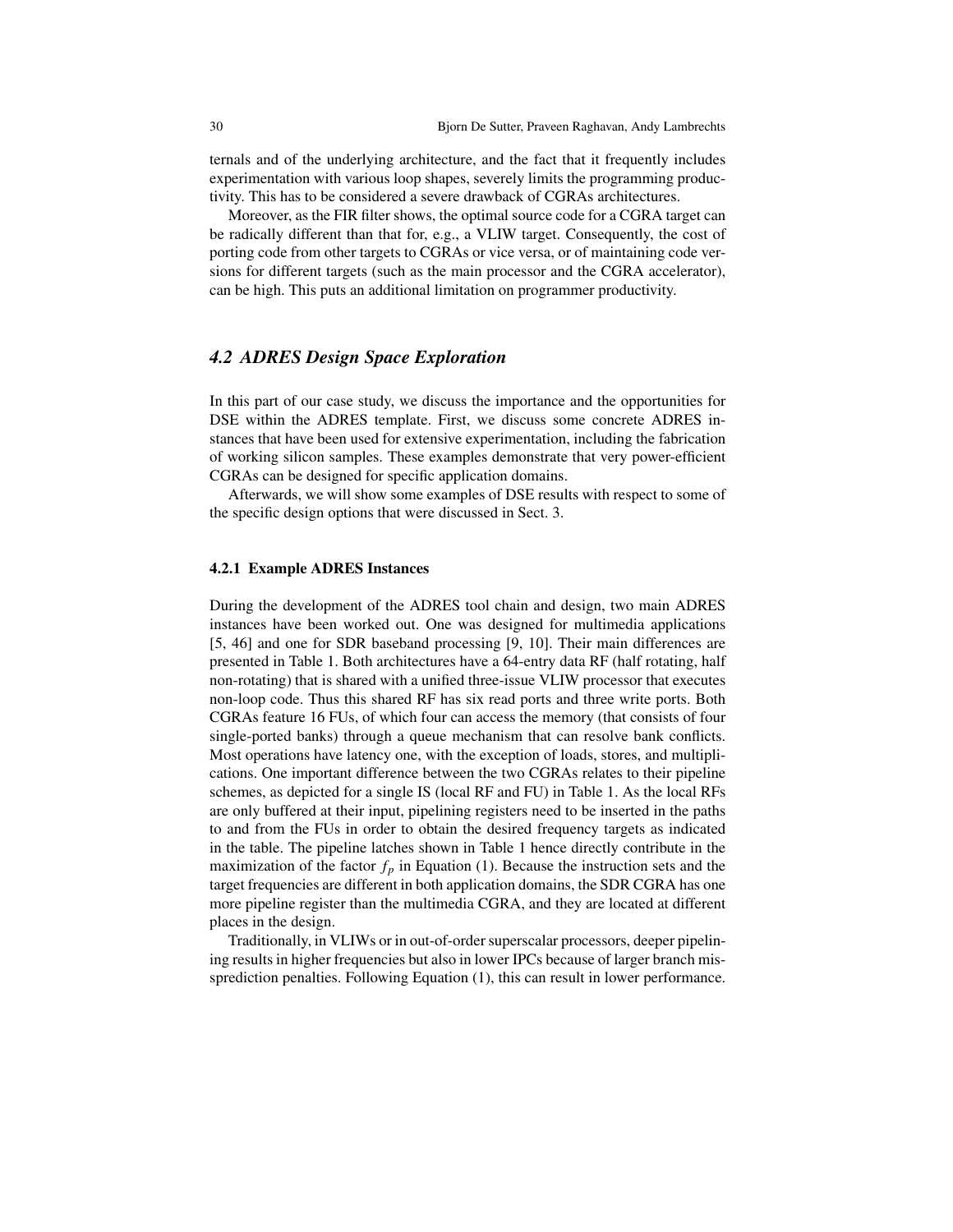Coarse-Grained Reconfigurable Array Architectures 31

|                |             |                      |                 |                | pipelined      |                         | non-pipelined |                   |                         |                   |
|----------------|-------------|----------------------|-----------------|----------------|----------------|-------------------------|---------------|-------------------|-------------------------|-------------------|
| Benchmark      | <b>CGRA</b> | Loop                 | #ops            | ResMII         | RecMII         | $\mathbf{I}$            |               | <b>IPC</b> RecMII | $\mathbf{I}$            | <b>IPC</b>        |
|                |             | MBFilter1            | 70              | 5              | $\overline{c}$ | $\overline{6}$          | 11.7          | 1                 | 6                       | 11.7              |
|                |             | MBFilter2            | 89              | 6              | 7              | 9                       | 9.9           | 6                 | 8                       | 11.1              |
|                |             | MBFilter3            | 40              | 3              | 3              | $\overline{4}$          | 10.0          | $\overline{2}$    | 3                       | 13.3              |
|                |             | MBFilter4            | 105             | $\overline{7}$ | $\overline{c}$ | 9                       | 11.7          | 1                 | 9                       | 11.7              |
| AVC decoder    | multimedia  | MotionComp           | 109             | $\overline{7}$ | 3              | 10                      | 10.9          | $\overline{c}$    | 10                      | 10.9              |
|                |             | FindFrameEnd         | 27              | $\overline{4}$ | 7              | $\overline{7}$          | 3.9           | 6                 | 6                       | 4.5               |
|                |             | IDCT1                | 60              | 4              | $\overline{c}$ | 5                       | 12.0          | 1                 | 5                       | 12.0              |
|                |             | MBFilter5            | 87              | 6              | 3              | $\tau$                  | 12.4          | $\overline{c}$    | $\tau$                  | 12.4              |
|                |             | Memset               | 10              | $\overline{c}$ | $\overline{c}$ | $\overline{c}$          | 5.0           | 1                 | $\overline{c}$          | 5.0               |
|                |             | IDCT2                | 38              | 3              | $\overline{c}$ | $\mathbf{3}$            | 12.7          | 1                 | 3                       | 12.7              |
|                |             | Average              |                 |                |                |                         | 10.0          |                   |                         | 10.5              |
|                |             | Forward1             | 67              | 5              | $\overline{5}$ | $\overline{6}$          | 11.2          | 5                 | 5                       | 13.4              |
| Wavelet        | multimedia  | Forward <sub>2</sub> | 77              | 5              | 5              | 6                       | 12.8          | 5                 | 6                       | 12.8              |
|                |             | Reverse1             | 73              | 5              | $\overline{c}$ | 6                       | 12.2          | 1                 | 6                       | 12.2              |
|                |             | Reverse <sub>2</sub> | 37              | 3              | $\overline{c}$ | $\mathbf{3}$            | 12.3          | 1                 | 3                       | 12.3              |
|                |             | Average              |                 |                |                |                         | 12.1          |                   |                         | 12.7              |
|                |             | MotionEst1           | $\overline{75}$ | $\overline{5}$ | $\overline{2}$ | 6                       | 12.5          | 1                 | 6                       | 12.5              |
|                |             | MotionEst2           | 72              | 5              | 3              | 6                       | 12.0          | $\overline{c}$    | 6                       | 12.0              |
|                |             | TextureCod1          | 73              | 5              | 7              | $\tau$                  | 10.4          | 6                 | 6                       | 12.2              |
|                |             | CalcMBSAD            | 60              | $\overline{4}$ | $\overline{c}$ | 5                       | 12.0          | 1                 | 5                       | 12.0              |
|                |             | TextureCod2          | 9               | 1              | $\overline{c}$ | $\overline{c}$          | 4.5           | 1                 | $\overline{c}$          | 4.5               |
| MPEG-4 encoder | multimedia  | TextureCod3          | 91              | 6              | $\overline{c}$ | $\tau$                  | 13.0          | 1                 | 7                       | 13.0              |
|                |             | TextureCod4          | 91              | 6              | $\overline{c}$ | $\tau$                  | 13.0          | 1                 | 7                       | 13.0              |
|                |             | TextureCod5          | 82              | 6              | $\overline{c}$ | 6                       | 13.7          | 1                 | 6                       | 13.7              |
|                |             | TextureCod6          | 91              | 6              | $\overline{c}$ | 7                       | 13.0          | 1                 | 7                       | 13.0              |
|                |             | MotionEst3           | 52              | 4              | 3              | 4                       | 13.0          | $\overline{c}$    | 5                       | 10.4              |
|                |             | Average              |                 |                |                |                         | 11.7          |                   |                         | 11.6              |
| Tiff2BW        | multimedia  | main loop            | $\overline{35}$ | $\overline{3}$ | $\overline{2}$ | $\overline{\mathbf{3}}$ | 11.7          | 1                 | $\overline{\mathbf{3}}$ | 11.7              |
| $SHA-2$        | multimedia  | main loop            | 111             | $\overline{7}$ | $\overline{8}$ | $\overline{9}$          | 12.3          | $\overline{8}$    | $\overline{9}$          | 12.3              |
|                |             | Channel <sub>2</sub> | 166             | 11             | 3              | 14                      | 11.9          | 1                 | 14                      | 10.4              |
| <b>MIMO</b>    | <b>SDR</b>  | Channel1             | 83              | 6              | 3              | 8                       | 10.4          | 1                 | 8                       | 10.7              |
|                |             | <b>SNR</b>           | 75              | 5              | 4              | 6                       | 12.5          | $\overline{c}$    | 6                       | 12.5              |
|                |             | Average              |                 |                |                |                         | 11.6          |                   |                         | 11.2              |
|                |             | DemapQAM64           | 55              | 4              |                | $\overline{6}$          | 9.2           | $\overline{1}$    | $\overline{6}$          | 9.2               |
|                |             | 64-point FFT         | 123             | 8              | 4              | 10                      | 12.3          | $\overline{c}$    | 12                      | 10.3              |
| <b>WLAN</b>    | <b>SDR</b>  | Radix8 FFT           | 122             | 8              | 3              | 10                      | 12.2          | 1                 | 12                      | 10.2              |
|                |             | Compensate           | 54              | 4              | 4              | 5                       | 10.8          | 2                 | 5                       | 10.8              |
|                |             | DataShuffle          | 153             | 14             | 3              | 14                      | 10.9          | 1                 | 16                      | 9.6               |
|                |             | <b>Average</b>       |                 |                |                |                         | 11.1          |                   |                         | 10.0 <sub>1</sub> |

Table 3 Results for the benchmark loops. First, the target-version-independent number of operations (#ops) and the ResMII. Then for each target version the RecMII, the actually achieved II and IPC (counting SIMD operations as only one operation), and the compile time.

In CGRAs, however, this is not necessarily the case, as explained in Sect. 3.3.1. To illustrate this, Table 3 includes IPCs obtained when generating code for both CGRAs with and without the pipelining latches.

The benchmarks mapped onto the multimedia ADRES CGRA are a H.264AVC video decoder, a wavelet-based video decoder, an MPEG4 video coder, a black-andwhite TIFF image filter, and a SHA-2 encryption algorithm. For each application at most the 10 hottest inner loops are included in the table. For the SDR ADRES CGRA, we selected two baseband modem benchmarks: one WLAN MIMO Channel Estimation and one that implements the remainder of a WLAN SISO receiver. All applications are implemented in standard ANSI C using all language features such as pointers, structures, different loop constructs (while, for, do-while), but not using dynamic memory management functions like malloc or free.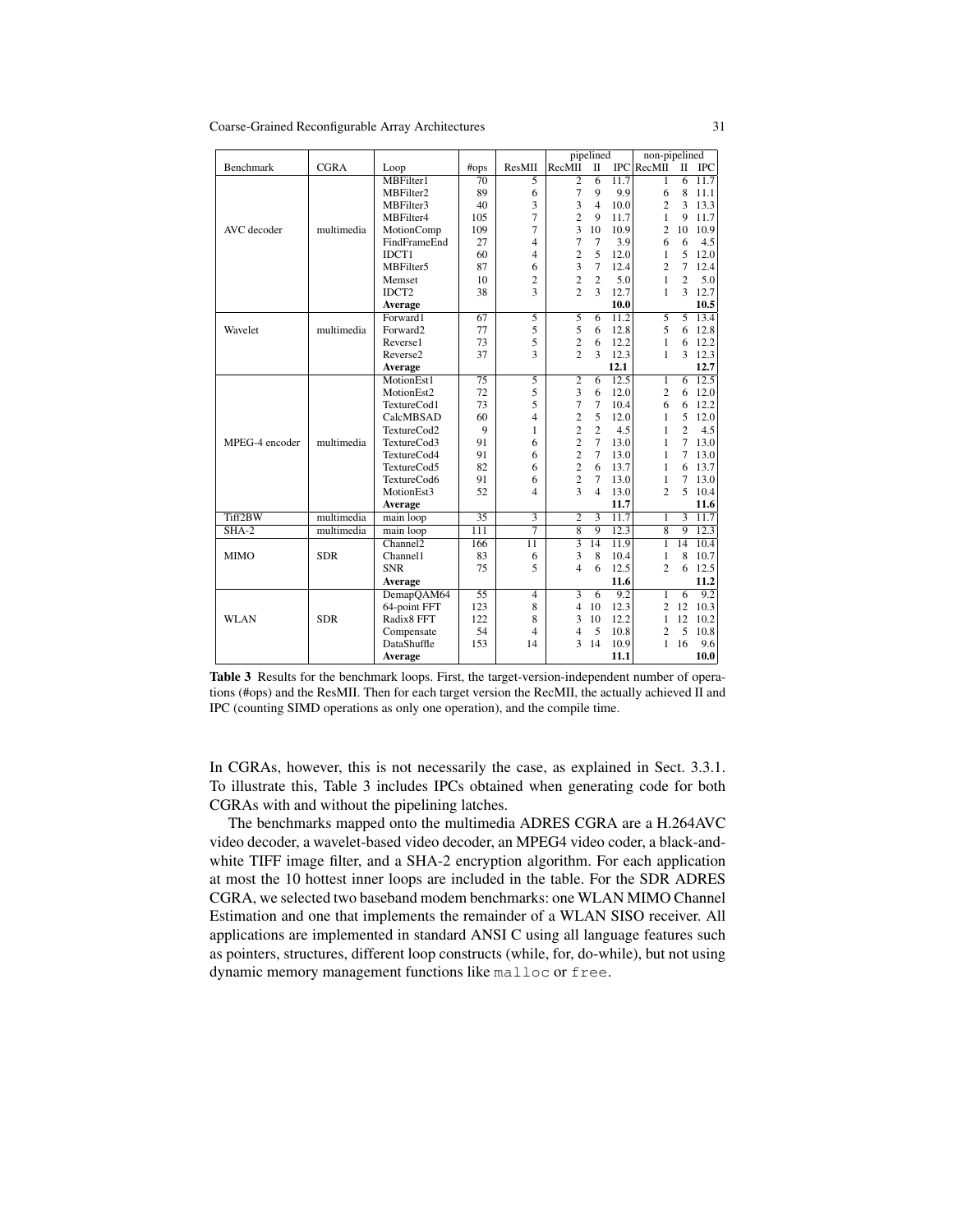The general conclusions to be taken from the mapping results in Table 3 are as follows. (1) Very high IPCs are obtained at low power consumption levels of 91 and 310 mW and at relatively high frequencies of 300 and 400 MHz, given the standard cell 90nm design. (2) Pipelining seems to be bad for performance only where the initiation interval is bound by *RecMII*, which changes with pipelining. (3) In some cases pipelining even improves the IPC.

Synthesizable VHDL is generated for both processors by a VHDL generator that generates VHDL code starting from the same XML architecture specification used to retarget the ANSI C compiler to different CGRA instances. A TSMC 90 nm standard cell GP CMOS (i.e. the General-Purpose technology version that is optimized for performance and active power, not for leakage power) technology was used to obtain the gate-level post-layout estimates for frequency, power and area in Table 1. More detailed results of these experiments are available in the literature for this SDR ADRES instance [9, 10], as well as for the multimedia instance [5, 46]. The SDR ADRES instance has also been produced in silicon in samples of a full SoC SDR chip [21]. The two ADRES cores on this SoC proved to be fully functional at 400 MHz, and the power consumption estimates have been validated.

One of the most interesting results is depicted in Fig. 10, which displays the average power consumption distribution over the ADRES SDR CGRA when the CGRA mode is active in the above SDR applications. Compared to VLIW processor designs, a much larger fraction of the power is consumed in the interconnects and in the FUs, while the configuration memory (which corresponds to an L1 VLIW instruction cache), the RFs and the data memory consume relatively little energy. This is particularly the case for the local RFs. This clearly illustrates that by focusing on regular loops and their specific properties, CGRAs can achieve higher performance and a higher power-efficiency than VLIWs. On the CGRA, most of the power is spent in the FUs and in the interconnects, i.e., on the actual computations and on the transfers of values from computation to computation. The latter two aspects are really the fundamental parts of the computation to be performed, unlike the fetching of data or the fetching of code, which are merely side-effects of the fact that processors consist of control paths, data paths, and memories.

#### 4.2.2 Design Space Exploration Example

Many DSEs have been performed within the ADRES template [5, 11, 15, 40, 46, 51]. We present one experimental result [40] here, not to present absolute numbers but to demonstrate the large impact on performance and on energy consumption that some design choices can have. In this experiment, a number of different interconnects have been explored for four microbenchmarks (each consisting of several inner loops): a MIMO SDR channel estimation, a Viterbi decoder, an Advanced Video Codec (AVC) motion estimation, and an AVC half-pixel interpolation filter. All of them have been compiled with the DRESC compiler for different architectures of which the interconnects are combinations of the four basic interconnects of Fig. 6, in which distributed RFs have been omitted for the sake of clarity.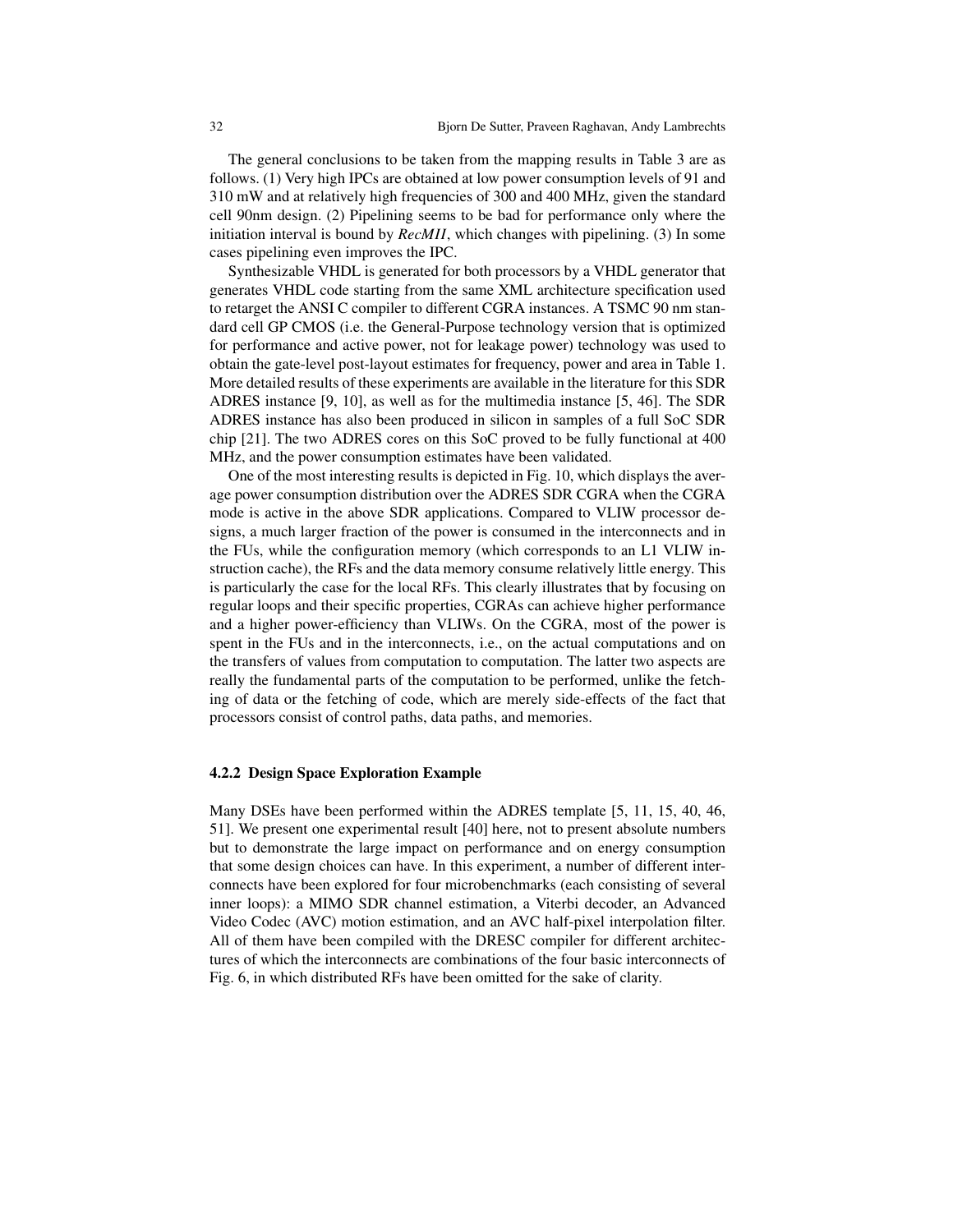

Fig. 10 Average power consumption distribution of the ADRES SDR CGRA in CGRA mode.

Figure 11 depicts the relative performance and (estimated) energy consumption for different combinations of these basic interconnects. The names of the different architectures indicate which basic interconnects are included in its interconnect. For example, the architecture b\_nn\_ex includes the buses, nearest neighbor interconnects and extra connections to the shared RF. The lines connecting architectures in the charts of Fig. 11 connect the architectures on the Pareto fronts: these are the architectures that have an optimal combination of cycle count and energy consumption. Depending on the trade-off made by a designer between performance and energy consumption, he will select one architecture on that Pareto front.

The lesson to learn from these Pareto fronts is that relatively small architectural changes, in this case involving only the interconnect but not the ISs or the distributed RFs, can span a wide range of architectures in terms of performance and energyefficiency. When designing a new CGRA or choosing for an existing one, it is hence absolutely necessary to perform a good DSE that covers ISA, ISs, interconnect and RFs. Because of the large design space, this is far from trivial.

# 5 Conclusions

This chapter on CGRA architectures presented a discussion of the CGRA processor design space as an accelerator for inner loops of DSP-like applications such as software-defined radios and multimedia processing. A range of options for many design features and design parameters has been related to power consumption, performance, and flexibility. In a use case, the need for design space exploration and for advanced compiler support and manual high-level code tuning have been demonstrated. The above discussions and demonstration support the following main conclusions. Firstly, CGRAs can provide an excellent alternative for VLIWs, providing better performance and better energy efficiency. Secondly, design space exploration is needed to achieve those goals. Finally, existing compiler support needs to be im-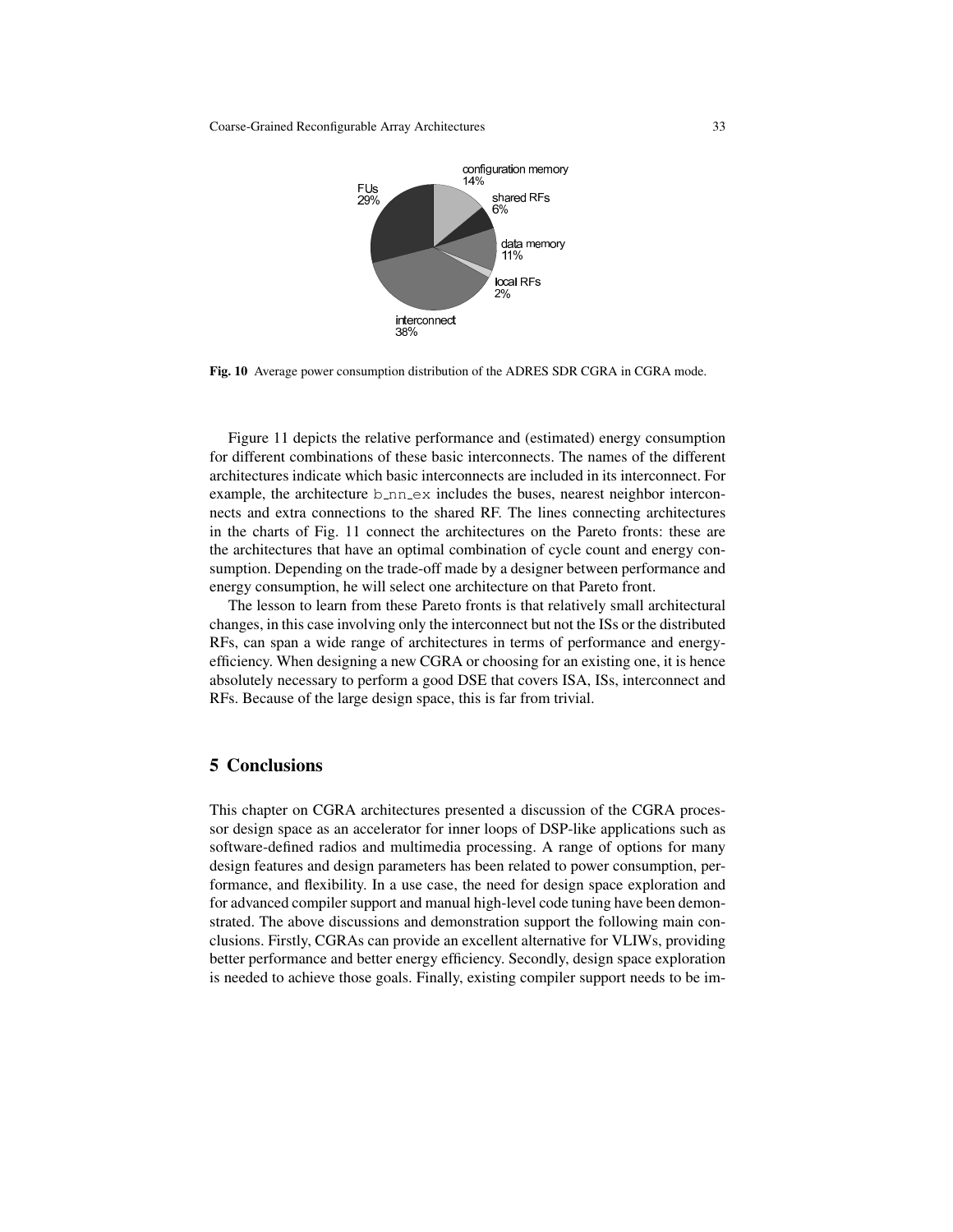

Fig. 11 DSE results for four microbenchmarks on 4x4 CGRAs with fixed ISs and fixed RFs, but with varying interconnects.

proved, and until that happens, programmers need to have a deep understanding of the targeted CGRA architectures and their compilers in order to manually tune their source code. This can significantly limit programmer productivity.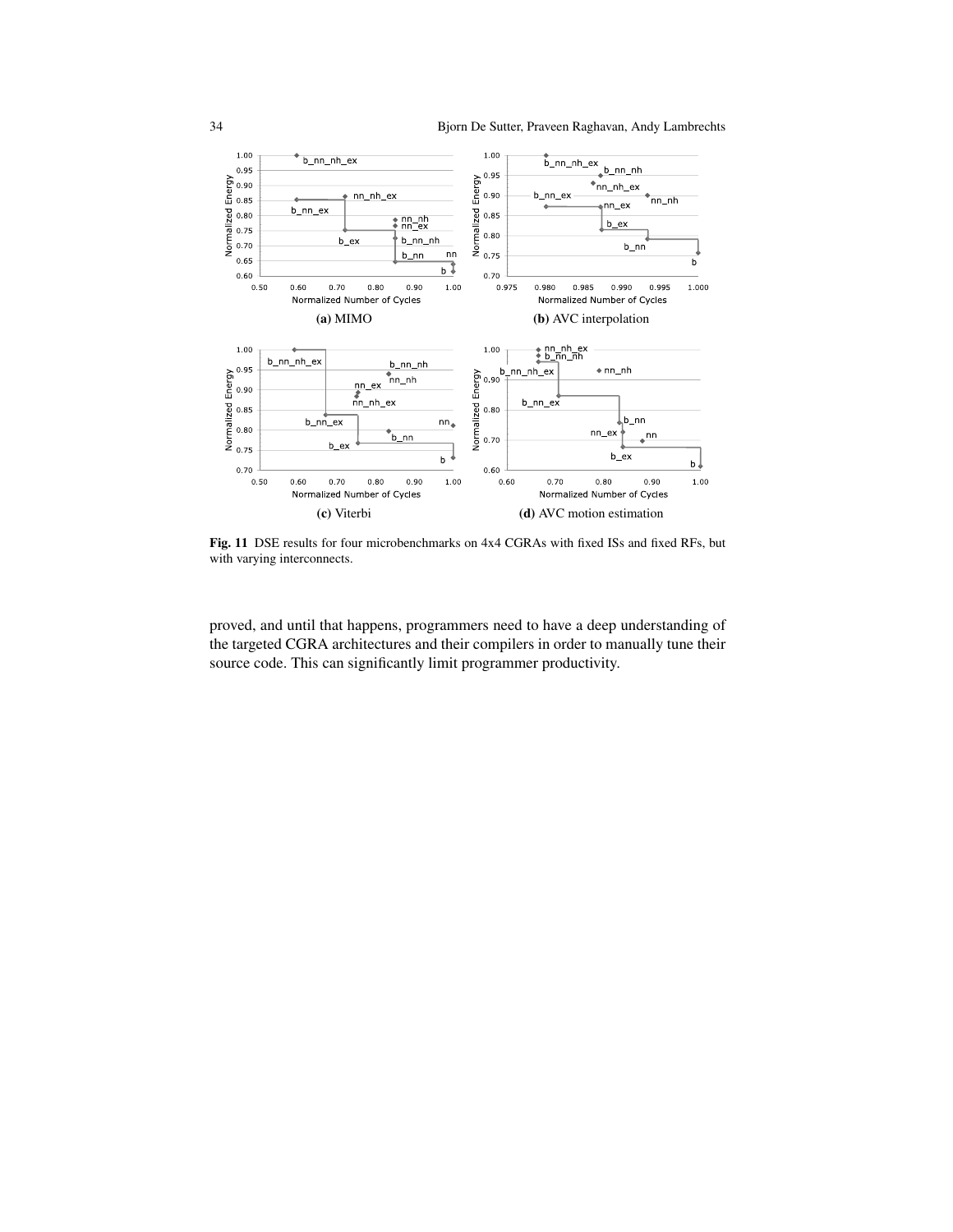### References

- 1. Abnous, A., Christensen, C., Gray, J., Lenell, J., Naylor, A., Bagherzadeh, N.: Design and implementation of the "Tiny RISC" microprocessor. Microprocessors & Microsystems 16(4), 187–193 (1992)
- 2. Ahn, M., Yoon, J.W., Paek, Y., Kim, Y., Kiemb, M., Choi, K.: A spatial mapping algorithm for heterogeneous coarse-grained reconfigurable architectures. In: DATE '06: Proceedings of the Conference on Design, Automation and Test in Europe, pp. 363–368 (2006)
- 3. Ansaloni, G., Bonzini, P., Pozzi, L.: EGRA: A coarse grained reconfigurable architectural template. IEEE Transactions on Very Large Scale Integration (VLSI) Systems 19(6), 1062– 1074 (2011)
- 4. Barua, R.: Maps: a compiler-managed memory system for software-exposed architectures. Ph.D. thesis, Massachusetss Institute of Technology (2000)
- 5. Berekovic, M., Kanstein, A., Mei, B., De Sutter, B.: Mapping of nomadic multimedia applications on the ADRES reconfigurable array processor. Microprocessors & Microsystems 33(4), 290–294 (2009)
- 6. van Berkel, k., Heinle F. amd Meuwissen, P., Moerman, K., Weiss, M.: Vector processing as an enabler for software-defined radio in handheld devices. EURASIP Journal on Applied Signal Processing 2005(16), 2613–2625 (2005). DOI 10.1155/ASP.2005.2613
- 7. Betz, V., Rose, J., Marguardt, A.: Architecture and CAD for Deep-Submicron FPGAs. Kluwer Academic Publishers (1999)
- 8. Bondalapati, K.: Parallelizing DSP nested loops on reconfigurable architectures using data context switching. In: DAC '01: Proceedings of the 38th annual Design Automation Conference, pp. 273–276 (2001)
- 9. Bougard, B., De Sutter, B., Rabou, S., Novo, D., Allam, O., Dupont, S., Van der Perre, L.: A coarse-grained array based baseband processor for 100Mbps+ software defined radio. In: DATE '08: Proceedings of the Conference on Design, Automation and Test in Europe, pp. 716–721 (2008)
- 10. Bougard, B., De Sutter, B., Verkest, D., Van der Perre, L., Lauwereins, R.: A coarse-grained array accelerator for software-defined radio baseband processing. IEEE Micro 28(4), 41–50 (2008). DOI http://doi.ieeecomputersociety.org/10.1109/MM.2008.49
- 11. Bouwens, F., Berekovic, M., Gaydadjiev, G., De Sutter, B.: Architecture enhancements for the ADRES coarse-grained reconfigurable array. In: HiPEAC '08: Proceedings of the International Conference on High-Performance Embedded Architectures and Compilers, pp. 66–81 (2008)
- 12. Burns, G., Gruijters, P.: Flexibility tradeoffs in SoC design for low-cost SDR. Proceedings of SDR Forum Technical Conference (2003)
- 13. Burns, G., Gruijters, P., Huiskens, J., van Wel, A.: Reconfigurable accelerators enabling efficient SDR for low cost consumer devices. Proceedings of SDR Forum Technical Conference (2003)
- 14. Cardoso, J.M.P., Weinhardt, M.: XPP-VC: A C compiler with temporal partitioning for the PACT-XPP architecture. In: FPL '02: Proceedings of the 12th International Conference on Field-Programmable Logic and Applications, pp. 864–874 (2002)
- 15. Cervero, T., Kanstein, A., Lopez, S., De Sutter, B., Sarmiento, R., Mignolet, J.Y.: Architectural ´ exploration of the H.264/AVC decoder onto a coarse-grain reconfigurable architecture. In: Proceedings of the International Conference on Design of Circuits and Integrated Systems (2008)
- 16. Coons, K.E., Chen, X., Burger, D., McKinley, K.S., Kushwaha, S.K.: A spatial path scheduling algorithm for EDGE architectures. In: ASPLOS '06: Proceedings of the 12th International Conference on Architectural Support for Programming Languages and Operating Systems, pp. 129–148 (2006)
- 17. Corporaal, H.: Microprocessor Architectures from VLIW to TTA. John Wiley (1998)
- 18. Cronquist, D., Franklin, P., Fisher, C., Figueroa, M., Ebeling, C.: Architecture design of reconfigurable pipelined datapaths. In: Proceedings of the Twentieth Anniversary Conference on Advanced Research in VLSI (1999)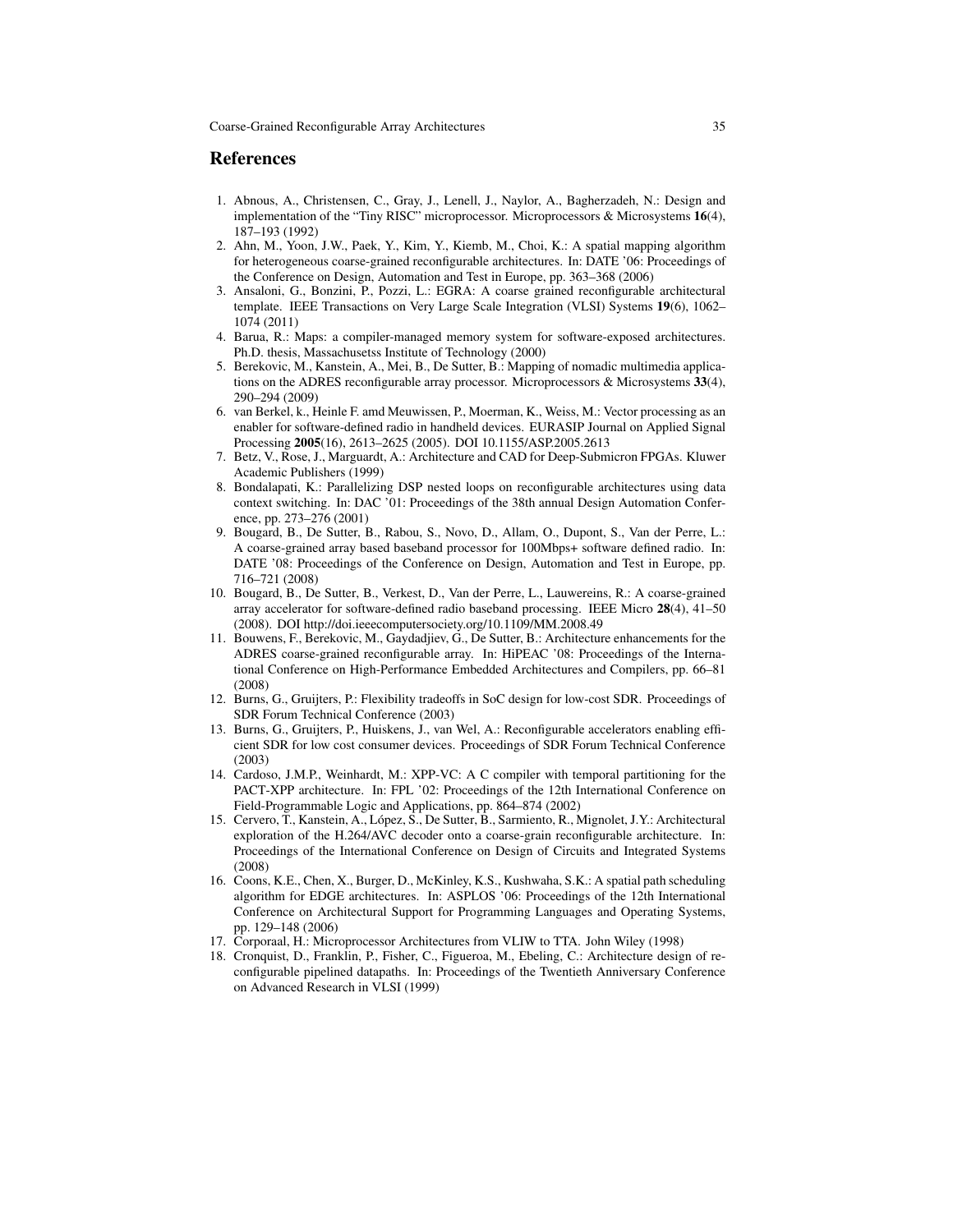- 19. De Sutter, B., Allam, O., Raghavan, P., Vandebriel, R., Cappelle, H., Vander Aa, T., Mei, B.: An efficient memory organization for high-ILP inner modem baseband SDR processors. Journal of Signal Processing Systems 61(2), 157–179 (2010)
- 20. De Sutter, B., Coene, P., Vander Aa, T., Mei, B.: Placement-and-routing-based register allocation for coarse-grained reconfigurable arrays. In: LCTES '08: Proceedings of the 2008 ACM SIGPLAN-SIGBED Conference on Languages, Compilers, and Tools for Embedded Systems, pp. 151–160 (2008)
- 21. Derudder, V., Bougard, B., Couvreur, A., Dewilde, A., Dupont, S., Folens, L., Hollevoet, L., Naessens, F., Novo, D., Raghavan, P., Schuster, T., Stinkens, K., Weijers, J.W., Van der Perre, L.: A 200Mbps+ 2.14nJ/b digital baseband multi processor system-on-chip for SDRs. In: Proceedings of the Symposium on VLSI Systems, pp. 292–293 (2009)
- 22. Ebeling, C.: Compiling for coarse-grained adaptable architectures. Tech. Rep. UW-CSE-02- 06-01, University of Washington (2002)
- 23. Ebeling, C.: The general RaPiD architecture description. Tech. Rep. UW-CSE-02-06-02, University of Washington (2002)
- 24. Fisher, J., Faraboschi, P., Young, C.: Embedded Computing, A VLIW Approach to Architecture, Compilers and Tools. Morgan Kaufmann (2005)
- 25. Friedman, S., Carroll, A., Van Essen, B., Ylvisaker, B., Ebeling, C., Hauck, S.: SPR: an architecture-adaptive CGRA mapping tool. In: FPGA '09: Proceeding of the ACM/SIGDA International symposium on Field Programmable Gate Arrays, pp. 191–200. ACM, New York, NY, USA (2009). DOI http://doi.acm.org/10.1145/1508128.1508158
- 26. Galanis, M.D., Milidonis, A., Theodoridis, G., Soudris, D., Goutis, C.E.: A method for partitioning applications in hybrid reconfigurable architectures. Design Automation for Embedded Systems 10(1), 27–47 (2006)
- 27. Galanis, M.D., Theodoridis, G., Tragoudas, S., Goutis, C.E.: A reconfigurable coarse-grain data-path for accelerating computational intensive kernels. Journal of Circuits, Systems and Computers pp. 877–893 (2005)
- 28. Gebhart, M., Maher, B.A., Coons, K.E., Diamond, J., Gratz, P., Marino, M., Ranganathan, N., Robatmili, B., Smith, A., Burrill, J., Keckler, S.W., Burger, D., McKinley, K.S.: An evaluation of the TRIPS computer system. In: ASPLOS '09: Proceeding of the 14th International Conference on Architectural Support for Programming Languages and Operating Systems, pp. 1–12 (2009)
- 29. Hartenstein, R., Herz, M., Hoffmann, T., Nageldinger, U.: Mapping applications onto reconfigurable kressarrays. In: Proceedings of the 9th International Workshop on Field Programmable Logic and Applications (1999)
- 30. Hartenstein, R., Herz, M., Hoffmann, T., Nageldinger, U.: Generation of design suggestions for coarse-grain reconfigurable architectures. In: FPL '00: Proceedings of the 10th International Workshop on Field Programmable Logic and Applications (2000)
- 31. Hartenstein, R., Hoffmann, T., Nageldinger, U.: Design-space exploration of low power coarse grained reconfigurable datapath array architectures. In: Proceedings of the International Workshop - Power and Timing Modeling, Optimization and Simulation (2000)
- 32. Kim, H.s., Yoo, D.h., Kim, J., Kim, S., Kim, H.s.: An instruction-scheduling-aware data partitioning technique for coarse-grained reconfigurable architectures. In: LCTES '11: Proceedings of the 2011 ACM SIGPLAN-SIGBED Conference on Languages, Compilers, Tools and Theorie for Embedded Systems, pp. 151–160 (2011)
- 33. Kim, Y., Kiemb, M., Park, C., Jung, J., Choi, K.: Resource sharing and pipelining in coarsegrained reconfigurable architecture for domain-specific optimization. In: DATE '05: Proceedings of the Conference on Design, Automation and Test in Europe, pp. 12–17 (2005)
- 34. Kim, Y., Lee, J., Shrivastava, A., Paek, Y.: Operation and data mapping for CGRAs with multi-bank memory. In: LCTES '10: Proceedings of the 2010 ACM SIGPLAN-SIGBED Conference on Languages, Compilers, and Tools for Embedded Systems, pp. 17–25 (2010)
- 35. Kim, Y., Lee, J., Shrivastava, A., Yoon, J., Paek, Y.: Memory-aware application mapping on coarse-grained reconfigurable arrays. In: HiPEAC '10: Proceedings of the 2010 International Conference on High Performance Embedded Architectures and Compilers, pp. 171–185 (2010)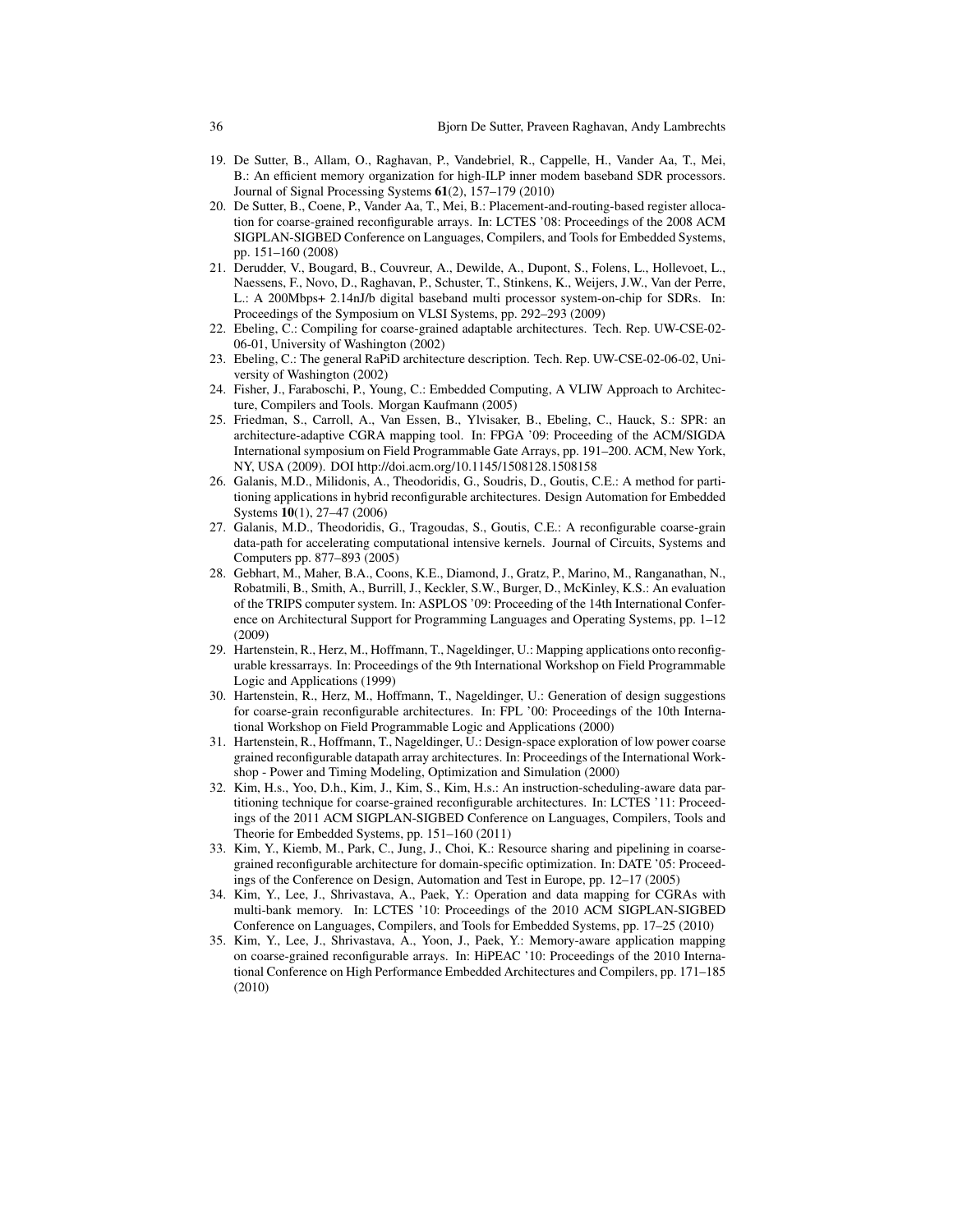- 36. Kim, Y., Mahapatra, R.: A new array fabric for coarse-grained reconfigurable architecture. In: Proceedings of the IEEE EuroMicro Conference on Digital System Design, pp. 584–591 (2008)
- 37. Kim, Y., Mahapatra, R., Park, I., Choi, K.: Low power reconfiguration technique for coarsegrained reconfigurable architecture. IEEE Transactions on Very Large Scale Integration (VLSI) Systems 17(5), 593–603 (2009)
- 38. Kim, Y., Mahapatra, R.N.: Dynamic Context Compression for Low-Power Coarse-Grained Reconfigurable Architecture. IEEE Transactions on Very Large Scale Integration (VLSI) Systems 18(1), 15–28 (2010)
- 39. Lam, M.S.: Software pipelining: an effecive scheduling technique for VLIW machines. In: Proc. PLDI, pp. 318–327 (1988)
- 40. Lambrechts, A., Raghavan, P., Jayapala, M., Catthoor, F., Verkest, D.: Energy-aware interconnect optimization for a coarse grained reconfigurable processor. In: Proceedings of the International Conference on VLSI Design, pp. 201–207 (2008)
- 41. Lee, G., Choi, K., Dutt, N.: Mapping multi-domain applications onto coarse-grained reconfigurable architectures. IEEE Trans. on Computer-Aided Design of Integrated Circuits and Systems 30(5), 637 –650 (2011)
- 42. Lee, J.e., Choi, K., Dutt, N.D.: An algorithm for mapping loops onto coarse-grained reconfigurable architectures. In: LCTES '03: Proceedings of the 2003 ACM SIGPLAN Conference on Languages, Compilers, and Tools for Embedded Systems, pp. 183–188 (2003)
- 43. Lee, L.H., Moyer, B., Arends, J.: Instruction fetch energy reduction using loop caches for embedded applications with small tight loops. In: ISLPED '99: Proceedings of the 1999 International symposium on Low power electronics and design, pp. 267–269. ACM, New York, NY, USA (1999). DOI http://doi.acm.org/10.1145/313817.313944
- 44. Lee, M.H., Singh, H., Lu, G., Bagherzadeh, N., Kurdahi, F.J., Filho, E.M.C., Alves, V.C.: Design and implementation of the MorphoSys reconfigurable computing processor. J. VLSI Signal Process. Syst. 24(2/3), 147–164 (2000)
- 45. Mahlke, S.A., Lin, D.C., Chen, W.Y., Hank, R.E., Bringmann, R.A.: Effective compiler support for predicated execution using the hyperblock. In: MICRO 25: Proceedings of the 25th annual International symposium on Microarchitecture, pp. 45–54. IEEE Computer Society Press, Los Alamitos, CA, USA (1992). DOI http://doi.acm.org/10.1145/144953.144998
- 46. Mei, B., De Sutter, B., Vander Aa, T., Wouters, M., Kanstein, A., Dupont, S.: Implementation of a coarse-grained reconfigurable media processor for AVC decoder. Journal of Signal Processing Systems 51(3), 225–243 (2008)
- 47. Mei, B., Lambrechts, A., Verkest, D., Mignolet, J.Y., Lauwereins, R.: Architecture exploration for a reconfigurable architecture template. IEEE Design and Test of Computers 22(2), 90–101 (2005)
- 48. Mei, B., Vernalde, S., Verkest, D., Lauwereins, R.: Design methodology for a tightly coupled VLIW/reconfigurable matrix architecture: A case study. In: DATE '04: Proceedings of the Conference on Design, Automation and Test in Europe, pp. 1224–1229 (2004)
- 49. Mei, B., Vernalde, S., Verkest, D., Man, H.D., Lauwereins, R.: ADRES: An architecture with tightly coupled VLIW processor and coarse-grained reconfigurable matrix. In: Proc. of Field-Programmable Logic and Applications, pp. 61–70 (2003)
- 50. Mei, B., Vernalde, S., Verkest, D., Man, H.D., Lauwereins, R.: Exploiting loop-level parallelism for coarse-grained reconfigurable architecture using modulo scheduling. IEE Proceedings: Computer and Digital Techniques 150(5) (2003)
- 51. Novo, D., Schuster, T., Bougard, B., Lambrechts, A., Van der Perre, L., Catthoor, F.: Energyperformance exploration of a CGA-based SDR processor. Journal of Signal Processing Systems (2008)
- 52. Oh, T., Egger, B., Park, H., Mahlke, S.: Recurrence cycle aware modulo scheduling for coarsegrained reconfigurable architectures. In: LCTES '09: Proceedings of the 2009 ACM SIG-PLAN/SIGBED Conference on Languages, Compilers, and Tools for Embedded Systems, pp. 21–30 (2009)
- 53. PACT XPP Technologies: XPP-III Processor Overview White Paper (2006)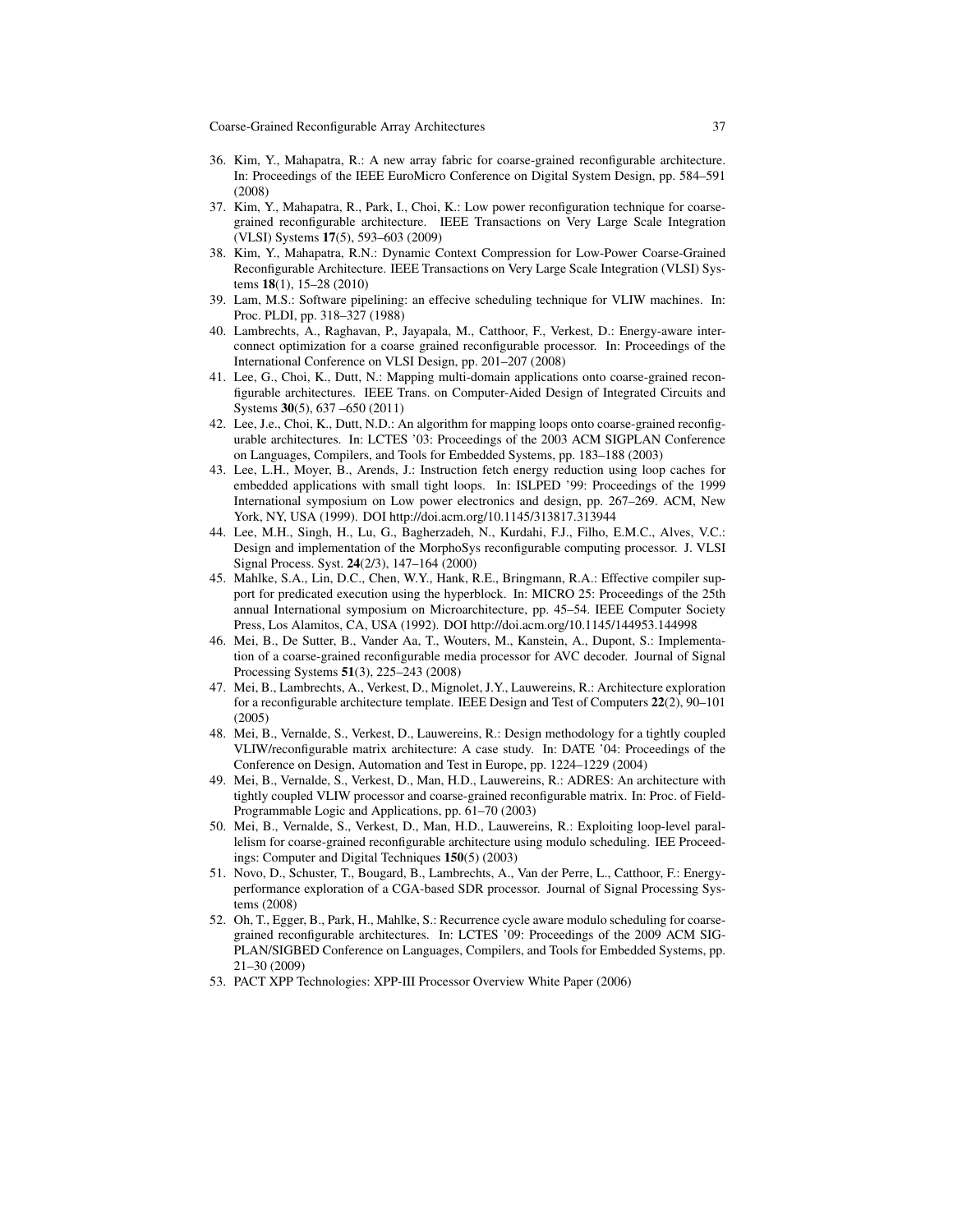- 54. Park, H., Fan, K., Kudlur, M., Mahlke, S.: Modulo graph embedding: Mapping applications onto coarse-grained reconfigurable architectures. In: CASES '06: Proceedings of the 2006 International Conference on Compilers, architecture and synthesis for embedded systems, pp. 136–146 (2006)
- 55. Park, H., Fan, K., Mahlke, S.A., Oh, T., Kim, H., Kim, H.S.: Edge-centric modulo scheduling for coarse-grained reconfigurable architectures. In: PACT '08: Proceedings of the 17th International Conference on Parallel Architectures and Compilation Techniques, pp. 166–176 (2008)
- 56. Park, H., Park, Y., Mahlke, S.: Polymorphic pipeline array: a flexible multicore accelerator with virtualized execution for mobile multimedia applications. In: MICRO '09: Proceedings of the 42nd Annual IEEE/ACM International Symposium on Microarchitecture, pp. 370–380 (2009)
- 57. Park, Y., Park, H., Mahlke, S.: CGRA express: accelerating execution using dynamic operation fusion. In: CASES '09: Proceedings of the 2009 International Conference on Compilers, Architecture, and Synthesis for Embedded Systems, pp. 271–280 (2009)
- 58. Park, Y., Park, H., Mahlke, S., Kim, S.: Resource recycling: putting idle resources to work on a composable accelerator. In: CASES '10: Proceedings of the 2010 International Conference on Compilers, Architectures and Synthesis for Embedded Systems, pp. 21–30 (2010)
- 59. Petkov, N.: Systolic Parallel Processing. North Holland Publishing (1992)
- 60. P.Raghavan, A.Lambrechts, M.Jayapala, F.Catthoor, D.Verkest, Corporaal, H.: Very wide register: An asymmetric register file organization for low power embedded processors. In: DATE '07: Proceedings of the Conference on Design, Automation and Test in Europe (2007)
- 61. Rau, B.R.: Iterative modulo scheduling. Tech. rep., Hewlett-Packard Lab: HPL-94-115 (1995)
- 62. Rau, B.R., Lee, M., Tirumalai, P.P., Schlansker, M.S.: Register allocation for software pipelined loops. In: PLDI '92: Proceedings of the ACM SIGPLAN 1992 Conference on Programming Language Design and Implementation, pp. 283–299 (1992)
- 63. Sankaralingam, K., Nagarajan, R., Liu, H., Kim, C., Huh, J., Burger, D., Keckler, S.W., Moore, C.R.: Exploiting ILP, TLP, and DLP with the polymorphous TRIPS architecture. SIGARCH Comput. Archit. News 31(2), 422–433 (2003). DOI http://doi.acm.org/10.1145/871656.859667
- 64. Scarpazza, D.P., Raghavan, P., Novo, D., Catthoor, F., Verkest, D.: Software simultaneous multi-threading, a technique to exploit task-level parallelism to improve instruction- and datalevel parallelism. In: PATMOS '06: Proceedings of the 16th International Workshop on Integrated Circuit and System Design. Power and Timing Modeling, Optimization and Simulation, pp. 107–116 (2006)
- 65. Schlansker, M., Mahlke, S., Johnson, R.: Control CPR: a branch height reduction optimization for EPIC architectures. SIGPLAN Notices 34(5), 155–168 (1999). DOI http://doi.acm.org/10.1145/301631.301659
- 66. Shen, J., Lipasti, M.: Modern Processor Design: Fundamentals of Superscalar Processors. McGraw-Hill (2005)
- 67. Silicon Hive: HiveCC Databrief (2006)
- 68. Sudarsanam, A.: Code optimization libraries for retargetable compilation for embedded digital signal processors. Ph.D. thesis, Princeton University (1998)
- 69. Taylor, M., Kim, J., Miller, J., Wentzla, D., Ghodrat, F., Greenwald, B., Ho, H., Lee, M., Johnson, P., Lee, W., Ma, A., Saraf, A., Seneski, M., Shnidman, N., Frank, V., Amarasinghe, S., Agarwal, A.: The Raw microprocessor: A computational fabric for software circuits and general purpose programs. IEEE Micro 22(2), 25–35 (2002)
- 70. Texas Instruments: TMS320C64x Technical Overview (2001)
- 71. Van Essen, B., Panda, R., Wood, A., Ebeling, C., Hauck, S.: Managing short-lived and longlived values in coarse-grained reconfigurable arrays. In: FPL '10: Proceedings of the 2010 International Conference on Field Programmable Logic and Applications, pp. 380–387 (2010)
- 72. Van Essen, B., Panda, R., Wood, A., Ebeling, C., Hauck, S.: Energy-Efficient Specialization of Functional Units in a Coarse-Grained Reconfigurable Array. In: FPGA '11: Proceedings of the 19th ACM/SIGDA International Symposium on Field Programmable Gate Arrays, pp. 107–110 (2011)